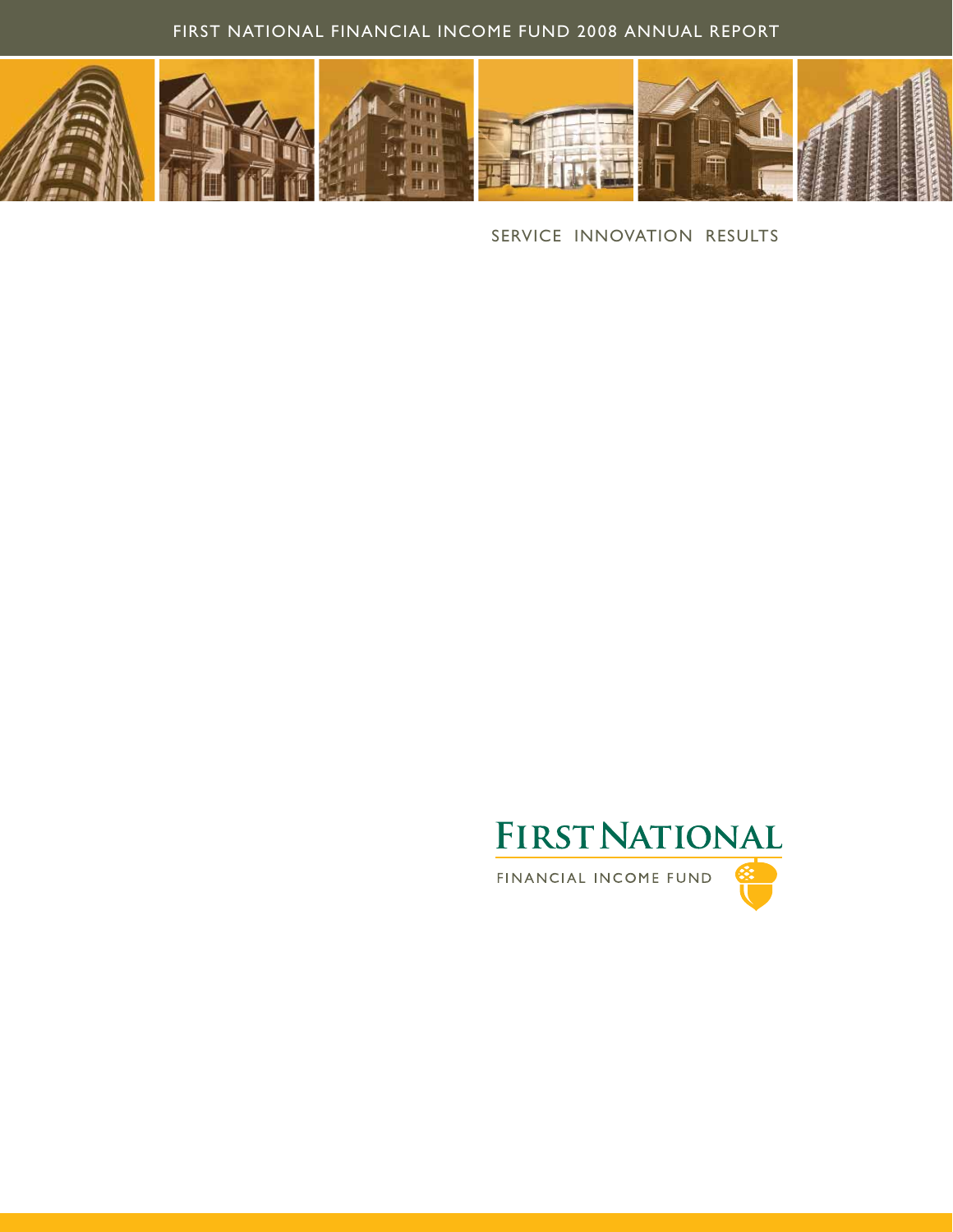**PROFILE** First National Financial Income Fund (TSX: FN.UN) owns a 21% interest in First National Financial LP, a Canadian-based originator, underwriter and servicer of predominantly prime residential (single-family and multi-unit) and commercial mortgages. With more than \$40.6 billion in mortgages under administration, First National is Canada's largest non-bank originator and underwriter of mortgages and is among the top three in market share in the growing mortgage broker distribution channel.

## Investment Highlights

### **Contents**

- **1** Our 2008 Performance at a Glance
- **2** Business and Revenue Models
- **4** Letter to Unitholders
- **6** Corporate Governance
- **7** Board Members
- **8** Management's Discussion and Analysis
- **30** Consolidated Financial Statements **34** Notes to the Consolidated Financial Statements
- **56** Investor Information



- Canada's largest non-bank mortgage originator
- 
- Leader in high-growth mortgage broker distribution channel



High-quality mortgage portfolio



Diverse revenue and funding sources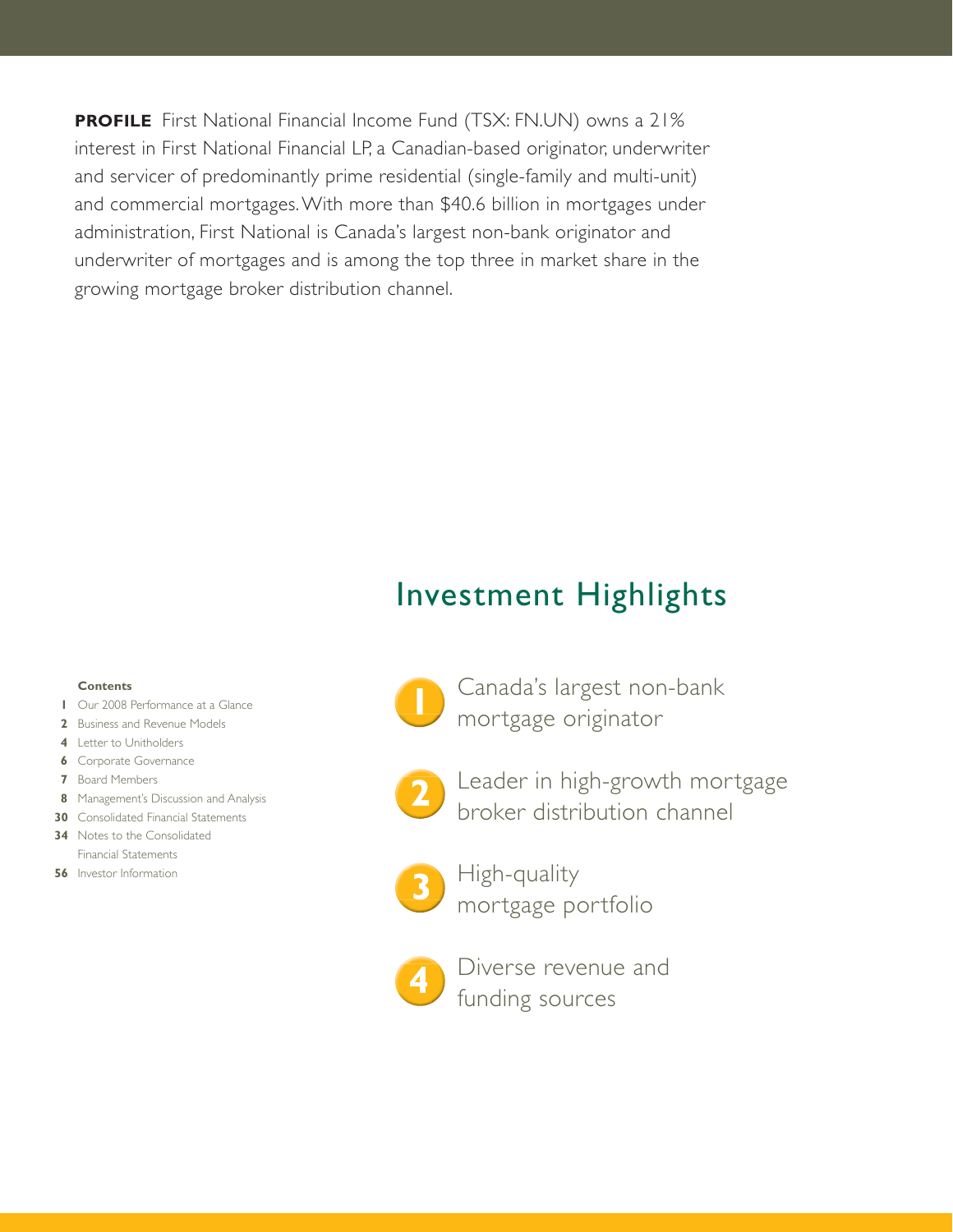# Our 2008 Performance at a Glance

**MORTGAGES UNDER ADMINISTRATION** (IN \$ BILLIONS)



23% Year-over-year growth 2007 to 2008

**MORTGAGE ORIGINATIONS** (IN \$ BILLIONS)



9% Year-over-year growth 2007 to 2008 **REVENUE** (IN \$ MILLIONS)



23% Year-over-year growth 2007 to 2008

**ADJUSTED EBITDA** (IN \$ MILLIONS)



48% Year-over-year growth 2007 to 2008

**FUNDING SOURCES**

(AS AT DECEMBER 31, 2008)

Institutional placements



**REVENUE SOURCES\*\*** (AS AT DECEMBER 31, 2008)

**48%**  Institutional placements



**MORTGAGES UNDER ADMINISTRATION** (AS AT DECEMBER 31, 2008)

**63%** 



**75% INSURED OR CONVENTIONAL SINGLE-FAMILY RESIDENTIAL**

\* 2004 and 2005 figures for period ended March 31, fiscal year-end for First National Financial Corporation, the Fund's predecessor company.

\*\* 2006 figures reflect the operations of First National Financial Corporation from January 1, 2006 to June 14, 2006 combined with the operations of First National Financial LP from June 15, 2006 to December 31, 2006.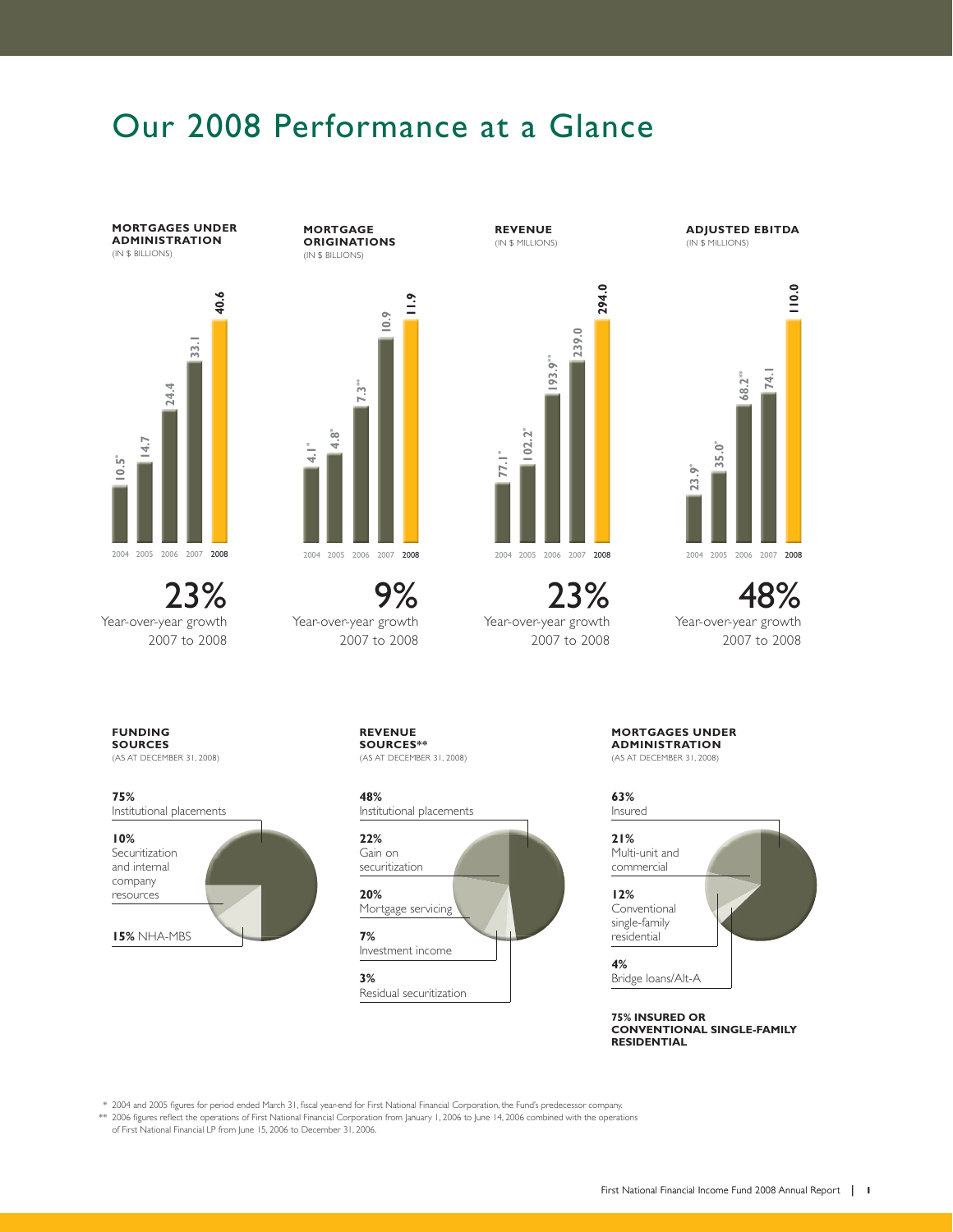# Business and Revenue Models

We originate, underwrite and service mortgages.

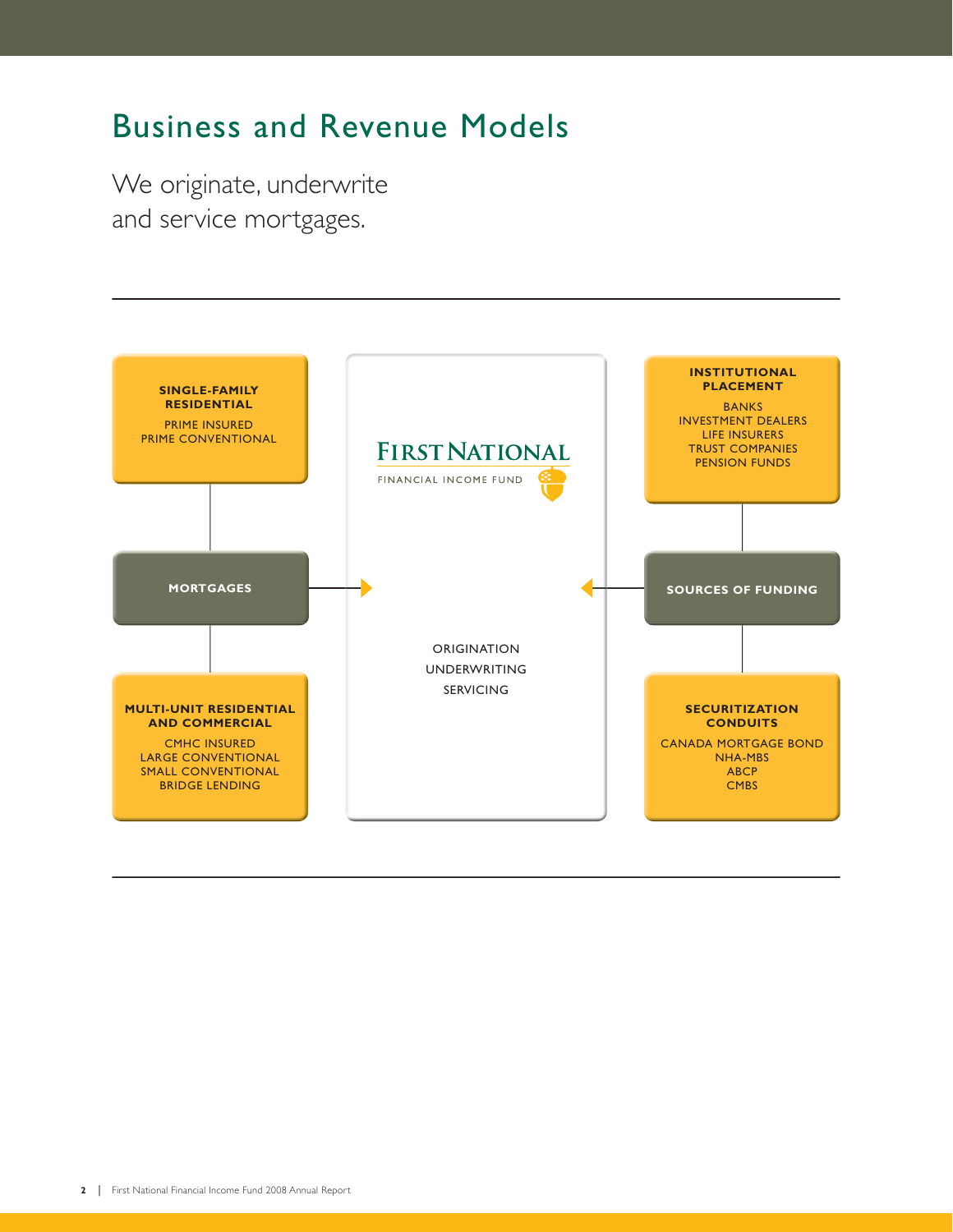Three primary revenue sources: origination, servicing & administration and mortgage investment income.

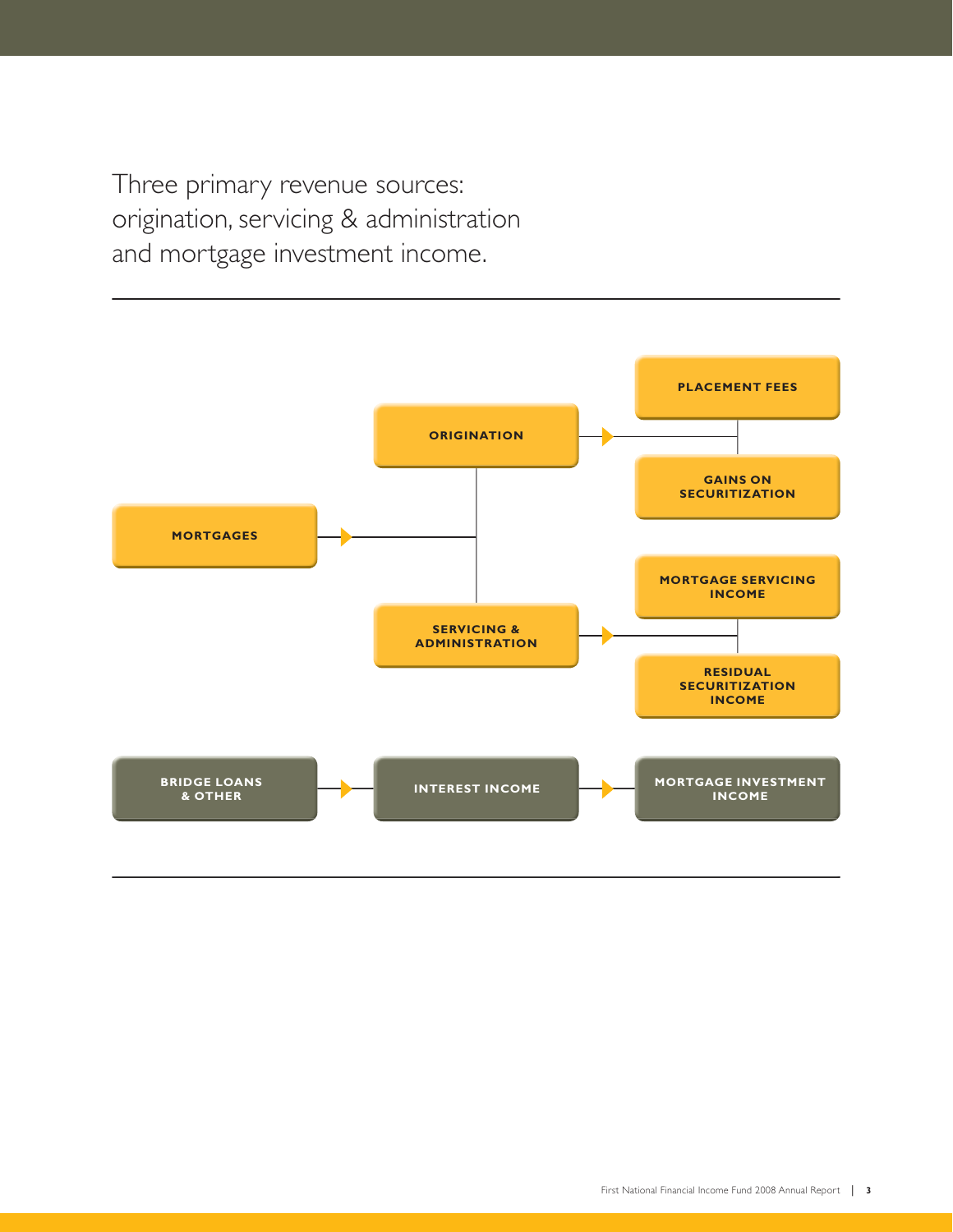## Fellow Unitholders,

First National continued to deliver strong financial results in 2008 in spite of the adverse impact of an increasingly challenging business environment.

Throughout the year, we executed our strategy of drawing on diverse sources of funding and offering customers a range of high-quality mortgage products to sustain growth in originations, mortgages under administration, revenue and Adjusted EBITDA.

### **DELIVERING STRONG RESULTS**

- > Mortgages Under Administration surpassed the \$40 billion milestone, driven almost entirely by mortgage originations, which totalled \$11.9 billion for the year.
- > Revenue grew by 23% to \$294 million.
- > Net income increased to \$108 million, or by 48%.
- > Adjusted EBITDA increased by 48% to \$110 million.
- > The Fund's performance in key metrics led First National to declare its second distribution increase in two years, and the declaration of a year-end special distribution.

Our solid performance was largely driven by steady growth in single-family residential and more robust growth in multi-unit residential originations. In particular, within our primary area of focus, the prime single-family residential mortgage market, demand remained strong and mortgage spreads widened.

As a result, the Fund generated higher profits on our most creditworthy products while still increasing origination volumes. This was fuelled by the Company's steadily increasing market share in the fast-growing mortgage broker distribution channel and our strengthened competitive position in both the residential and commercial mortgage markets.

Other initiatives also contributed to our success. First, in late 2007, the Fund further strengthened its leadership position in the mortgage market with the opening of a single-family origination branch in the Quebec market through the expansion of our existing Montreal office. In 2008, the growing strength of our brand and reputation became more visible in this marketplace, with current year originations in Quebec significantly exceeding our expectations. Second, our status as a seller into the Canada Mortgage Bond program allowed First National to be more competitive such that funding diversification increased and overall funding costs were reduced.

Given the strength of our business model and track record of execution in 2008, the Company is well positioned for continued success in the future, particularly within the commercial mortgage market.

### **INDUSTRY DEVELOPMENTS**

The economic climate weakened considerably towards the end of 2008 and continues to challenge First National and the mortgage lending industry as a whole. The credit market volatility that began in August 2007 has persisted, causing significant fluctuations in credit spreads. As a result of these developments, management acted with prudence, and in the fourth quarter of 2008 recorded a non-cash downward fair value adjustment of approximately \$12 million related to its securitization receivables. On the origination side, the weakening economy has resulted in slower year-over-year growth, compared to growth experienced in previous years.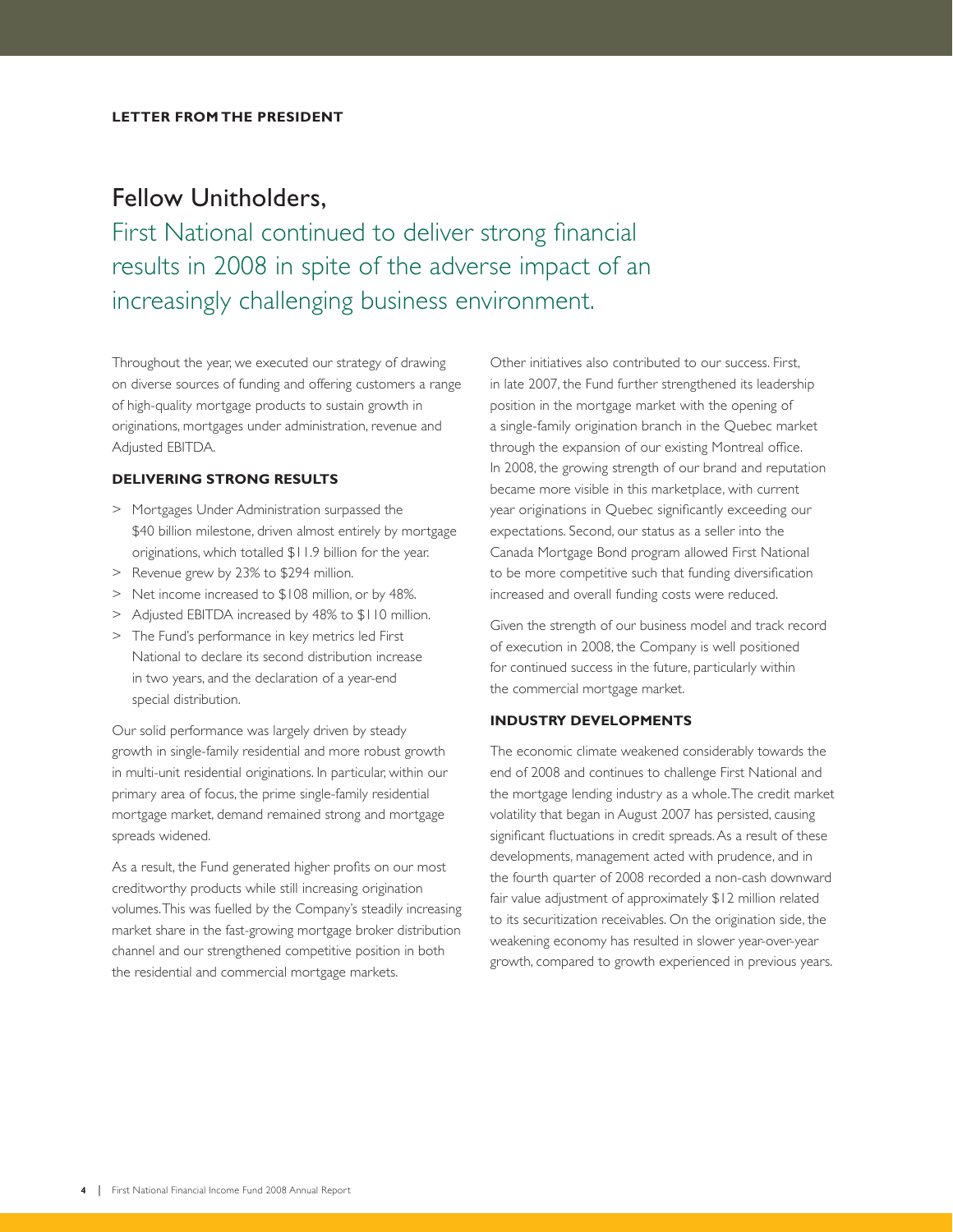In the current operating environment, we recognize there are external factors that are beyond our control. Nevertheless, we remain confident in the foundation and stability of First National, which has delivered 20 years of service, innovation and, above all, results. Today:

- > We are Canada's largest non-bank mortgage originator;
- > We are a leader in the fast-growing mortgage broker distribution channel;
- > We have a high-quality mortgage portfolio under administration;
- > We have diverse funding sources to keep costs down and ensure liquidity; and
- > We have sustainable revenue sources to mitigate the effects of fluctuations in origination volume.

### **CONTINUED GROWTH IN MARKET SHARE**

Although the Canadian economy has not seen this level of turmoil since the 1930s, the Canadian financial system remains strong. Nonetheless, we expect residential and commercial originations to decline in 2009. Notwithstanding this slowdown, mortgage servicing is expected to continue to produce steady income and cash flow, while mortgages under administration are expected to increase from current levels.

First National benefits from a diverse nationwide presence, which will help offset the effects of weakness in specific areas. The mortgage broker distribution channel, which now accounts for about one third of all Canadian mortgage originations, continues to grow, as does First National's position within it.

Although First National faces challenges due to credit tightening and the contraction of the commercial mortgage market, we anticipate more opportunities to develop as competitors exit the market and our competitive position continues to grow. Given the strength of our business model and our track record of success, I believe we are in a strong position to take advantage of these opportunities when they occur.



*First National has delivered 20 years of service, innovation and, above all, results.*

We are confident that our unwavering commitment to our award winning service will be the foundation for our continued success.

### **LOOKING AHEAD**

First National remains focused on our four key priorities for sustainable performance. They are:

- 1. Minimizing funding costs and ensuring liquidity through diverse and innovative funding sources;
- 2. Improving efficiencies by lowering operating costs through systems and technology;
- 3. Maintaining our commitment to excellent service and retaining our market leadership position; and
- 4. Continuing to grow mortgages under administration by leveraging our leadership position while continuously improving operations and products.

As we look back on the challenges of 2008, I would like to extend a special thank you to our employees, eight of whom celebrated their 20th anniversaries along with First National. To our mortgage brokers and customers, thank you for your support and feedback. To our board members, thank you for your guidance and counsel. Finally, to our unitholders, thank you for your continued trust in us to provide value. It is with your unwavering commitment and dedication that we have built an institution that has delivered 20 years of service, innovation and results.

Yours truly,

Stephen Smith

Stephen Smith *Chairman and President*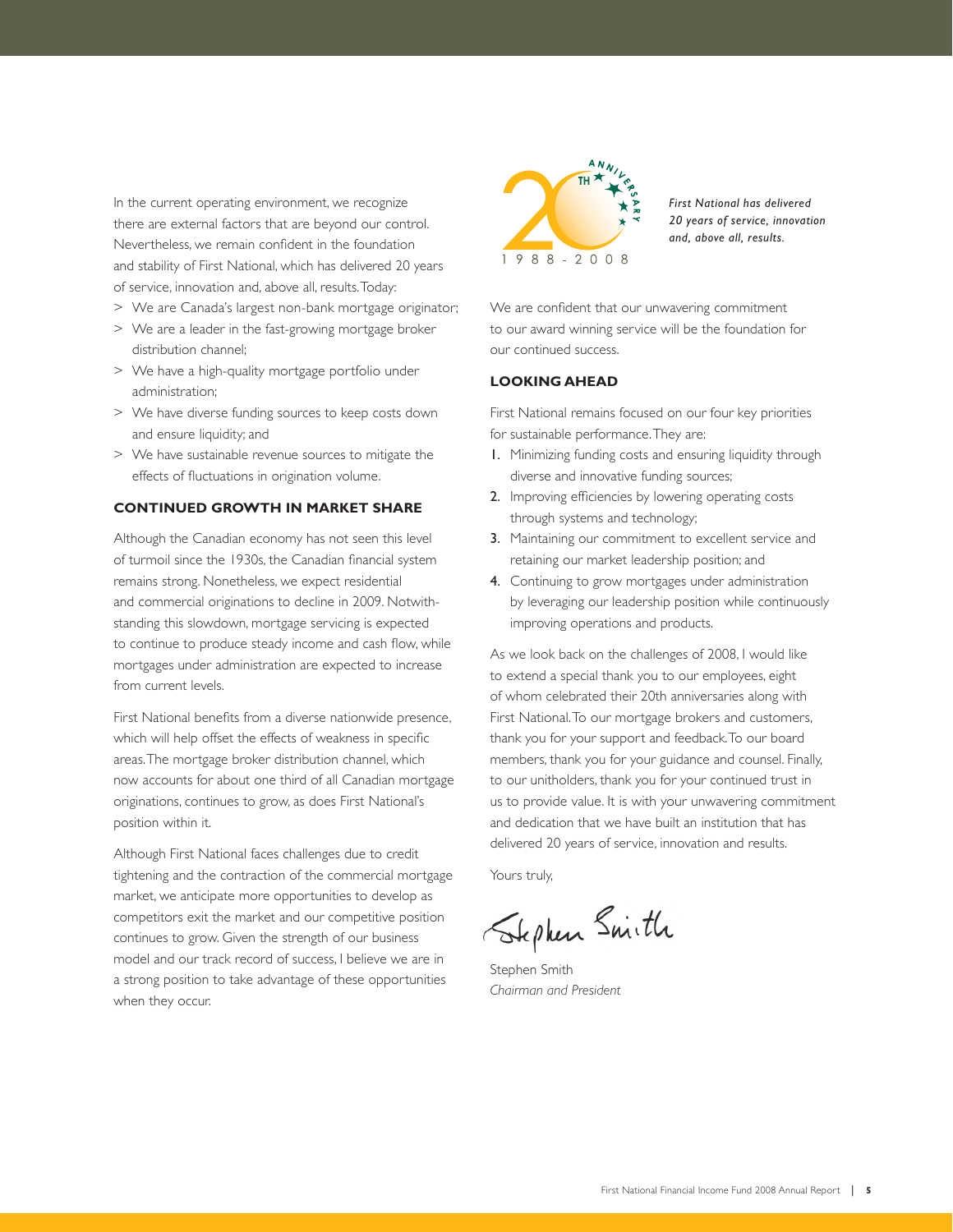First National's Board of Directors and management team fully acknowledge the importance of their duty to serve the long-term interests of unitholders.

Sound corporate governance is fundamental for maintaining the confidence of investors and increasing unitholder value. As such, First National is committed to the highest standards of integrity to ensure transparency, compliance and discipline. Our governance system defines the relationships among all of our stakeholders – Board, management and unitholders – and the nurturing of a culture of accountability and responsibility throughout the organization.

### **POLICIES**

The Board supervises and evaluates the management of the Fund, oversees matters related to our strategic direction and assesses results relative to its goals and objectives. The Board has adopted several policies that reflect best practices in governance and disclosure. These include a Disclosure Policy, a Code of Business Conduct, a Whistleblower Policy and an Insider Trading Policy. These policies are compliant with the corporate governance guidelines of the Canadian Securities Administrators. As a public company, the Board continues to update, develop and implement appropriate governance policies and practices as it sees fit.

### **COMMITTEES**

The Board of Directors has established an Audit Committee and a Compensation, Governance and Nominating Committee to assist in the efficient functioning of the Fund's corporate governance strategy.

### Audit Committee

The Audit Committee's responsibilities include:

- > Management of the relationship with the external auditor including the oversight and supervision of the audit of the Fund's financial statements;
- > Oversight and supervision of the quality and integrity of the Fund's financial statements; and

> Oversight and supervision of the adequacy of the Fund's internal accounting controls and procedures, as well as its financial reporting practices.

The Audit Committee consists of three independent directors, all of whom are considered financially literate for the purposes of the Canadian Securities Administrators' Multilateral Instrument 52-110 – Audit Committees.

### Committee Members:

 John Brough (Chair), Peter Copestake and Robert Mitchell

### Compensation, Governance and Nominating Committee

The Compensation, Governance and Nominating Committee's responsibilities include:

- > Making recommendations concerning compensation of the Fund's senior executive officers and remuneration of the Board of Directors;
- > Developing the Fund's approach to corporate governance issues and compliance with applicable laws, regulations, rules, policies and orders with respect to such issues;
- > Advising the Board of Directors on filling director vacancies;
- > Periodically reviewing the composition and effectiveness of the directors and the contributions of individual directors; and
- > Adopting and periodically reviewing and updating the Fund's written Disclosure Policy.

The Compensation, Governance and Nominating Committee consists of three independent directors for the purposes of the Canadian Securities Administrators' Multilateral Instrument 58-101– Disclosure of Corporate Governance Practices.

### Committee Members:

Stanley Beck (Chair), Peter Copestake and Duncan Jackman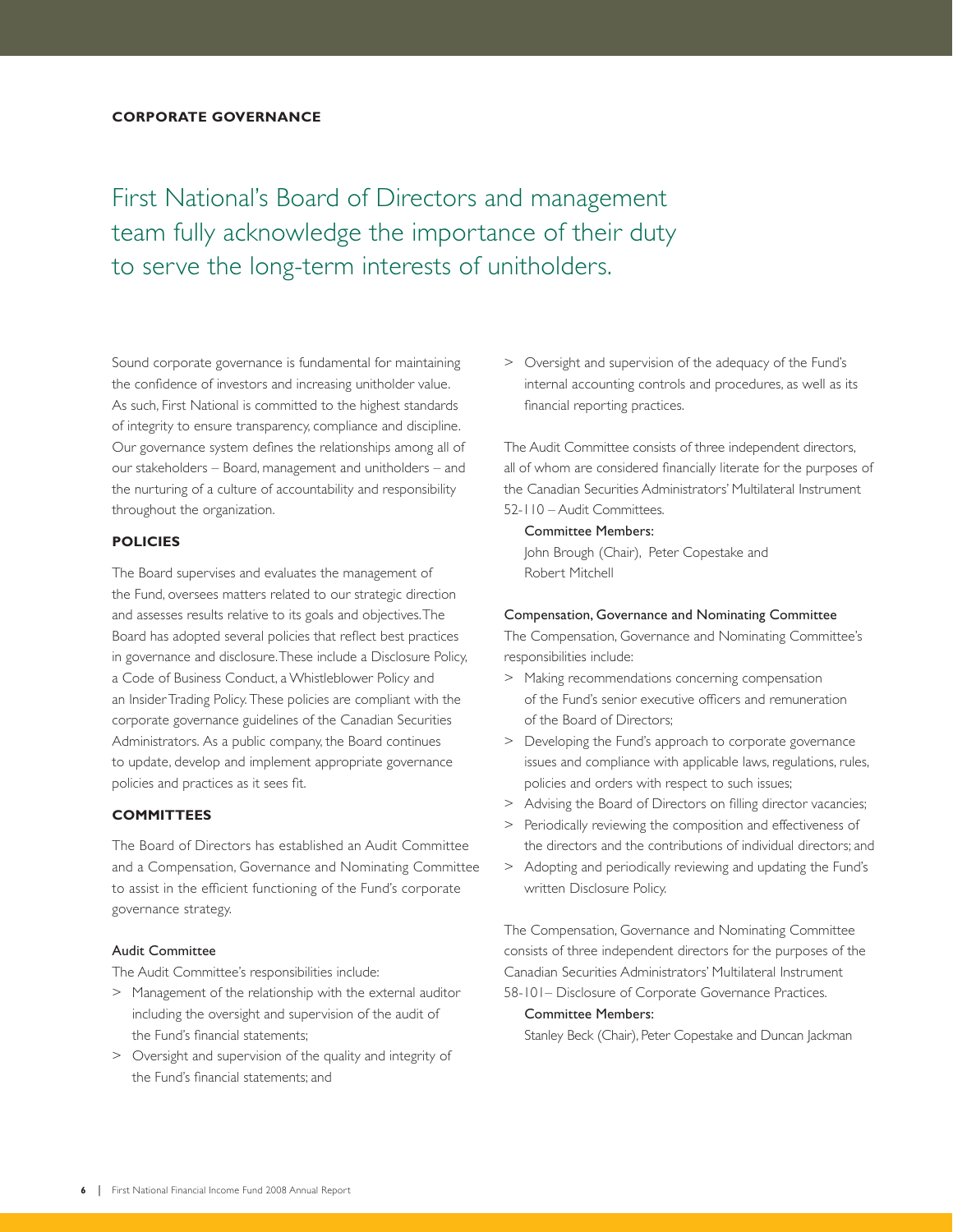### **BOARD MEMBERS**

Collectively, the Board of Directors has extensive experience in mortgage lending, real estate, strategic planning, law and finance. The Board consists of seven members, five of whom are independent.

Stephen Smith (Chairman) is President and Co-founder of First National Financial. He has been an innovator in the development and utilization of various securitization techniques to finance mortgage assets throughout his career. He is the Vice Chairman of GO Transit, a member of the board of directors of The Dominion of Canada General Insurance Company and The Empire Life Insurance Company, and a governor of The Dominion Institute. Mr. Smith has an M.Sc. (Economics) from the London School of Economics and Political Science and a B.Sc. (Honours) in electrical engineering from Queen's University.

Moray Tawse is Vice President, Mortgage Investments and Co-founder of First National Financial. In addition to directing the operations of all the Company's commercial mortgage origination activities, he is one of Canada's leading experts on commercial real estate and is often called upon to deliver keynote addresses at national real estate symposiums. Prior to co-founding First National, Mr. Tawse was Manager of Mortgages for Guaranty Trust Company of Canada from 1983 until 1988.

Stanley Beck, Q.C. is the President of Granville Arbitrations Limited. He was previously a Professor of Law and Dean at Osgoode Hall Law School. From 1985 to 1990, he served as Chairman of the

Ontario Securities Commission. Mr. Beck is also the Chairman of 407 International Inc. and GMP Capital Trust and serves as a director on the boards of Scotia Utility Corp., Scotia NewGrowth Corp. and Hollinger Inc.

John Brough recently retired from his position as President of both Wittington Properties Limited and Torwest Inc., a role he held from 1998 to 2007. From 1996 to 1998, he was Executive Vice President and Chief Financial Officer of iStar Internet, Inc. From 1974 until 1996, he was with Markborough Properties, Inc. where for the last 10 years he served as Senior Vice President and Chief Financial Officer. He is a director of Kinross Gold Corporation, Silver Wheaton Corp., Canadian REIT, Livingston International Inc. and Quadra Mining Ltd. He has a Bachelor of Arts (Economics) degree from the University of Toronto and is a Chartered Accountant.

Peter Copestake serves as a corporate director and consultant to business, academic and government organizations globally and most recently served in the role of Senior Vice President and Treasurer of Manulife Financial. He is currently Chairman Emeritus of the Association for Financial Professionals of Canada, Chair Emeritus of the Society of Canadian Treasurers, Chairman of the Independent Review Committee for

the Board of First Trust Portfolios and a member of the board of directors of Manulife Bank and Canadian Derivatives Clearing Corporation. Mr. Copestake has a Master of Business Administration in Finance from Dalhousie University and a Bachelor of Arts from Queen's University.

Duncan Jackman is Chairman, President and Chief Executive Officer of E-L Financial Corporation Ltd., and Chairman and President of Economic Investment Trust Ltd. and United Corporations Ltd. Prior to this, he was a portfolio manager at Cassels Blaikie and an investment analyst at RBC Dominion Securities Inc. Mr. Jackman has a Bachelor of Arts in Literature from McGill University.

Robert Mitchell has been President of Dixon Mitchell Investment Counsel Inc., since 2000. Prior to that, he was Vice President, Investments at Seaboard Life Insurance Company. He is currently a director and audit committee chair for Discovery Parks Holdings Ltd. and a trustee for Discovery Parks Trust. Mr. Mitchell has a Master of Business Administration degree from the University of Western Ontario, a Bachelor of Commerce (Finance) from the University of Calgary and is a CFA charterholder.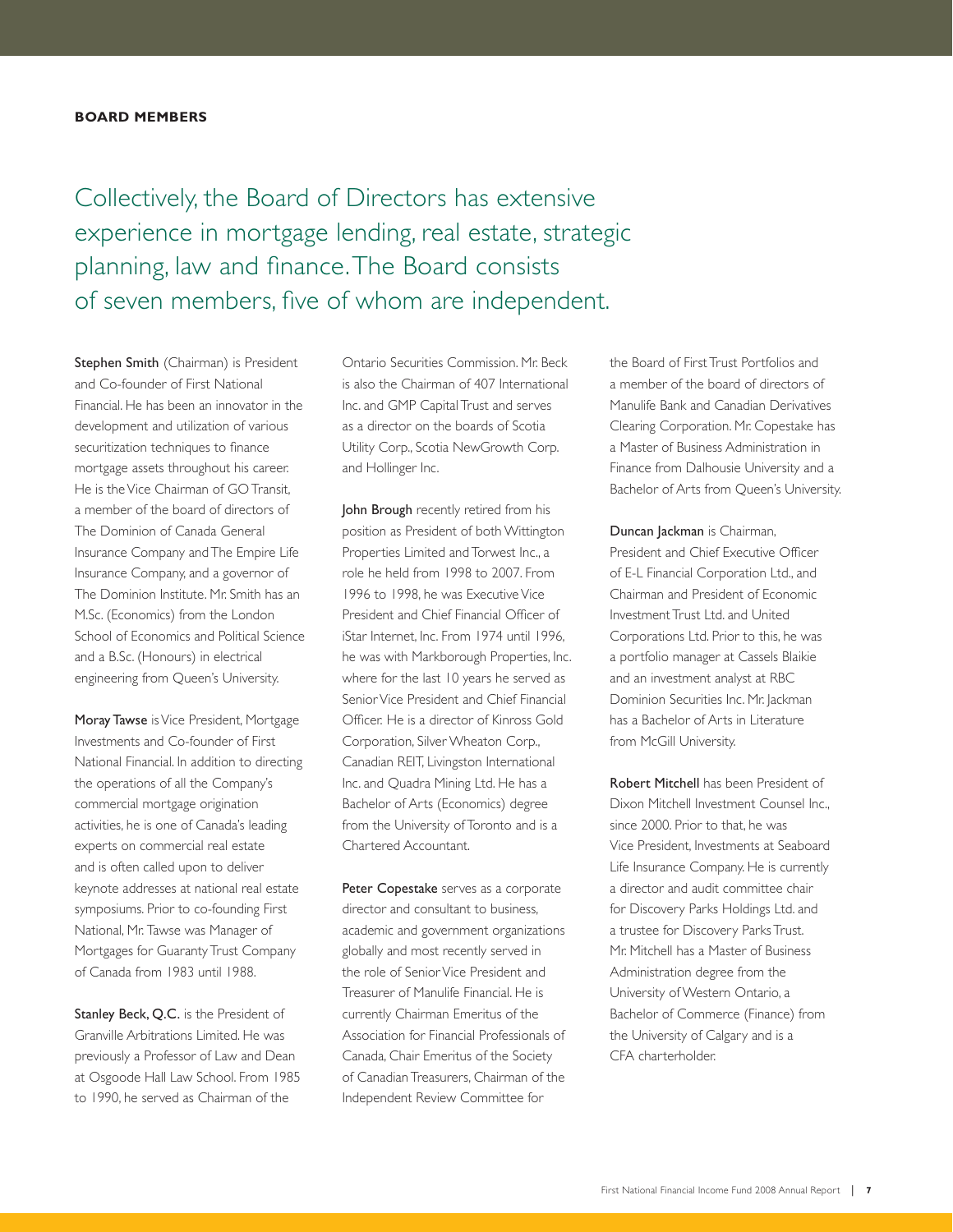# Management's Discussion and Analysis

The following management's discussion and analysis of financial condition and results of operations is prepared as of March 3, 2009. This discussion should be read in conjunction with the audited consolidated financial statements of First National Financial Income Fund (the "Fund") *and First National Financial LP ("FNFLP") as at and for the year (the "period") ended December 31, 2008 (as applicable) and the notes thereto.*  This discussion should also be read in conjunction with the audited consolidated financial statements and notes thereto of the Fund and FNFLP for the year ended December 31, 2007. The audited consolidated financial statements of the Fund and FNFLP have been prepared in accordance *with Canadian Generally Accepted Accounting Principles ("GAAP").*

*The Fund earns income from its 21.15% interest in FNFLP. The Fund accounts for its investment in FNFLP using the equity method and*  therefore does not consolidate the results of operations of FNFLP. As a result, financial statements with accompanying notes thereon have been *presented for both the Fund and FNFLP. In addition, the following management's discussion and analysis ("MD&A") presents a discussion of the*  financial condition and results of operations for both the Fund and FNFLP.

*This MD&A contains forward-looking information. Please see "Forward-Looking Information" for a discussion of the risks, uncertainties*  and assumptions relating to these statements. The selected financial information and discussion below also refer to certain measures to assist in assessing financial performance. These "non-GAAP measures" such as "EBITDA", "Adjusted Net Income", "Distributable Cash", and "Distributable *Cash per Unit" should not be construed as alternatives to net income or loss or other comparable measures determined in accordance with GAAP*  as an indicator of performance or as a measure of liquidity and cash flow. Non-GAAP measures do not have standard meanings prescribed *by GAAP and therefore may not be comparable to similar measures presented by other issuers.*

The Fund is entirely dependent upon the operations and financial condition of FNFLP. The earnings and cash flows of FNFLP are affected by *certain risks. For a description of those risks, please refer to the "Risk and Uncertainties Affecting the Business" section.*

*Unless otherwise noted, tabular amounts are in thousands of Canadian dollars.*

Additional information relating to the Fund and FNFLP is available in the Fund's profile on the System for Electronic Data Analysis and Retrieval *("SEDAR") website at www.sedar.com.*

### **GENERAL DESCRIPTION OF THE FUND AND FIRST NATIONAL FINANCIAL LP**

Pursuant to an underwriting agreement dated June 6, 2006 and initial public offering ("IPO"), the Fund sold 10,600,000 units of the Fund ("Fund Units", "Units", or "Unit"), at a price of \$10.00 per Unit for proceeds totalling \$106,000,000. The proceeds of the offering were used to partially fund the indirect acquisition (through the Fund's wholly-owned subsidiary, First National Financial Operating Trust) by the Fund of a 17.94% interest in FNFLP. In turn, FNFLP purchased the net business assets of First National Financial Corporation ("FNFC"), as predecessor to FNFLP. The underwriters were also granted an over-allotment option to purchase 1,200,000 Units at \$10.00 per Unit. The option was exercised in full on July 11, 2006. Accordingly, the Fund indirectly held a 19.97% interest in FNFLP and FNFC held an 80.03% controlling interest in FNFLP. Between May and August of 2008, the Fund issued 881,113 units pursuant to its Distribution Reinvestment Plan ("DRIP") such that the Fund now indirectly holds a 21.15% interest in FNFLP and FNFC holds a 78.85% controlling interest in FNFLP. **FIRST NATIONAL FINON OF THE FUNDANID** First National Financial Income Fund<br>FIRST NATIONAL FINANCIAL LP FEW Mational Financial Convertise formula Financial Income<br>Financial to a meteorities agreement detail (i.e., 2006 an

The Fund is an unincorporated, open-ended trust established under the laws of the Province of Ontario on April 19, 2006, pursuant to a Declaration of Trust. The Fund was established to acquire and hold, through a newly constituted wholly-owned trust, First National Financial Operating Trust (the "Trust"), investments in the outstanding limited partnership units of FNFLP. Each unitholder participates pro rata in any distribution from the Fund. Income tax obligations related to the distributions of the Fund are the obligations of the unitholders. The Fund effectively commenced operations through its indirect investment in FNFLP on June 15, 2006, and the income reported by the Fund commenced on that date.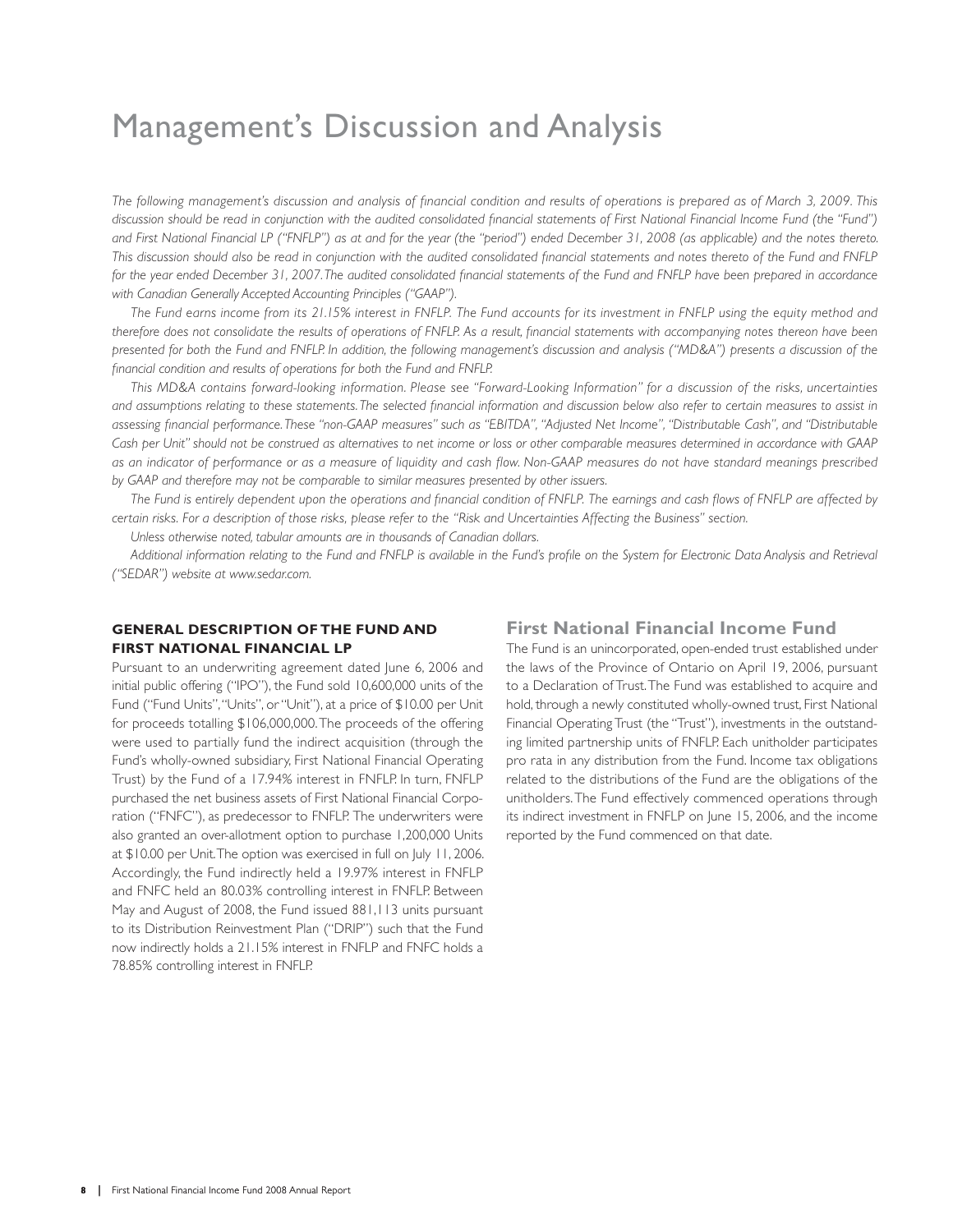### **SELECTED QUARTERLY INFORMATION**

Quarterly Results of First National Financial Income Fund (in \$000s, except for per unit amounts)

|                      | Net Income Net Income<br>Revenue | Total Assets |           |               |
|----------------------|----------------------------------|--------------|-----------|---------------|
| 2008                 |                                  |              |           |               |
| Fourth Quarter       | \$1.560                          | \$1.210      | \$ 0.09   | \$112,675     |
| <b>Third Quarter</b> | \$4,617                          | \$4,117      | \$0.33    | \$115,716     |
| Second Quarter       | \$3.946                          | \$3,696      | \$0.30    | \$113,286     |
| First Quarter        | \$3,299                          | \$2,799      | \$0.24    | \$102,592     |
| 2007                 |                                  |              |           |               |
| Fourth Quarter       | \$2.803                          | \$3.297      | \$0.28    | \$103.689     |
| Third Quarter        | (980)<br>\$                      | \$ (986)     | \$ (0.08) | 104,574<br>\$ |
| Second Quarter       | \$2,698                          | \$ (5,508)   | \$ (0.47) | 109,241<br>\$ |
| First Ouarter        | \$2,026                          | \$2,020      | \$0.17    | 109.641<br>\$ |

### **INVESTMENTS**

At December 31, 2008, the Fund had an investment in 12,681,113 units (21.15%) of First National Financial LP at a cost of \$122,670,434. Under Canadian GAAP, the Fund is required to account for this investment using the equity method. During the year ended December 31, 2008, the Fund's earnings from FNFLP were \$22.3 million, amortization of identifiable assets inherent in the investment was \$8.9 million and the carrying value of this investment at December 31, 2008 was \$110.4 million.

### **DISTRIBUTIONS**

The initial public offering described above closed on June 15, 2006 and beginning on this date, the Fund began making monthly distributions at the rate of \$0.07917 per unit on or around the 15th of each month. Subsequently, the Fund increased the monthly distribution to \$0.10417 per unit commencing with the May 2007 distribution and then to \$0.1125 per unit beginning with the distribution being paid on September 15, 2008. The Fund also announced special distributions in December of the last two years. In 2008 the amount was \$0.07 per unit, which was paid on February 17, 2009. In 2007 the amount was \$0.06 per unit and was paid on March 17, 2008. For the year, these distributions of approximately \$16.8 million were equivalent to the distributions that the Fund received from FNFLP. The current monthly distribution rate represents an annualized distribution rate of \$1.35 per unit, a 42.1% increase from the distributions contemplated at the time of the IPO. The following table calculates the payout ratio based on the Fund's pro rata share of distributable cash earned by FNFLP. Note that the amount of distributable cash from FNFLP has been determined using guidance 41-201. Please refer to the "Key Performance Indicators" section of the MD&A for a discussion of this change.

issued by the Canadian Securities Administrators in National Policy<br>
Administrators in National Policy Administrators in National Policy Ter the WSA for a discussion of this change.<br>
The Hy paracented Descenter 8.1, 2008, For the year ended December 31, 2008, the payout ratio was 99%, as the Fund effectively paid out all of its distributable cash to unitholders. The Company declared the year-end special distribution of \$0.07 to top up the regular distributions made throughout the year. Although declared in the fourth quarter, this distribution directly affects the payout ratio determined for the fourth quarter of 2008 as it pertains to distributable cash earned throughout the year. Excluding the special distribution, the fourth quarter payout ratio would have been 110%. This quarter featured both seasonal and economic slowdown in residential origination, higher cost of funding for several securitization conduits, and the realization of cash losses on unrealized fair value adjustments recorded in previous periods. Together these items reduced the amount of cash generated by the Company.

### **STATEMENT OF DISTRIBUTABLE CASH**

(in \$000s, except where noted)

| For the                  | For the   |
|--------------------------|-----------|
| quarter ended year ended |           |
| Dec. 31                  | Dec. $31$ |
| 2008                     | 2008      |
|                          |           |

### First National Financial LP

| Distributable Cash from        |                     |  |
|--------------------------------|---------------------|--|
| First National Financial LP(1) | $$18,795$ $$81,818$ |  |

### First National Financial Income Fund

Weighted Average Share of Distributable

| Cash from First National Financial LP(1)  | 3.975  | 16.991 |
|-------------------------------------------|--------|--------|
| Distributable Cash per Unit (\$/Unit) (1) | 0.31   | 1.37   |
| Distributions Declared                    | 5.168  | 16.844 |
| Distributions Declared per Unit (\$/Unit) | \$0.41 | \$1.36 |
| Payout ratio                              | 132%   | 99%    |

(1) Distributable cash and distributable cash per unit are non-GAAP measures generally used by Canadian open-ended trusts as an indicator of financial performance. They are considered key measures as they demonstrate the cash available for distributions to unitholders. For FNFLP this measure adjusts cash provided by (used in) operating activities by accounting for changes between periods of mortgages accumulated for sale and deducting capital expenditures.

### **INCOME TAXES**

The Fund is a mutual fund trust for income tax purposes. As such, the Fund is only taxed on any amount of taxable income not distributed to unitholders. The Fund intends to distribute substantially all of its taxable income to its unitholders and also intends to comply with the provisions of the Income Tax Act (Canada) that permit, among other items, the deduction of distributions to unitholders from the Fund's income for tax purposes.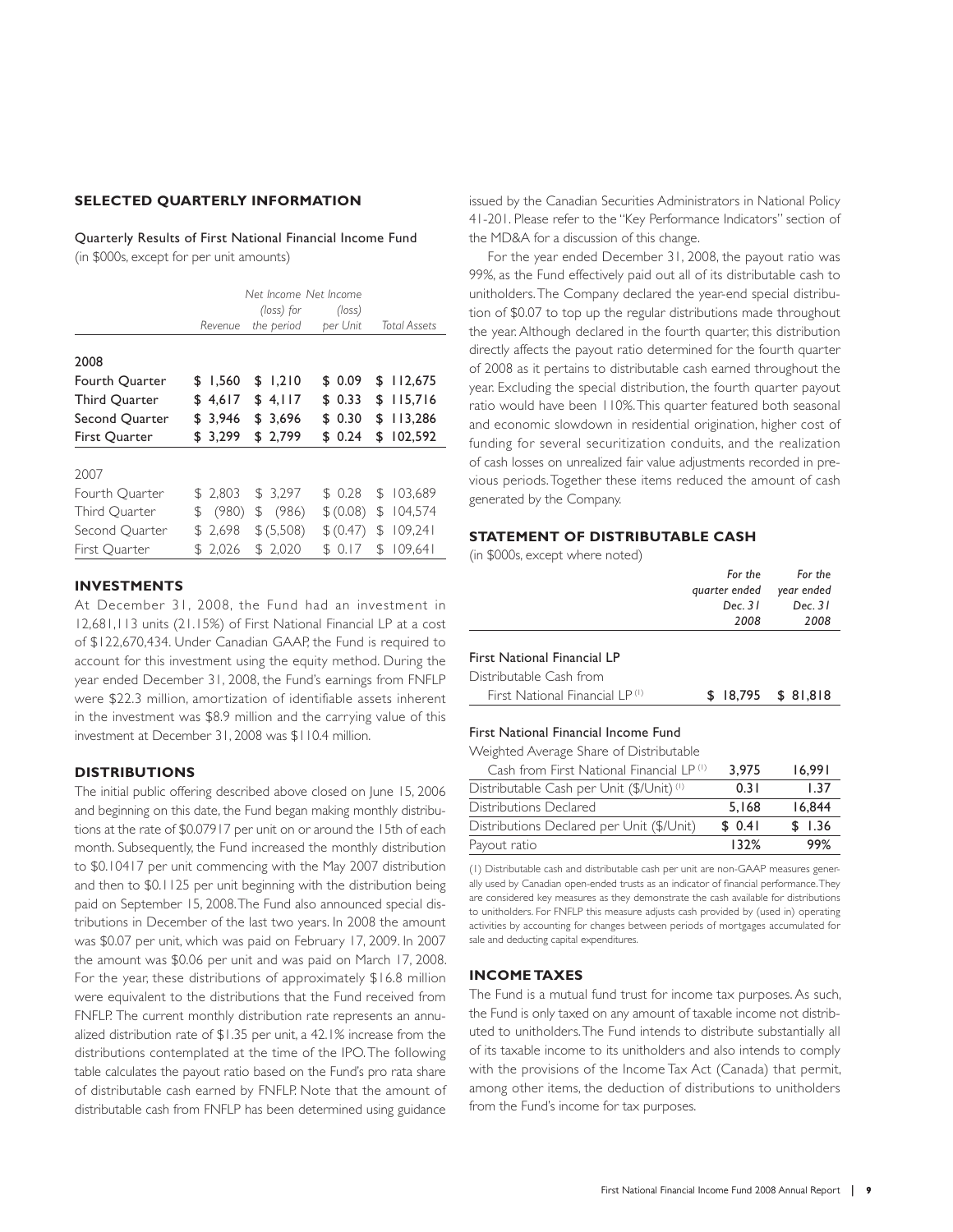As described in the Fund's financial statements and the "Income" Tax Matters" section later in this analysis, on June 22, 2007 the government enacted previously announced legislation that will have the effect of imposing additional income taxes on the Fund commencing on January 1, 2011. Accordingly, the Fund's financial statements for 2007 and 2008 have been affected in two ways: (1) a future tax liability has been accrued based upon the net book value of the intangible assets inherent in the carrying value of the Fund's investment in FNFLP; and (2) a future tax liability has been accrued related to differences between the net book value of assets and liabilities in FNFLP and their tax cost base.

### **ACCRUED FUTURE TAX LIABILITY ON INTANGIBLE ASSETS**

The first issue relates to the intangible assets described in Note 2 to the financial statements. Due to a difference between the accounting carrying value of these assets and their underlying tax carrying value, GAAP requires that a future tax liability be accrued. This was effectively accrued at the time of the IPO based on the then current effective tax rate for income trusts, which was a rate of Nil. Under the new laws enacted on June 22, 2007, together with the general tax reductions announced in December 2007, the effective tax rate for the Fund as at January 1, 2011 was changed to approximately 28.5%. Based on this new rate, the Company accrued a future tax liability of \$8.2 million in 2007. Commencing in the second quarter of 2008, the difference between the accounting carrying value of these assets and their underlying tax carrying value increased pursuant to increased investment in FNFLP made through the DRIP. As such, the Fund accrued an additional future tax liability of \$1 million. The combined liability of \$9.2 million is expected to be drawn down beginning on January 1, 2011, as the Company continues to amortize the related intangible assets until 2016. This future tax liability is an accounting convention and has no effect on the distributable cash of the Fund.

### **ACCRUED FUTURE TAX LIABILITY ON INVESTMENT IN FNFLP**

Similar to the discussion above, there can also be differences in accounting and tax carrying values of certain assets and liabilities in FNFLP. Because there is no tax levied at the partnership level, these differences are temporary and require tax allocation accounting at the Fund level. In the reporting periods ended prior to June 22, 2007, these differences had been accounted for using a tax rate of Nil. As the new rules have been enacted, the Fund has accounted for these differences with the applicable higher tax rates. As at December 31, 2008, these differences were such that the Fund recorded a future tax liability of \$1.1 million. This tax liability represents the Fund's estimated pro rata share of tax liabilities that FNFLP will incur in the periods subsequent to December 31, 2010

and is based on timing differences related to the period from June 15, 2006 (the IPO date) to December 31, 2008. Up until June 22, 2007, the Fund had been applying tax rates to temporary differences in FNFLP at a Nil tax rate. This was based on the assumption that the Fund would make sufficient tax deductible cash distributions to unitholders such that the Fund's taxable income would be Nil for the foreseeable future. The new legislation enacted on June 22, 2007 imposes a tax on certain income distributed to unitholders such that income taxes may become payable in the future. For the year ended December 31, 2008 the Company recorded a provision for future taxes of \$1.6 million. This future tax accounting also incorporates the general tax rate reductions as described in the previous section.

The Fund has estimated both of these future income tax accruals based on its best estimates of the results of operations, current tax legislation and future cash distributions, assuming no material change to the Fund's current organizational structure. The Fund's estimate of future income taxes will vary as the Fund's assumptions vary in accordance with the factors above, and such variations may be material. Until 2011, the new legislation does not directly affect the Fund's distributable cash and as such, does not affect the Fund's financial condition.

### **OUTSTANDING SECURITIES OF THE FUND**

At December 31, 2008 and March 3, 2009, the Fund had 12,681,113 units outstanding.

FNFC holds 47,286,316 exchangeable Class B LP units of FNFLP, each of which is exchangeable into one Fund Unit at no cost at any time at the option of First National Financial Corporation, and each of which carries a Special Voting Right that entitles the holder to receive notice of, attend and vote at all meetings of unitholders of the Fund.

### **CRITICAL ACCOUNTING ESTIMATES**

Management makes estimates and assumptions that affect the reported amounts of assets and liabilities and disclosure of contingent assets and liabilities at the date of the Consolidated Financial Statements, and revenues and expenses during the reporting period. Management reviews these estimates on an ongoing basis, including those related to securitization accounting and future income taxes. Changes in facts and circumstances may result in revised estimates and actual results may differ from these estimates.

### **BUSINESS RISKS**

The Fund is entirely dependent upon the operations and financial condition of FNFLP. The earnings and cash flows of FNFLP are affected by certain risks. For a description of those risks, please refer to the "Risk and Uncertainties Affecting the Business" section in the First National Financial LP portion of this analysis.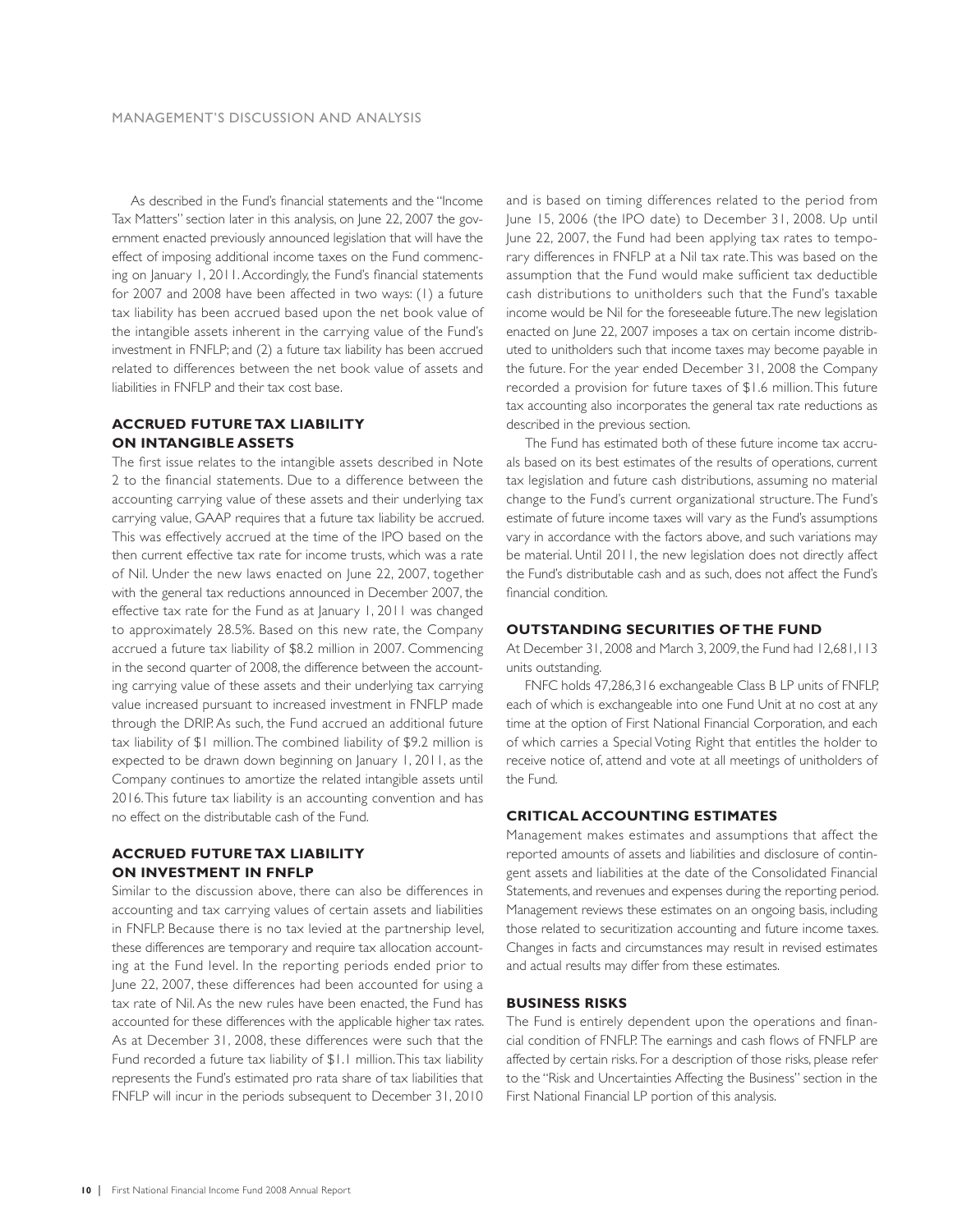### **GUARANTEE**

The Fund's wholly-owned subsidiary, First National Financial Operating Trust, has provided guarantees to and subordinated their rights to receive payments from FNFLP in respect of FNFLP's \$378 million bank credit facility.

### **First National Financial LP**

### **BASIS OF PRESENTATION**

The financial statements of First National Financial LP ("FNFLP" or the "Company") are prepared in accordance with Canadian Generally Accepted Accounting Principles ("GAAP"). FNFLP is considered to be a continuation of FNFC's business following the continuity of interest method of accounting. Under this method of accounting, FNFLP's acquisition of the FNFC business is recorded at the net book value of FNFC's business assets and liabilities on June 14, 2006 and the equity of FNFLP represents the equity of the FNFC business at that date.

### **EXECUTIVE SUMMARY**

In 2008, the Company achieved record profitability: capitalizing on strong mortgage origination while optimizing the use of its diverse funding sources. More specifically, 2008 featured sustained growth in originations, mortgages under administration, revenue and Adjusted EBITDA. The demand for prime insured mortgages was strong and wide spreads continued to be the norm. This allowed the Company to earn higher profits on its most creditworthy products and increase origination volumes, particularly in the commercial segment. Management believes the Company's strategy of using diverse sources of funding and offering a full range of mortgage products has contributed to FNFLP's success.

### **RESULTS SUMMARY**

- Mortgages under administration grew to \$40.6 billion at December 31, 2008 from \$38.8 billion at September 30, 2008 and \$33.1 billion at December 31, 2007, representing an annualized and year-over-year increase of 23%;
- Despite the discontinuation of the uninsured Alt-A program, mortgage originations grew to \$11.9 billion in the year from \$10.9 billion in 2007, an annualized rate of growth of 9%; excluding Alt-A mortgage origination, the growth rate of origination was 15%;
- Revenue for the year ended December 31, 2008 grew by 23% year-over-year, mainly due to the large unrealized charge for \$22.9 million related to the fair value adjustment of the Company's securitization assets recorded in 2007. Excluding all realized and unrealized losses on financial instruments, revenues would have increased by 16% on higher placement fees and gains on securitization resulting from higher origination volumes;
- Net Income increased by 48% for the year ended December 31, 2008 compared to the 2007 year end. Excluding all unrealized losses on financial instruments in both years, the increase would have been 24%. This increase resulted from higher volumes and margins experienced in many aspects of the company's business, particularly gains on securitization related to the Company's NHA-MBS program; and
- Adjusted EBITDA increased by 48% for the year ended December 31, 2008 compared to the same period last year. Excluding all unrealized losses on financial instruments in both years, the increase would have been 24%. This increase was due to the same factors cited above for the increase in net income.

### **SELECTED QUARTERLY INFORMATION FOR RESULTS OF FNFLP**

|                      |     | Revenue  | Net Income<br>for the<br>period |     | Net<br>Income<br>$($ \$/Unit $)$ | Total Assets    |
|----------------------|-----|----------|---------------------------------|-----|----------------------------------|-----------------|
| 2008                 |     |          |                                 |     |                                  |                 |
| Fourth Quarter       |     | \$59,488 | \$<br>17.743                    | \$  | 0.29                             | \$<br>737,065   |
| <b>Third Quarter</b> |     | \$91,266 | \$33,649                        |     | \$0.56                           | \$<br>857,273   |
| Second Quarter       |     | \$76,893 | \$ 30,098                       |     | \$0.51                           | \$<br>1,001,600 |
| First Quarter        |     | \$66,312 | \$26,531                        |     | \$0.45                           | \$<br>663,594   |
| 2007                 |     |          |                                 |     |                                  |                 |
| Fourth Quarter       |     | \$68.272 | \$24.050                        | S   | -0.40                            | \$<br>460,336   |
| Third Quarter        |     | \$54.518 | \$<br>5.110                     |     | \$0.09                           | \$<br>692,737   |
| Second Quarter       | \$. | 62,631   | \$23.524                        |     | \$0.40                           | \$<br>522,301   |
| First Ouarter        |     | \$53,550 | \$20.160                        | \$. | 0.34                             | \$<br>576,282   |

First National's quarterly revenue can be divided into two categories, (1) seasonally affected revenues and (2) those which are steadily earned throughout its fiscal year. Mortgage servicing income, mortgage investment income interest, and, generally, residual securitization income accrue to the Company each quarter and will reflect the trend of the changing portfolio of mortgages under administration. Alternatively, origination (including placement and securitization) activities are more seasonal in nature. This is particularly true for single-family residential origination for which volumes follow the purchasing patterns of single-family home buyers: origination activity is generally slower in the first quarter of each year, increases in the second quarter, peaks in the third quarter and gradually retreats in the last quarter of the year. Single-family origination has the effect of 'smoothing out' net income fluctuations because the large amounts of revenue generated from this category does not generally result in significant income due to the high percentage of related brokerage fees.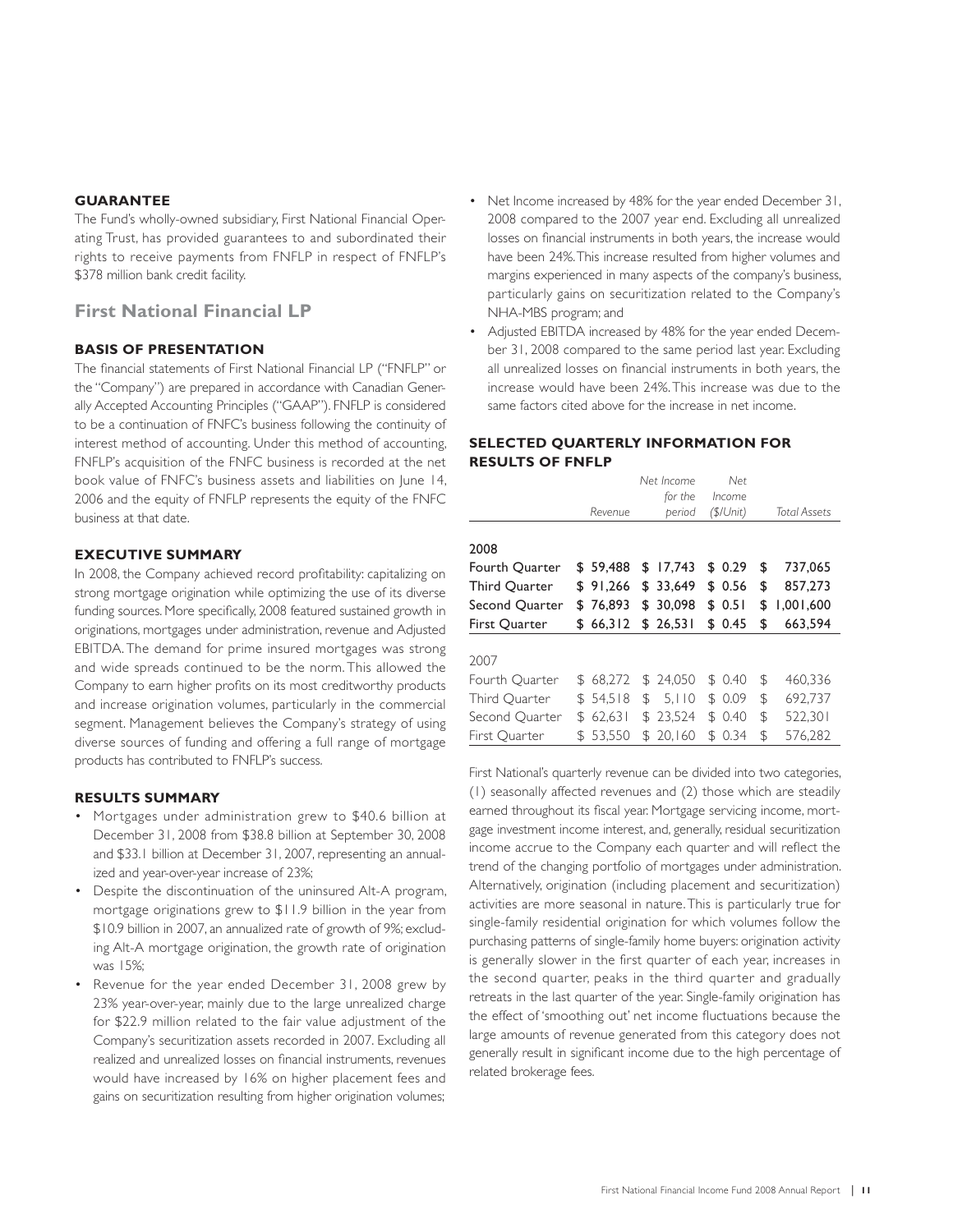Both the seasonal and income smoothing trends are apparent in the information presented above. The one large aberration occurred in the third quarter of 2007 when a charge of \$22.9 million related to the fair value adjustment of the Company's securitization assets was taken. If this adjustment was added back, revenue for this quarter would have been \$77.4 million and in line with seasonal expectations. A smaller anomaly can also be seen in the comparison of fourth quarter results which exhibit 10% – 25% declines from year to year. This is due to increased credit issues in the Canadian economy that became more prevalent in the fourth quarter of 2008. Both the Company's net income and revenue were decreased as

1. Asset-backed commercial paper ("ABCP") spreads deteriorated which caused an increase in the unrealized losses on financial instruments; and 2. Lower volumes of single-family mortgages were originated decreasing placement fees. Otherwise both revenue and net income have increased from quarter to quarter in 2008 from 2007 due to wider margins on the Company's mortgage sales.

Total assets have remained relatively consistent over the two year period disclosed. Fluctuations are due primarily to changes between the periods in the amount of securities purchased under resale agreements that the Company uses for hedging purposes.

### **SELECTED ANNUAL FINANCIAL INFORMATION FOR THE COMPANY'S FISCAL YEAR ENDING**

(\$000s, except per unit amounts)

|                                                          | December 31<br>2008 |               | December 31<br>2007 |               | December 31<br>$2006$ <sup>(1)</sup> |
|----------------------------------------------------------|---------------------|---------------|---------------------|---------------|--------------------------------------|
| For the Period                                           |                     |               |                     |               |                                      |
| Income Statement Highlights                              |                     |               |                     |               |                                      |
| Revenue                                                  | \$<br>293,959       | $\mathcal{F}$ | 238,971             | $\mathcal{F}$ | 156,427                              |
| Brokerage fees                                           | (105, 757)          |               | (102, 886)          |               | (67,891)                             |
| Other operating expenses                                 | (78, 526)           |               | (61,999)            |               | (37,007)                             |
| FBITDA <sup>(2)</sup>                                    | 109,675             |               | 74,086              |               | 51,529                               |
| Amortization of capital assets                           | (1,654)             |               | (1,242)             |               | (803)                                |
| Provision for income taxes                               |                     |               |                     |               | (3,312)                              |
| Net Income                                               | 108,021             |               | 72,844              |               | 47,414                               |
| Distributions declared                                   | 81,233              |               | 71,497              |               | 30,406                               |
| Per Unit Highlights                                      |                     |               |                     |               |                                      |
| Net Income per unit <sup>(3)</sup>                       | 1.81                |               | 1.23                |               | 0.80                                 |
| Distributions declared per unit                          | 1.36                |               | .2                  |               | 0.51                                 |
| At Period End                                            |                     |               |                     |               |                                      |
| Balance Sheet Highlights                                 |                     |               |                     |               |                                      |
| Total assets                                             | 737,065             |               | 460,336             |               | 528,116                              |
| Total long-term financial liabilities                    | \$                  | \$            |                     | \$            |                                      |
|                                                          | December 31         |               | December 31         |               | December 31                          |
|                                                          | 2008                |               | 2007                |               | $2006$ <sup>(1)</sup>                |
| Reconciliation of EBITDA to Adjusted EBITDA              |                     |               |                     |               |                                      |
| EBITDA <sup>(2)</sup>                                    | 109,675<br>\$       | $\mathcal{F}$ | 74,086              | \$            | 51,529                               |
| Historic management compensation expenses <sup>(4)</sup> |                     |               |                     |               | 917                                  |
| Revised management compensation <sup>(5)</sup>           |                     |               |                     |               | (1, 125)                             |
| Adjusted EBITDA <sup>(2)</sup>                           | \$<br>109,675       | \$            | 74,086              | $\mathcal{L}$ | 51,321                               |

(1) December 31, 2006 figures are for the nine-month period ended December 31, 2006.

(2) EBITDA and Adjusted EBITDA are not recognized earnings measures under GAAP and do not have standardized meanings prescribed by GAAP. Therefore, EBITDA and Adjusted EBITDA may not be comparable to similar measures presented by other issuers. Investors are cautioned that EBITDA should not be construed as an alternative to net income or loss determined in accordance with GAAP as indicators of the Company's performance or as an alternative to cash flows from operating, investing and financing activities as a measure of liquidity and cash flows.

(3) So that these measures are comparable among the indicated periods, per unit amounts have been calculated as if the Company converted to a partnership on January 1, 2006 and issued 59,086,316 partnership units. Prior to June 15, 2006, the Company had two shares outstanding.

(4)Management compensation for each of the two senior management executives while FNFC operated as a private company.

(5)Normalized compensation for each of the two senior management executives consistent with compensation policies that have been implemented on closing of the IPO.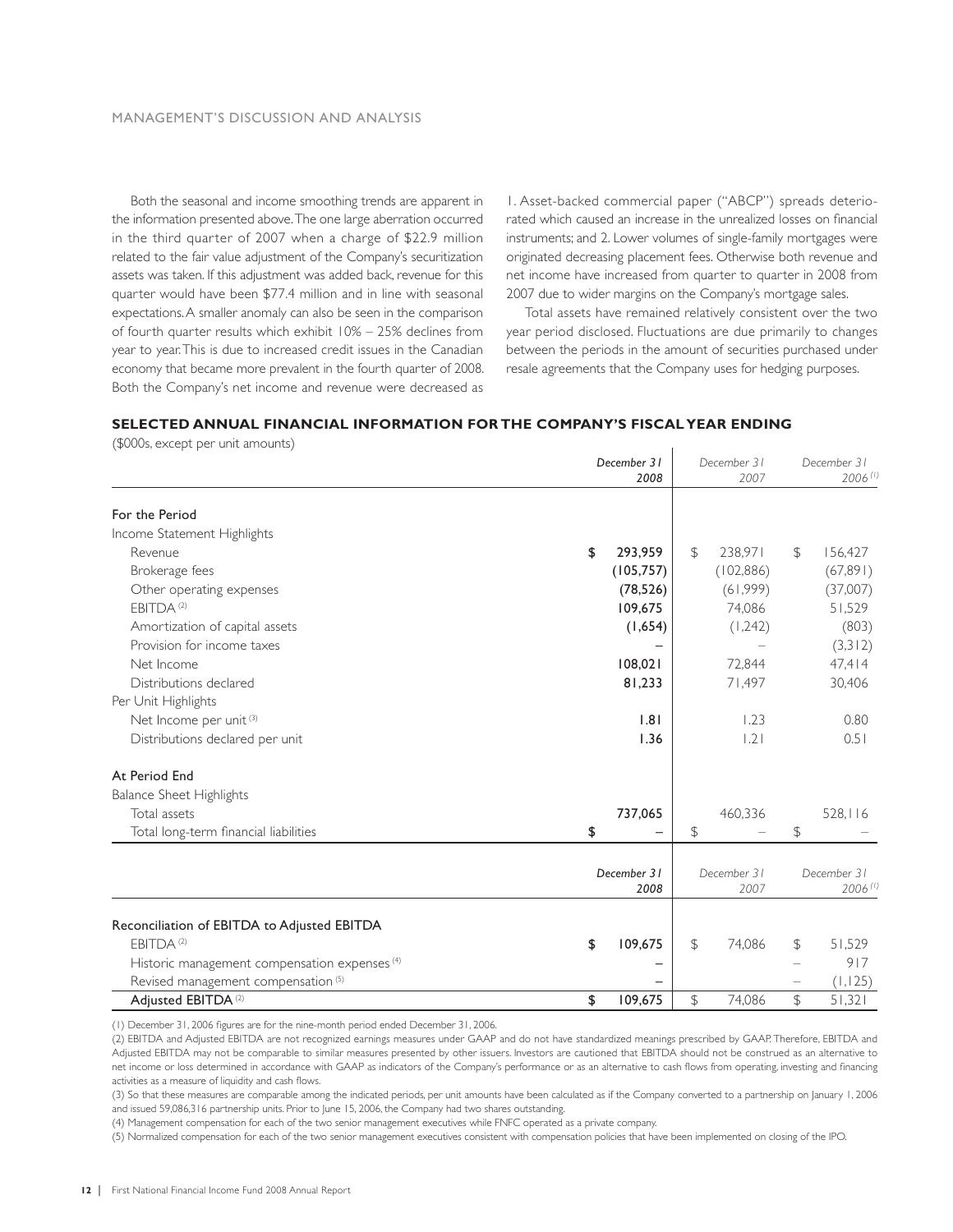### **VISION AND STRATEGY**

The Company provides mortgage financing solutions to virtually the entire mortgage market in Canada. By offering a full range of mortgage products, with a focus on customer service and superior technology, the Company believes that it is the leading non-bank mortgage lender in the industry. Growth has been achieved while maintaining a relatively conservative risk profile. The Company intends to continue leveraging these strengths to lead the "nonbank" mortgage lending industry in Canada, while appropriately managing risk.

The Company's strategy is built on four cornerstones: providing a full range of mortgage solutions; growing assets under administration; employing leading-edge technology to lower costs and rationalize business processes; and maintaining a conservative risk profile. An important consequence of the Company's strategy is its direct relationship with the mortgage borrower. Although the Company places most of its originations with third parties, FNFLP is perceived by all of its borrowers as the mortgage lender. This is a critical distinction. It allows the Company to communicate with each borrower directly throughout the term of the related mortgage. Through this relationship, the Company can negotiate new transactions and pursue marketing initiatives. Management believes this strategy will provide long-term profitability and sustainable brand recognition for the Company.

### **KEY PERFORMANCE DRIVERS**

The Company's success is driven by the following factors:

- Growth in the portfolio of mortgages under administration;
- Growth in the origination of higher margin mortgages;
- Lowering the costs of operations through the innovation of systems and technology; and
- Employing innovative securitization transactions to minimize funding costs.

### **GROWTH IN PORTFOLIO OF MORTGAGES UNDER ADMINISTRATION**

Management considers the growth in mortgages under administration ("MUA") to be a key element of the Company's performance. The portfolio grows in two ways: through mortgages originated by the Company and through mortgage servicing portfolios purchased from third parties. Mortgage originations not only drive placement fee and gain on securitization revenues, but perhaps more importantly, longer term values such as servicing fees, mortgage administration fees, renewal opportunities and growth in customer base for marketing initiatives. As at December 31, 2008,

mortgages under administration totalled \$40.6 billion, up from \$33.1 billion at December 31, 2007, an annualized rate of increase of 23%. This compares to \$38.8 billion at September 30, 2008, representing a quarter-over-quarter increase of 5% and an annualized increase of 19%. For the year ended December 31, 2008, non-originated servicing business contributed \$182 million to the \$7.5 billion year-over-year increase in MUA.

### **GROWTH IN ORIGINATION OF HIGHER MARGIN MORTGAGES**

The Company's main focus is on the prime single-family mortgage market. Prior to the credit issues currently affecting the market, these mortgages had tight spreads such that the Company's strategy was to sell these mortgages on commitment to institutional investors and retain the servicing. To augment this servicing income, the Company implemented strategies to increase volumes in higher margin markets such as the Alt-A and commercial mortgagebacked securities ("CMBS") markets. Alt-A describes single-family residential mortgages that are originated using broader underwriting criteria than those applied in originating prime mortgages. These markets were more profitable than conventional mortgage lending markets and added to the economies of scale in the Company's operations by further increasing mortgages under administration.

This strategy has changed significantly with the challenges in the current credit environment. Liquidity and credit concerns have curtailed the issuance of CMBS indefinitely in Canada and the Company has changed its Alt-A offering to focus on a more conservative product. These same concerns have led to increased spreads on prime single-family mortgages relative to Government of Canada bond yields. In the spring of 2007, such spreads for discounted five-year mortgage rates were approximately 1.25 percentage points. For most of 2008, comparable spreads have increased to as high as 3.00 percentage points. As a consequence, "regular" prime singlefamily mortgages have become "high margin" mortgages, such that the Company earned much higher gains on securitization on its primary mortgage product. While the Company has been successful in increasing volume for its Alt-A product in prior years, tighter underwriting criteria, rising mortgage rates and competition from mortgage insurance companies led the Company to re-align its Alt-A program by discontinuing its uninsured products on May 15, 2008. For the year ended December 31, 2008, the Company originated \$225 million of uninsured Alt-A mortgages. This volume contrasts with the prior year when the Company originated \$721 million of uninsured Alt-A mortgages.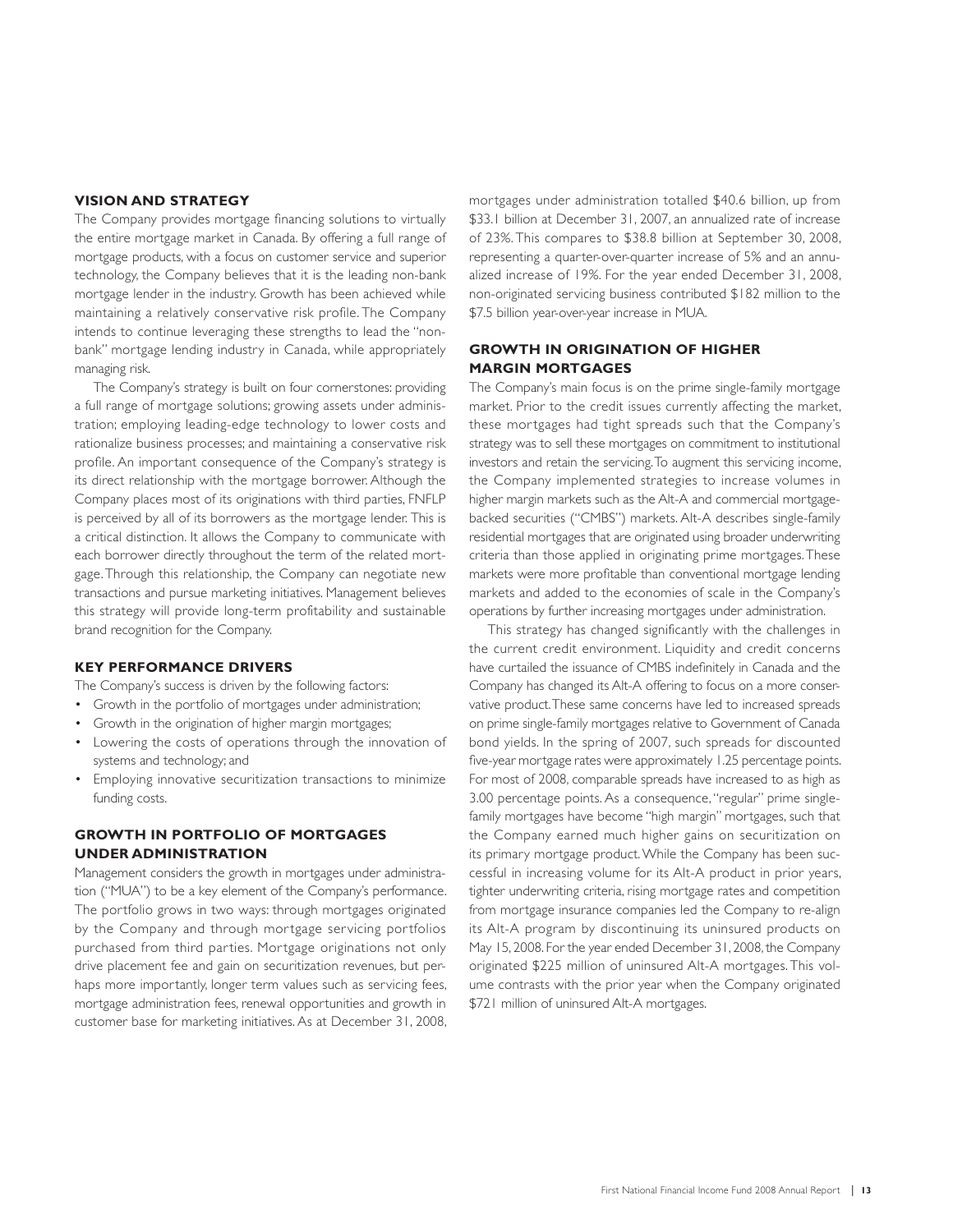### **LOWERING COSTS OF OPERATIONS THROUGH INNOVATION OF SYSTEMS AND TECHNOLOGY**

The Company has always used technology to provide for efficient and effective operations. This is particularly true for its MERLIN underwriting system, Canada's only web-based real-time broker information system. By creating a paperless, 24/7 available commitment management platform for mortgage brokers, the Company is now ranked among the top three lenders by market share in the broker channel. This has translated into increased singlefamily origination volumes and higher closing ratios (the percentage of mortgage commitments the Company issues that actually become closed mortgages). Despite the discontinuance of its uninsured Alt-A product and a slowing housing market, the Company was able to increase its single-family origination volumes to \$8.8 billion for the year ended December 31, 2008 from \$8.4 billion in the comparative year ended December 31, 2007. The Company has also started the implementation of a paperless administration system for its commercial segment, which will provide improved record keeping and more convenient accessibility for third party investors.

### **EMPLOYING INNOVATIVE SECURITIZATION TRANSACTIONS TO MINIMIZE FUNDING COSTS** Uncertainty in the Asset-Backed Commercial Paper

### ("ABCP") market

As described in the MD&A for the year ended December 31, 2007, ABCP funded by third party sponsored ABCP conduits became frozen in August 2007 due to liquidity and valuation concerns. Similar concerns affected bank-sponsored ABCP channels as well. The Company used both bank and third party channels to indirectly fund a portion of its mortgages under administration. Because of the high credit quality of the Company's mortgages in its third party sponsored conduit, ABCP issued through this channel was entirely repaid in the fourth quarter of 2007. The Company has continued to fund a portion of its assets (approximately \$1.8 billion of the \$40.6 billion MUA as at December 31, 2008) with banksponsored ABCP. Although bank-sponsored ABCP has continued to trade in the marketplace, its cost has varied greatly in the past twelve months due to uncertainty surrounding both the quality of the underlying assets and the bank's ability to support the papers continued liquidity. During the fourth quarter of 2007, ABCP traded in a range from 0.40 to 0.60 percentage points in excess of historical levels. The Company considers historical levels to be even to bankers' acceptances rates ("BA"). Subsequent to year end, these widened spreads tightened to 0.10 percentage points in excess of BA. During the first nine months of 2008, ABCP tended to trade at spreads between a low of 0.10 percentage points and a high of 0.35 percentage points. In the fourth quarter of 2008, the global

credit crisis worsened: the Bank of Canada dropped overnight lending rates dramatically, the cost of funds for the large Canadian Banks increased significantly, and the federal government became involved in the restructuring of frozen third-party ABCP. Together these events have negatively affected potential ABCP investors resulting in spreads that have increased to approximately 1.10 percentage points in excess of BA as at December 31, 2008.

The Company is required to mark to market its securitization receivables at the end of each reporting period. A significant portion of those receivables are calculated using assumptions about the cost of funding arranged through the ABCP market. At the end of 2007, the Company had approximately \$2.0 billion of mortgages under administration funded with ABCP, including all of its Alt-A mortgages. The Company's exposure to ABCP at December 31, 2008 has decreased to \$1.7 billion. The Company has taken a conservative approach and has changed the assumption of the cost of ABCP in its securitization models on the assumption that 30 day ABCP will trade at 1.10% over BA for the entire term of each mortgage in these programs. Considering that some of these mortgages have terms of up to five years, management believes that the uncertainty in this market will lead to further fluctuations in pricing and considers its current assumption as its best estimate of fair value. The assumption of 1.10% over BA is in contrast to the end of 2007 when these models assumed that ABCP would trade just 0.40 percentage points in excess of BA. Accordingly, in the year, the Company recorded a large downward adjustment to the fair value of the Company's securitization receivables involving ABCP. In total this 0.70 percentage point adjustment resulted in \$20.2 million of unrealized loss on financial instruments for the year ended December 31, 2008.

### Approval as both an issuer of NHA-MBS and Seller to the Canada Mortgage Bond Program

The Company has been involved in the issuance of National Housing Act – Mortgage Backed Securities ("NHA-MBS") since 1995. This program has been very successful with over \$3 billion of NHA-MBS issued. In December 2007, the Company was approved by Canada Mortgage and Housing Corporation ("CMHC") as an issuer of NHA-MBS and as a seller into the Canada Mortgage Bond ("CMB") program, one of the first non-OSFI regulated companies in Canada to be so approved. Issuer status will provide the Company with another funding source that it will be able to access independently. Perhaps more importantly, seller status for the CMB will give the Company direct access to the CMB. In addition to these CMHC approvals, the Company's existing NHA-MBS program remains a significant source of funding for the Company as evidenced by pools issued in the year that totalled \$1.14 billion.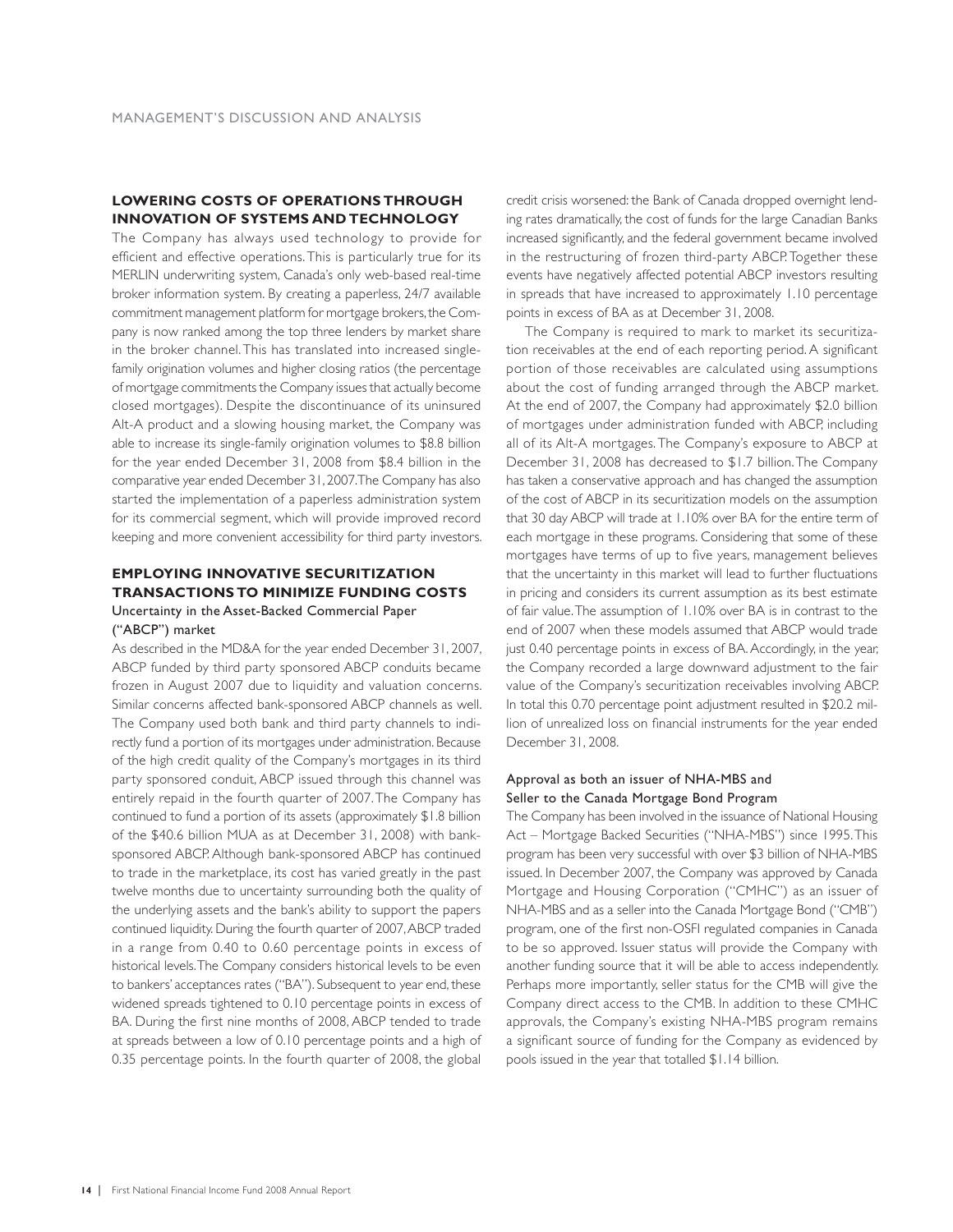### Canada Mortgage Bond (CMB) Program

The CMB program is an initiative introduced by CMHC whereby the Canada Housing Trust ("CHT") issues securities to investors in the form of semi-annual interest-yielding five-year bonds. The proceeds of these bonds are used to buy NHA-MBS. In previous years, the Company entered into an agreement with a Canadian bank which allowed the Company to indirectly sell a portion of the Company's residential mortgage origination into several CMB issuances. Pursuant to this agreement, the Company indirectly sold approximately \$750 million into the CMB. In December 2007, pursuant to the Company's approval as a seller into the CMB, the Company executed a direct sale of \$542 million into the issuance. In 2008, the Company sold various pools between \$50 and \$200 million in size directly into the CMB. Because of the similarities to a traditional Government of Canada bond (both have five year unamortizing terms with a government guarantee), the CMB trades in the capital markets at a relatively modest premium to the yields on Government of Canada bonds. The Company's ability to sell into the CMB has given the Company access to lower costs of funds on both single-family and multi-family mortgage securitizations. Because these funding structures do not amortize, the Company can fund future mortgages through this channel as the original mortgages amortize or pay out. The Company also enjoys significant demand for mortgages from investment dealers who sell directly into the CMB. Because of the effectiveness of the CMB, there have been requests from approved CMB sellers for larger issuances. CHT has

indicated that it will not unduly increase the size of its issuances, and has created guidelines through CMHC that limit the amount that can be sold by each seller into the CMB each quarter. As a seller, the Company is also subject to these limitations. In November of 2008, the Company was able to sell approximately \$119 million of ten year mortgages into the first ten-year term issuance offered through the CMB program.

### **KEY PERFORMANCE INDICATORS**

The principal indicators used to measure the Fund's performance are:

- Earnings before income taxes, depreciation and amortization after normalizing management compensation while the Company was a private entity ("Adjusted EBITDA"); and
- Distributable cash.

Adjusted EBITDA is not a recognized measure under GAAP. However, management believes that Adjusted EBITDA is a useful measure that provides investors with an indication of cash available for distribution prior to capital expenditures. Adjusted EBITDA should not be construed as an alternative to net income determined in accordance with GAAP or to cash flows from operating, investing and financing activities. The Fund's method of calculating Adjusted EBITDA may differ from other issuers and, accordingly, Adjusted EBITDA may not be comparable to measures used by other issuers.

| (5000s)                        |                     | Three months ended  | Year ended          |                     |  |  |
|--------------------------------|---------------------|---------------------|---------------------|---------------------|--|--|
|                                | December 31<br>2008 | December 31<br>2007 | December 31<br>2008 | December 31<br>2007 |  |  |
| For the Period                 |                     |                     |                     |                     |  |  |
| Revenue                        | 59,488<br>\$        | 68,272<br>\$        | 293,959<br>\$       | 238,971<br>\$       |  |  |
| Net income                     | 17,743              | 24,050              | 108,021             | 72,844              |  |  |
| Adjusted EBITDA <sup>(I)</sup> | 18,201              | 24,389              | 109,675             | 74,086              |  |  |
| At Period end                  |                     |                     |                     |                     |  |  |
| Total assets                   | 737,065             | 460,336             | 737,065             | 460,336             |  |  |
| Mortgages under administration | \$40,596,013        | \$33,114,415        | \$40,596,013        | \$33,114,415        |  |  |

(1) This non-GAAP measure adjusts income before income taxes by adding back expenses for amortization of capital assets.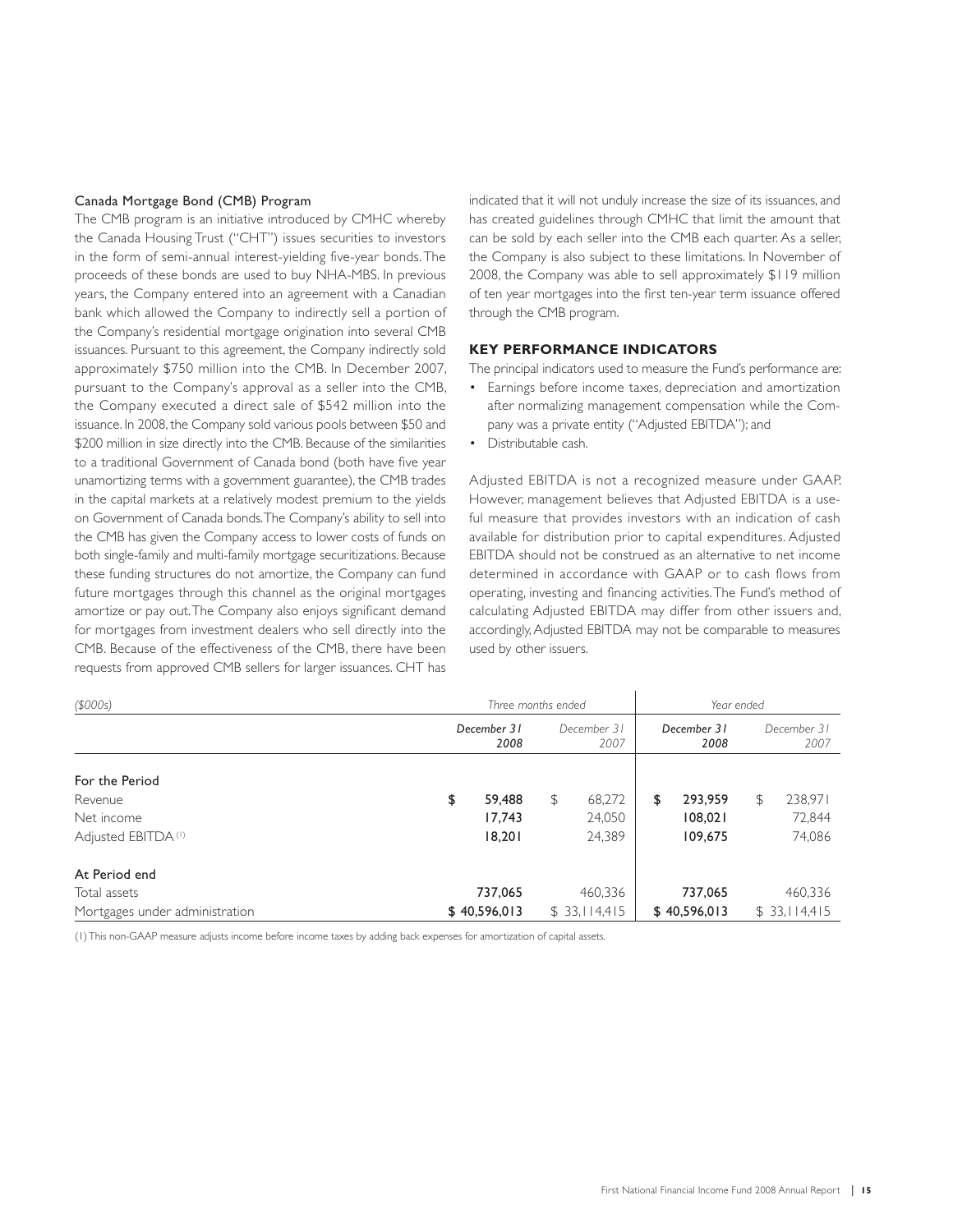Distributable cash is not a defined term under GAAP. Management believes that net cash generated by the Fund prior to distribution is an important measure for investors to monitor. Management cautions investors that due to the Company's nature as a mortgage securitizer, there will be significant variations in this measure from quarter to quarter as the Company collects and invests cash in mortgage securitizations. Distributable cash is determined by the Company as cash provided from operating activities increased/ decreased by the change in mortgages accumulated for sale in the period and reduced by maintenance capital expenditures. Mortgages accumulated for sale consist primarily of mortgage loans that the Company funds on behalf of institutional investors. Normally a few days after funding, the Company aggregates all mortgages "warehoused" to date for each investor and receives a cash settlement. As the majority of mortgages are advanced in the last few days of a month, there are large amounts of cash invested at quarter ends by the Company that are typically received in the first week of the subsequent quarter. The Company's credit facility provides full financing for the majority of these mortgage loans. Accordingly, management believes the measure of distributable cash is only meaningful if the change in mortgages accumulated for sale between reporting periods is accounted for. In 2007, the Canadian Securities Administrators issued amended guidance for reporting by income trusts. This policy statement recommends various disclosures and, in particular, describes a new framework for measuring the amount of distributable cash generated by an income trust. The new guidance requires the determination of distributable cash to be reconciled to cash provided from operating activities with a deduction for all capital expenditures. In disclosure prior to July 2007, the Company reconciled this measure from Adjusted EBITDA and deducted only "maintenance" capital expenditures. The Company has followed the new guidance, as described above, such that the comparative period calculations of distributable cash have been restated to reflect the current period's presentation.

### *(\$000s) Three months ended Year ended December 31 December 31 December 31 December 31 2008 2007 2008 2007* For the Period Cash provided by (used in) operating activities  $\begin{array}{cccc} \text{35,263} & \text{4} & \text{98,516} & \text{4} & \text{79,797} \\ \text{20,197} & \text{4} & \text{29,972} & \text{40,9972} & \text{50,9972} & \text{60,9972} & \text{60,9972} \\ \end{array}$ Add (deduct): Change in mortgages accumulated for sale between periods <sup>(2)</sup> 54,292 (83,308) 162,526 (14,632) Less: Capital expenditures 234 335 911 967 Distributable cash (1)  $\frac{1}{3}$  **18,795**  $\frac{1}{3}$  **18,795**  $\frac{1}{3}$  **14,873**  $\frac{1}{3}$  **81,818**  $\frac{1}{3}$  **74,373**

### **DETERMINATION OF DISTRIBUTABLE CASH**

(1) This non-GAAP measure adjusts cash provided by (used in) operating activities by accounting for changes between periods in mortgages accumulated for sale and deducting maintenance capital expenditures.

(2) This change excludes \$13,993 of mortgages accumulated for sale in the prior period reclassified to mortgage loan and investments in the current presentation of the balance sheet; and non-cash fair market value adjustments inherent in the mortgages accumulated for sale balances.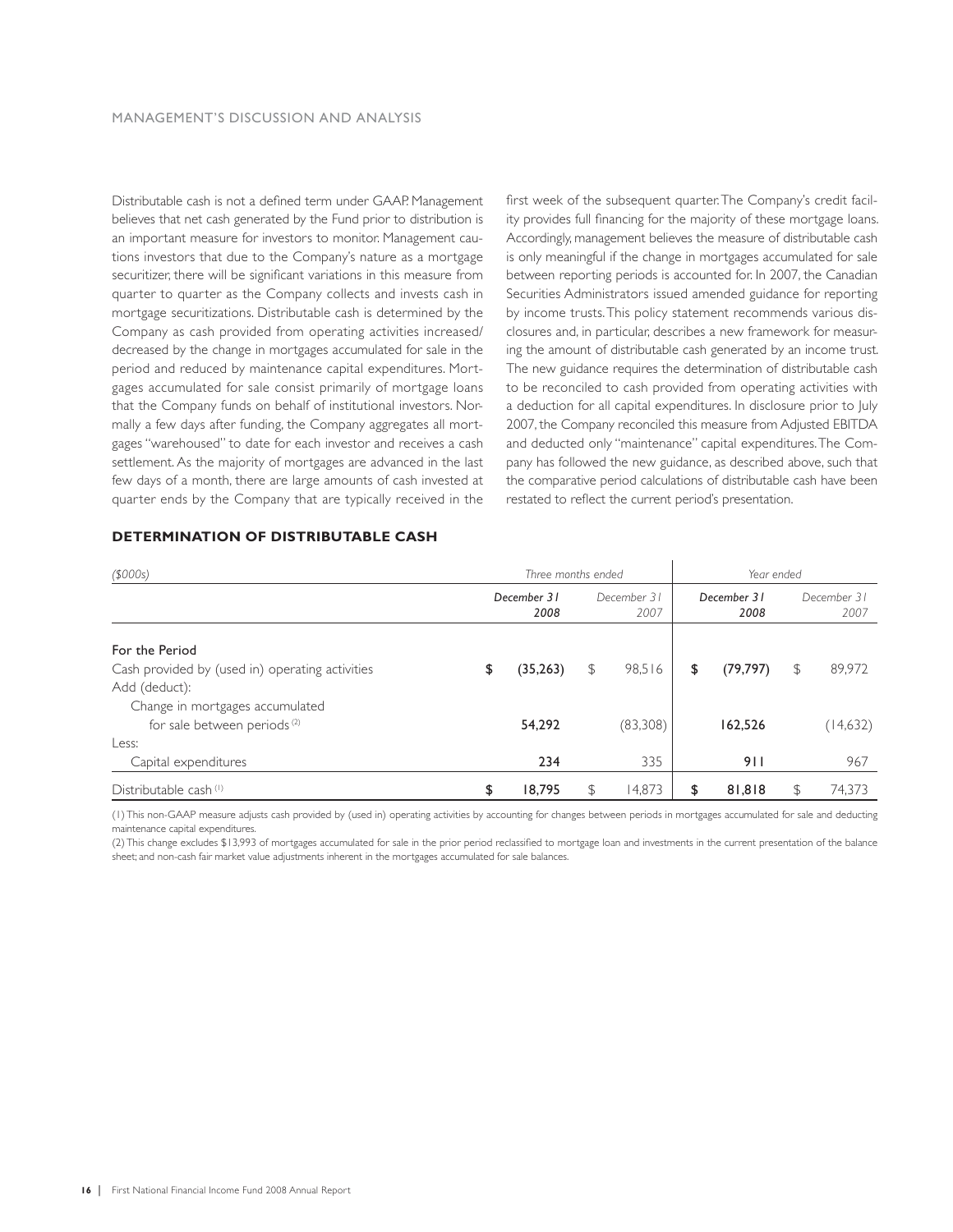### **REVENUES AND FUNDING SOURCES**

### Mortgage Origination

The Company derives a significant amount of its revenue from mortgage origination activities. The majority of mortgages originated are funded by either placement with institutional investors or sale to securitization conduits, in each case with retained servicing. Depending upon market conditions, either an institutional placement or a securitization conduit may be the most cost-effective means for the Company to fund individual mortgages. In general, originations are allocated from one funding source to another depending on market conditions and strategic considerations related to maintaining diversified funding sources. The Company retains servicing rights on virtually all of the mortgages it originates, which provides the Company with servicing fees to complement revenue earned through originations. For the year ended December 31, 2008, origination volume grew from \$10.9 billion to \$11.9 billion or 9% over the prior year.

### Placement Fees and Gain on Securitization

The Company recognizes revenue at the time that a mortgage is placed with an institutional investor or sold to a securitization conduit. Cash amounts received in excess of the mortgage principal at the time of placement are recognized in revenue as "Placement fees". The present value of additional amounts (excess spread) expected to be received over the remaining life of the mortgages sold (net of servicing and other costs) is recognized as a "Gain on securitization".

The excess spread on a mortgage is the difference between the interest rate on the mortgage and the yield earned by the investor after accounting for all anticipated prepayment provisions, servicing obligations and other costs. For Alt-A and small conventional multiunit residential and commercial mortgages, the excess spread also includes assumptions for credit losses.

Upon the recognition of a "Gain on securitization", the Company establishes a "Securitization receivable" which is amortized as spread income received by the Company. In addition, the Company is also required to establish a "servicing liability", which represents the future cost of servicing the securitized mortgages. As spread income is received by the Company, both the securitization receivable and the servicing liability are amortized accordingly. Residual securitization income consists of two components, (a) the difference between the spread income received over time and the spread income assumed in the Company's derivation of securitization receivable at the time of sale; and (b) the amortization of the servicing liability. The excess is attributable to better than expected cash flows being earned by the securitization compared to those anticipated when gain on sale assumptions regarding prepayments, cost of funds, and credit losses were originally forecasted.

For all institutional placements and most mortgages securitized through NHA-MBS, the Company earns "Placement fees". In addition, under certain circumstances, additional revenue from institutional placements and NHA-MBS may be recognized as a "Gain on securitization". Revenues based on these originations are equal to either (1) the present value of the excess spread, or (2) an origination fee based on the outstanding principal amount of the mortgage. This revenue is received in cash at the time of placement. Of the Company's \$11.9 billion of originations for the year ended December 31, 2008, \$8.9 billion was placed with institutional investors and \$1.7 billion was originated for the NHA-MBS program.

All loans securitized through the Company's ABCP programs are recognized as a "Gain on securitization", as is a portion of the spread earned from NHA-MBS and some institutional placements. Of the Company's \$11.9 billion of originations for the year ended December 31, 2008, \$875 million was sold to ABCP conduits and other securitization vehicles, generating "Gain on securitization" revenue.

In the past several years, the Company has experienced significant growth in mortgages funded through its securitization programs. As a result, revenue from "Gain on securitization" has increased accordingly. Since cash flows received from securitized assets are received over the life of the mortgages, and the revenue is recognized upon origination, there will be a timing difference between the recognition of revenue and the receipt of cash. This is similar to the common practice of most companies to record the revenue from sales at the time that goods are sold or shipped and set up a receivable until the cash is actually received.

The financial effect of the timing difference between the recognition of revenue and the receipt of cash is effectively equal to the "Gain on securitization" less "Amortization of securitization receivable" (net of "Amortization of servicing liability") in any given year. For the quarter ended December 30, 2008, the volume of mortgages funded through NHA-MBS, ABCP conduits and institutional placements that earn gains on securitization increased. This timing difference required working capital funding of approximately \$36.6 million for the year ended December 31, 2008 (\$21.2 million for the year ended December 31, 2007). To the extent that gains on securitization do not increase for a number of years, the effects of the timing difference would be neutralized as new securitization receivables would be offset by collections of existing securitization receivables.

### Mortgage Servicing and Administration

The Company services virtually all mortgages generated through its mortgage origination activities on behalf of a wide range of institutional investors. Mortgage servicing and administration is a key component of the Company's overall business strategy and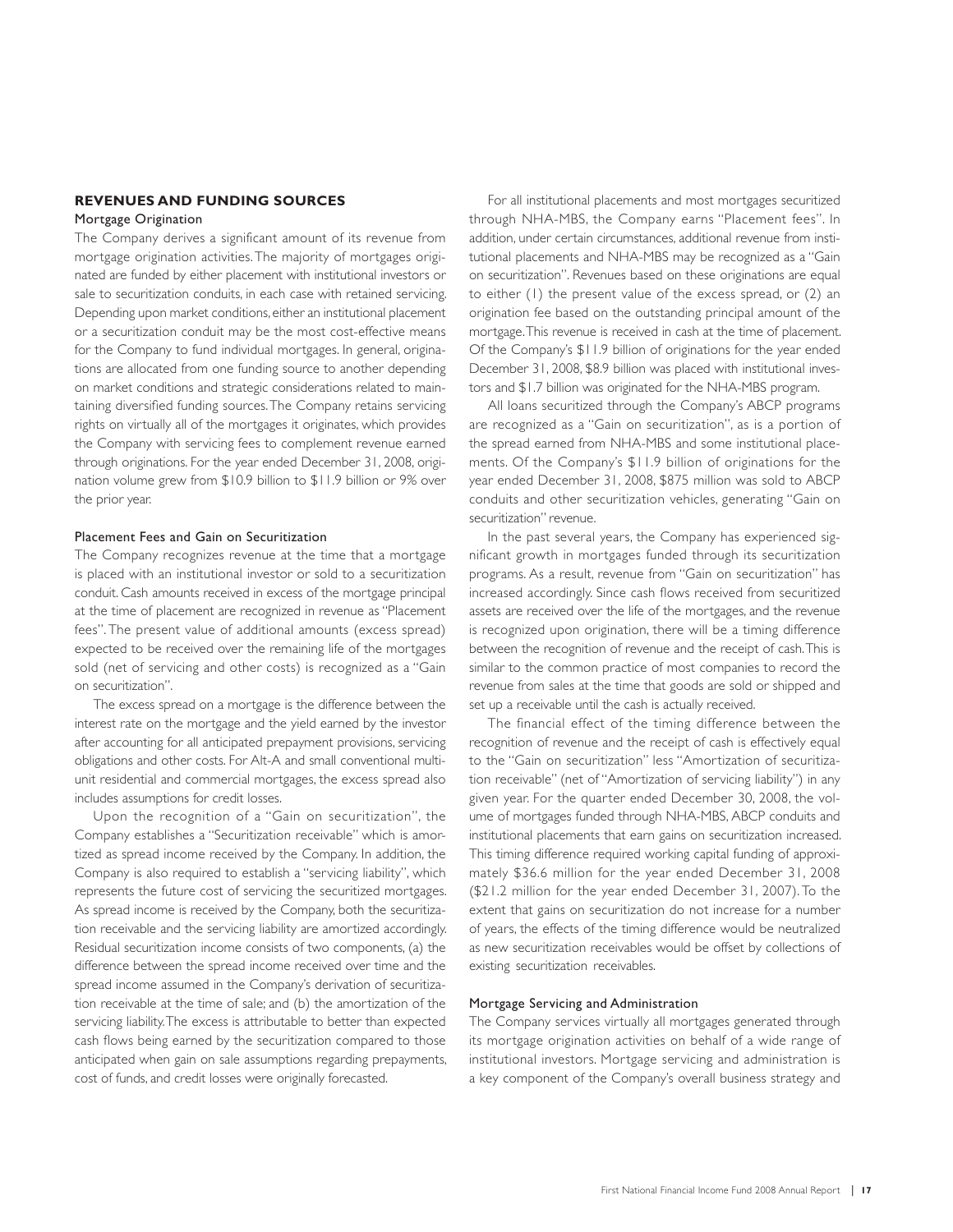a significant source of continuing income and cash flow. In addition to pure servicing revenues, fees related to mortgage administration are earned by the Company throughout the mortgage term. Another aspect of servicing is the administration of funds held in trust including: borrower's property tax escrow, reserve escrows, and mortgage payments. As acknowledged in the Company's agreements, any interest earned on these funds accrues to the Company as partial compensation for administration services provided.

The Company has negotiated favourable interest rates on these funds with the chartered bank that maintains the deposit account, which has resulted in significant interest revenue.

In addition to the interest income earned on securitization receivables, the Company also earns interest income on mortgagerelated assets, including mortgages accumulated for sale, mortgage and loan investments and purchased mortgage servicing rights.

### **RESULTS OF OPERATIONS**

The following table shows the volume of mortgages originated by First National and mortgages under administration for the periods indicated.

| (\$000s)                                                                                                                                         | Three months ended |                     |               |                          | Year ended |                         |    |                              |
|--------------------------------------------------------------------------------------------------------------------------------------------------|--------------------|---------------------|---------------|--------------------------|------------|-------------------------|----|------------------------------|
|                                                                                                                                                  |                    | December 31<br>2008 |               | December 31<br>2007      |            | December 31<br>2008     |    | December 31<br>2007          |
| Mortgage Originations by Asset Class                                                                                                             |                    |                     |               |                          |            |                         |    |                              |
| Single-family residential                                                                                                                        | \$                 | 1,910               | $\mathcal{F}$ | 2,127                    | \$         | 8,757                   | \$ | 8,368                        |
| Multi-unit residential and commercial                                                                                                            |                    | 869                 |               | 635                      |            | 3,129                   |    | 2,508                        |
| Total originations                                                                                                                               |                    | 2,779               |               | 2,762                    |            | 11,886                  |    | 10,876                       |
| Funding of Mortgage Originations by Source<br>Institutional investors<br><b>CMBS</b><br>NHA-MBS<br>Securitization and Company internal resources |                    | 1,935<br>570<br>274 |               | 2,150<br>3<br>133<br>476 |            | 8,875<br>1,739<br>1,272 |    | 8,280<br>335<br>323<br>1,938 |
| Total                                                                                                                                            |                    | 2,779               |               | 2,762                    |            | 11,886                  |    | 10,876                       |
| Mortgages Under Administration<br>Single-family residential<br>Multi-unit residential and commercial                                             |                    | 26,333<br>14,263    |               | 20,417<br>12,697         |            | 26,333<br>14,263        |    | 20,417<br>12,697             |
| Total                                                                                                                                            | \$                 | 40,596              | \$            | 33,114                   | \$         | 40,596                  | \$ | 33,114                       |

The Company experienced steady mortgage origination growth in the year. Total mortgage origination increased 9% to \$11.9 billion from \$10.9 billion in the comparative year of 2007. This increase reflects the Company's growing competitive position in the commercial mortgage market and its expanding market share in the single-family residential mortgage broker channel in a generally slower market than experienced in 2007. Excluding the \$496 million negative impact on originations from the May 15, 2008 discontinuation of the Alt-A program, mortgage origination volumes would have been 15% higher year-over-year.

During the year, Canadian capital markets continued to be volatile. Bond rates declined throughout the year as the credit crisis in the U.S. worsened and economic indicators on both sides of the border deteriorated. This was particularly true for the fourth quarter of 2008 when the credit crisis in Canada peaked. For the Company, these conditions had both favourable and unfavourable effects. As an originator of primarily prime insured mortgages (particularly single-family residential and multi-unit residential), the Company continued to see demand for its products. The Company believes these assets will continue to be desirable, particularly in the current environment in which a premium is placed on federal government credit. With bond yields declining significantly and Canadian mortgage lenders facing higher costs of funding, mortgage spreads remained at historically wide spreads. These higher mortgage spreads enabled the Company's institutional investors to earn higher returns on the mortgages purchased from the Company.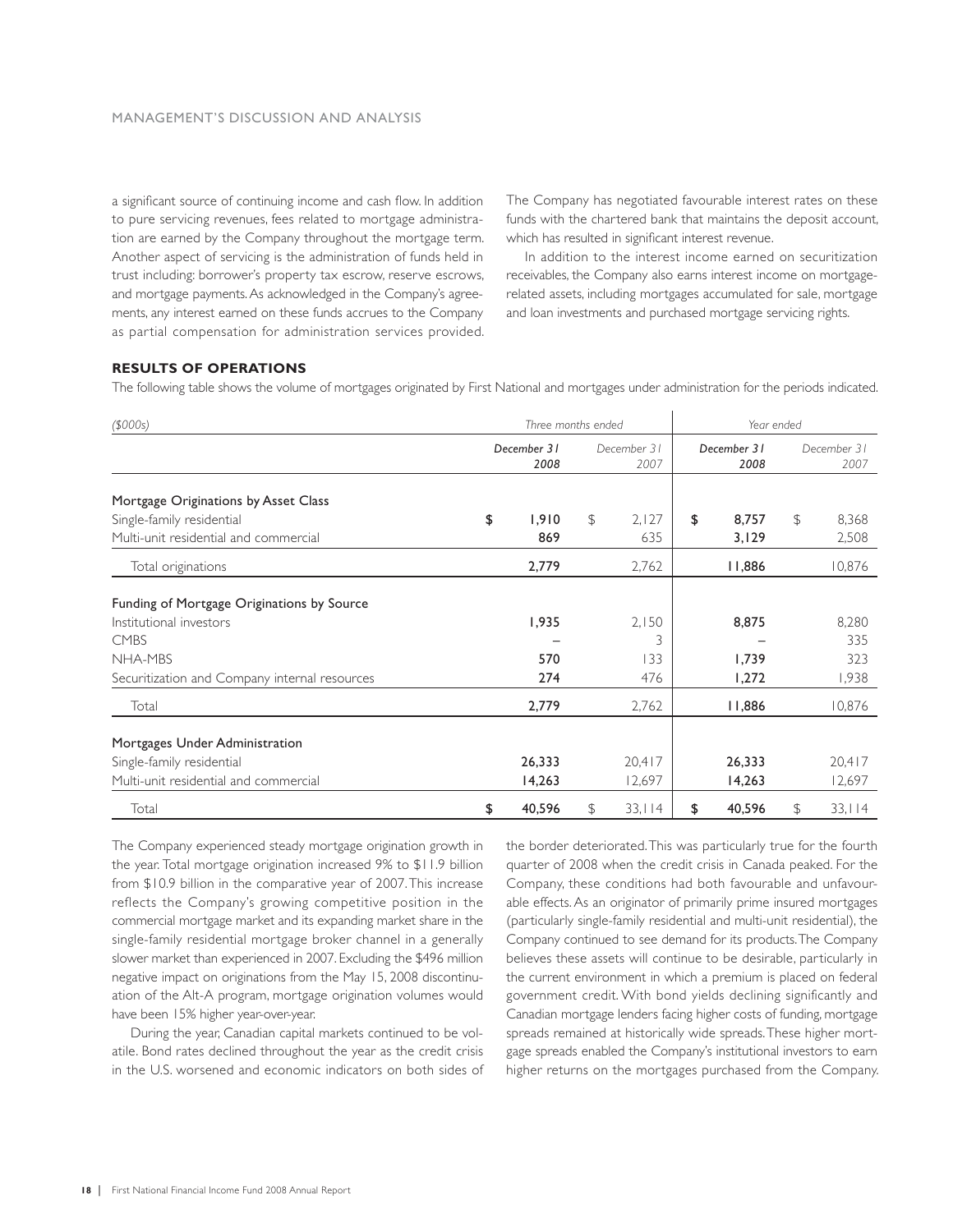It also allowed the Company to earn larger gains on securitization for the mortgages in which it retained an economic interest. The commercial segment of the Company also benefited from wider spreads on its prime origination due to higher funding costs at its competitors.

At the same time, the Company suffered from higher ABCP funding costs. At December 31, 2007, the Company had adjusted the fair value of its retained interests in ABCP conduits to assume a spread of 0.40 percentage points in excess of BA. Although one month ABCP traded for most of the year at 0.15 percentage points above BA, the bank sponsored conduits used by the Company continued to charge higher costs of funds related to two and three month ABCP costs which were higher than their 30 day quotes. Accordingly the Company's assumption made at the end of 2007 continued to be appropriate. ABCP cost of funds finally began coming down in the third quarter to be in line with the 0.15 rate described above and the Company recorded a small fair value gain in income. This was short lived. By the start of the fourth quarter, fears that the Canadian financial crisis had worsened provoked the government to slash overnight lending rates by 1.50 percentage points in aggregate over the quarter. The banks in turn reduced both their prime and BA rates, with large cuts. However ABCP rates did not react in sympathy. Generally ABCP rates fell only by some 0.75 percentage points so that at December 31, 2008, ABCP traded at approximately 1.10 percentage points above BA. The Company has revised its assumption for ABCP costs by 0.70 percentage points such that its models now assume 30-day ABCP will trade at 1.10 percentage points higher than BA in its calculation of the fair value of its securitization receivable. This has resulted in a downward fair value adjustment of \$20.2 million for the year with \$21.4 million being recorded in the fourth quarter. This loss was mitigated as the Canadian banks reset their prime lending rates in December 2008 such that an additional 0.25 percentage of spread over BA's was created. Many of First National's securitization programs use BA's to fund Prime indexed mortgages. Similar to the ABCP issue, the Company updated its securitization models to incorporate this wider spread. The result was an unrealized gain of \$9.6 million recorded entirely in the fourth quarter of the year.

Total revenues for the year ended December 31, 2008 compared to the same period in 2007 increased by 23% from \$239.0 million to \$293.0 million; however revenue in both the 2008 and 2007 periods include a reduction from the fair value adjustments related primarily to the volatility of ABCP. Excluding all of these adjustments, revenues would have grown by 16% year-over-year. This growth resulted primarily from higher per unit placement fees and gains on securitization. Mortgage servicing revenue also grew due to the 23% increase in mortgages under administration.

### Placement Fees

Comparing the year ended December 31, 2008 to the same period ended December 31, 2007, placement fee revenue increased 12% to \$145.9 million from \$129.9 million. This was largely due to the growth of mortgages originated for the Company's NHA-MBS program. The Company's competitive position for multi-unit residential mortgage solutions became stronger as many competitors increased their pricing in the face of higher funding costs resulting from the difficult credit environment. Due to this improved competitive position, the Company was able to originate \$1.7 billion for its NHA-MBS program; which compares to \$323 million in 2007. In contrast, the CMBS market shut down in the middle of 2007 such what was origination of \$335 million in 2007 disappeared altogether in 2008. Overall placement fees from commercial segment activities increased by \$2.4 million, or 12%, from the prior year. On the residential side, mortgages originated for placement increased by 12% from the prior year; however total residential placement fees revenue grew 21% year-over-year as higher margins and renewal fees supplemented the increase in volume. Lending fees earned on Alt-A origination have offset this growth, as this program's discontinuance resulted in an overall 6% decline in placement fees year-over-year.

### Gains on Securitization

Gains on securitization revenue increased 26% to \$67.3 million from \$53.5 million. The increase was due primarily to gains realized from securitization through the Company's NHA-MBS program. Through the program, the Company recognized both a placement fee (described above) and ongoing interest-only strips on securitized mortgages totalling \$1.7 billion in the year. The Company has valued these assets at \$12.8 million, which is reflected in gains on securitization revenue. In 2007, the Company only recorded \$0.6 million in securitization revenue from this program. Direct and indirect sales into the CMB program have also leveraged the Company's gain on securitization revenue. As previously described, the Company sells a portion of its residential origination volume to institutional investors. In some cases the Company earns additional revenue over the term of the sold mortgages based on those investors' current funding rates. The Company has benefited from the increased mortgage spreads resulting from the turmoil in the credit markets beginning in August 2007. Due to the most recent credit market uncertainty, spreads continue to be greater than historical norms by almost two percentage points. For these mortgage sales, the Company recorded \$13.7 million in additional gains on securitization for 2008, compared to 2007. The Company also experienced a decrease of approximately \$12.4 million in gains on securitization revenue because of the discontinuance of its Alt-A program in mid 2008.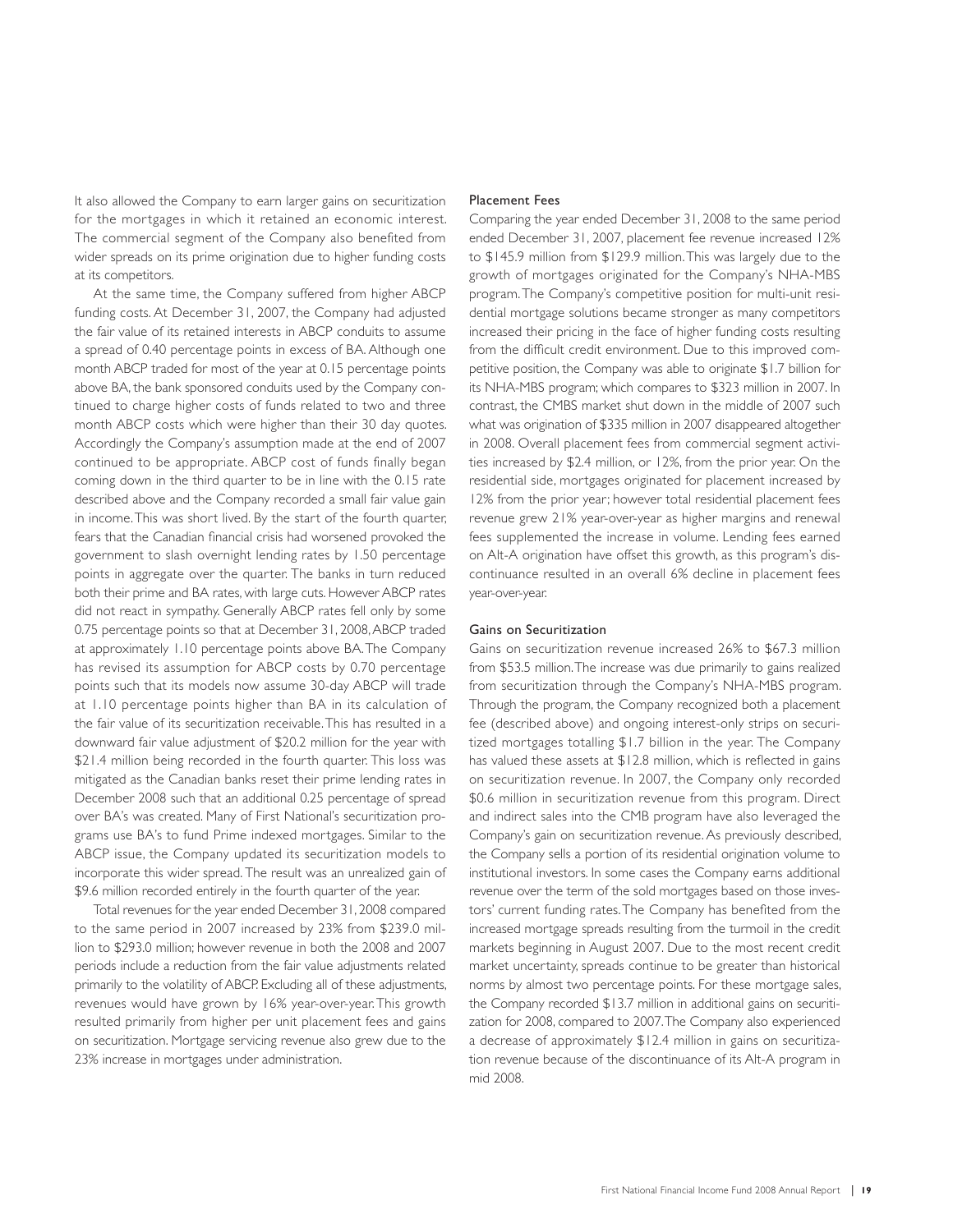### Mortgage Servicing Income

Mortgage servicing income increased 21% to \$62.3 million from \$51.3 million, which was primarily due to the growth in the portfolio of mortgages under administration. This portfolio grew by 23% year-over-year. The residential component grew by 29% and should have a larger impact on servicing revenue than the commercial component (the price per unit is much higher on residential than that on the commercial portfolio). However a greater proportion of this year's growth in MUA is represented by the increase in securitized mortgages, which produce residual securitization income as opposed to mortgage servicing income. Another aspect of this revenue is interest earned on funds held in trust. These funds are administered by the Company and include borrowers' property tax escrow. In the year, this income did not grow at the same rate as the mortgage portfolio, explaining the lower rate of increase compared to the growth realized in the residential mortgages under administration. This income was \$9.6 million for the year ended December 31, 2008 and \$11.8 million for the comparative year in 2007. The reduction was the result of the significant decrease in short-term interest rates offset by the normal growth of the amount of funds held in trust. At December 31, 2008 the amount of funds held in trust was \$334 million compared to \$325 million at December 31, 2007 and the average 30-day CDOR, which is a benchmark for short-term interest rates decreased from 4.54% for 2007 to 3.19% for 2008.

### Mortgage Investment Income

Mortgage investment income increased 4% to \$22.1 million from \$21.3 million. This increase was due to a combination of offsetting factors including: an increase in the amount of securitization receivables, falling bond yields (which impact the interest earned on securitization receivables), falling prime lending rates (which affect gross revenues on mortgage and loan investments), and increased amounts of mortgages accumulated for sale during the year. The investment base consists of mortgage assets held on the balance sheet, including mortgages accumulated for sale, net securitization receivables, mortgage and loan investments and purchased mortgage servicing rights. The amount of these assets held and the interest rates earned thereon, varied significantly during the year as the Company grew its securitization receivables primarily through the NHA-MBS program, decreased its commercial mortgage investment portfolio and earned lower revenues on a per mortgage unit basis as short-term interest rates declined significantly throughout the year. Securitization receivables use government of Canada bond yields as the basis for the determination of appropriate discount rates. Between December 31, 2007 and 2008, these yields fell precipitately, about 1.20 percentage points for a typical five year bond, accounting for decreased revenues of approximately 30%.

### Residual Securitization Income

Residual securitization income increased 23% to \$9.0 million from \$7.3 million. The primary source of this revenue is the amortization of the servicing liability, which represents the servicing portion of the spread received from securitization conduits. The other source is the excess of cash flows received above the expected cash flows assumed in the Company's calculation of the securitization vehicles. The increase is a result of the Company's conservative assumptions used in the estimation of cash flows in the Company's derivation of the securitization receivable. The extra cash flow received over expected cash flows was \$2.6 million for the 2008 year and \$1.3 million for the 2007 year.

### Realized and Unrealized Losses on Financial Instruments

For First National, this line item typically consists of two components: (1) gains and losses related to holding term assets derived using discounted cash flow methodology and (2) those related to the Company's economic hedging activities. The term assets are affected by changes in credit markets and Government of Canada bond yields (which form the risk-free benchmarks used to price the Company's assets including the Company's investment in securitization receivables, cash collateral and subordinate notes held by securitization trusts, as well as swap derivatives). The Company does not attempt to hedge these assets and accordingly will experience potentially significant unrealized gains and losses as credit spreads change and bond yields fluctuate.

During the year, bond yields decreased as capital markets reacted to global credit issues and an uncertain economic outlook. The yield for five-year benchmark bonds decreased from approximately 3.9% as at December 31, 2007 to about 1.7% by the end of December 2008. To adjust to fair market value, the Company decreased the rates at which it discounts the cash flows associated with its securitizations, re-priced the interest rate swaps underlying a portion of these securitizations, and adjusted other assumptions to correspond to current economic circumstances. Together these adjustments accounted for about \$0.7 million of unrealized gains in fair market value in the year. For the portion of these gains related to decreasing discount rates, implicitly the Company will now earn a lower rate of return on these assets going forward such that this gain is essentially an acceleration of accounting earnings otherwise earned in the future. The amount of cash flows to be received by the Company from the underlying securitization structures has not been affected by these changing bond yields.

As described earlier the Company has recorded a large unrealized fair value loss in the amount of \$20.2 million related to the change in the assumed costs of ABCP in the year and an offsetting unrealized gain of \$9.6 million as prime/BA spreads improved by 0.25 percentage points for the Company in the fourth quarter.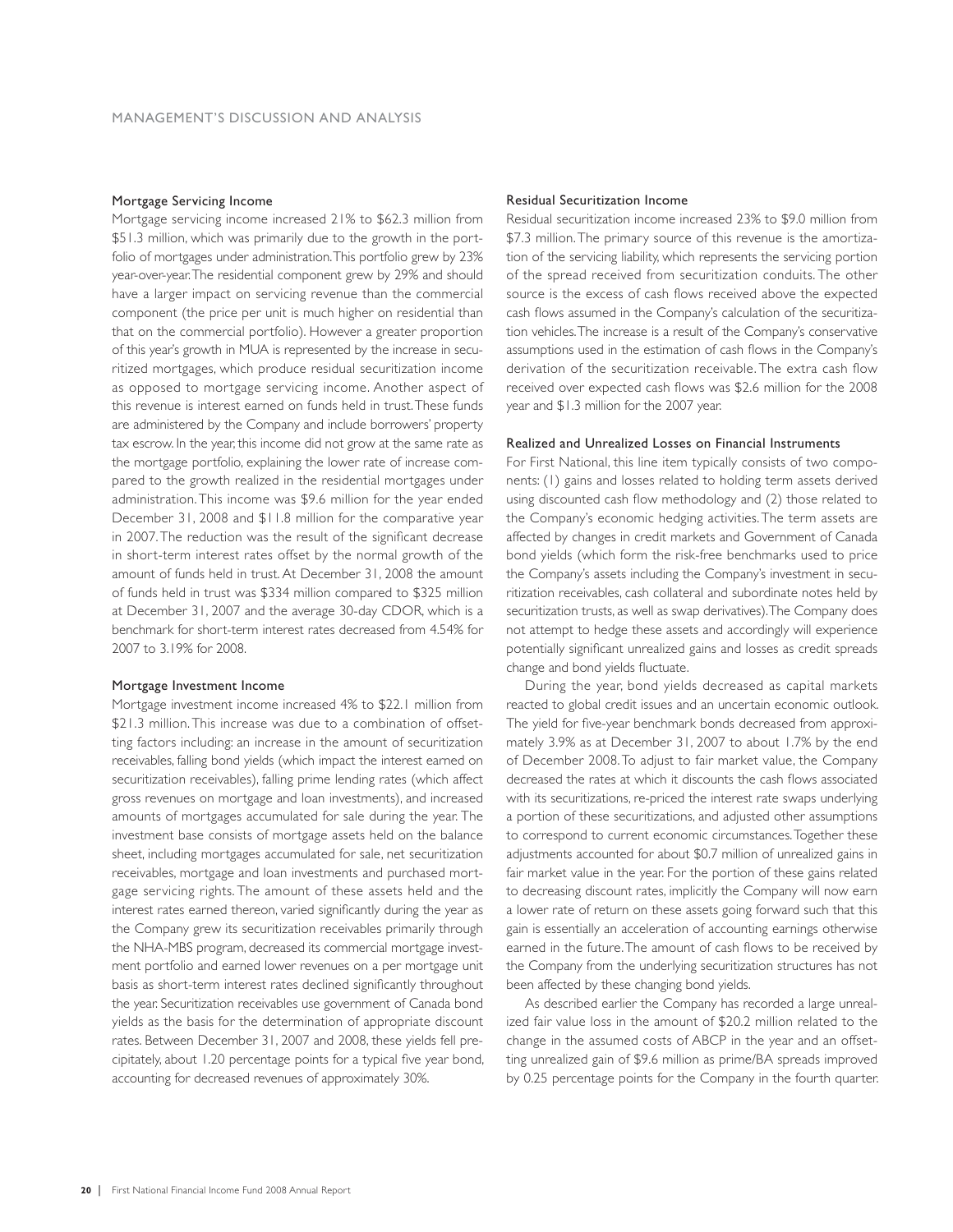The significant decrease in bond yields and changing mortgage spreads during the course of the year have offsetting effects on the fair value of the Company's interest rate swaps, securities sold short, mortgages accumulated for sale, mortgage and loan investments, and mortgage commitments such that the Company recorded net losses of \$2.8 million for 2008 on these financial instruments.

#### Brokerage Fees Expense

Brokerage fees expense increased 3% to \$105.8 million from \$102.9 million. The increase is primarily the result of single-family residential origination, which increased 5% year-over-year. In 2007, the Company expensed \$2.8 million of brokerage fees related to the one-time purchase of \$152 million of mortgages. Excluding this item, brokerage fees year-over-year would have increased by 6%. Product mix was also a factor as the Company pays mortgage brokers higher per mortgage fees for the origination of both variable rate residential mortgages and Alt-A mortgages. While the percentage of variable rate mortgages increased, Alt-A business dropped off with the discontinuance of its program fees, together having an offsetting impact on overall broker fees.

#### Salaries and Benefits Expense

Salaries and benefits expense increased 16% to \$40.4 million from \$34.9 million. To support the increase in mortgage origination and servicing a larger mortgage portfolio under administration, the Company increased its head count. As at December 31, 2008, the Company had 506 employees, compared to 448 as at December 31, 2007. The 20% increase in the number of employees corresponds to the growth in the mortgages under administration of 23% year-over-year and represents the increased needs of mortgage administration. The increase also pertained to higher sales commissions in the year on commercial mortgage origination which increased 25% from the prior year. These increases were offset by lower bonuses paid to employees in residential origination. Although origination volumes were higher in 2008 than the previous year, these volumes were below the Company's sales targets such that bonuses paid out in 2008 were not as great as those in 2007. Management salaries are paid to the two senior executives who indirectly own the Class B LP units. The current period's expense is as a result of the compensation arrangement executed on the closing of the initial public offering.

### Interest Expense

Interest expense increased 19% to \$15.7 million from \$13.2 million. This expense has increased from the prior year due to Company's increased usage of the credit facility and higher hedge carrying costs mitigated by falling interest rates. The facility was primarily employed for warehousing the larger origination volume that occurred

during the quarter. As discussed in the "Liquidity and cash resources" section of this analysis, the Company warehouses a portion of the mortgages it originates prior to settlement with the ultimate investor. The Company uses the credit facility with its banking syndicate to fund the mortgages in this period. In December 2007, the commitment stood at \$300 million. The Company renegotiated this agreement and increased the total commitment to \$378 million in April 2008 to provide additional capacity for its growth, particularly in the commercial segment. The cost of carrying the Company's interest rate hedging instruments increased this expense by \$2.2 million in 2008 compared to 2007. Effectively the Company receives short term interest rates from the counterparties on these transactions and pays, on the same notional amount, the interest rate coupon on the government of Canada bond coupon. The difference in these rates is accounted for as interest expense by the Company. In 2007 these rates were comparable so that there was no interest cost to these transactions. In 2008, short-term interest rates declined significantly such that there was a large spread between these two rates.

The interest rate payable on the credit facility is largely based on the prime rate. Because the prime rate decreased from 6.00% at the end of 2007 to 3.50% at the end of December 2008, the Company's borrowing costs per unit have similarly decreased, largely offsetting the increased usage.

### Other Operating Expense

Other operating expense increased 65% to \$22.6 million from \$13.7 million. The Company recorded a total of \$6.9 million for provisions related to potential losses on mortgage and loan investments held on its balance sheet. These provisions were recorded to meet specific geographical exposures within the commercial real estate market in Canada. Without this provision, the increase in these expenses would have been 15% due primarily to the growth of expenses to service the 23% increase in mortgages under administration year-over-year.

### Net Income and Adjusted EBITDA

Net Income increased 48% to \$108.0 million from \$72.8 million. Net Income in both years includes reductions for fair value adjustment related to securitization assets. Excluding these adjustments primarily related to ABCP, net income grew by 24%, which corresponds to the growth in mortgages under administration and mortgage origination volumes. In particular, profitability has increased through higher margins on both prime single-family and multi-residential mortgage origination as demand for these high credit quality assets has increased with the current credit environment. Adjusted EBITDA increased 48% to \$109.7 million from \$74.1 million. The increase was due to the same factors described above for Net Income.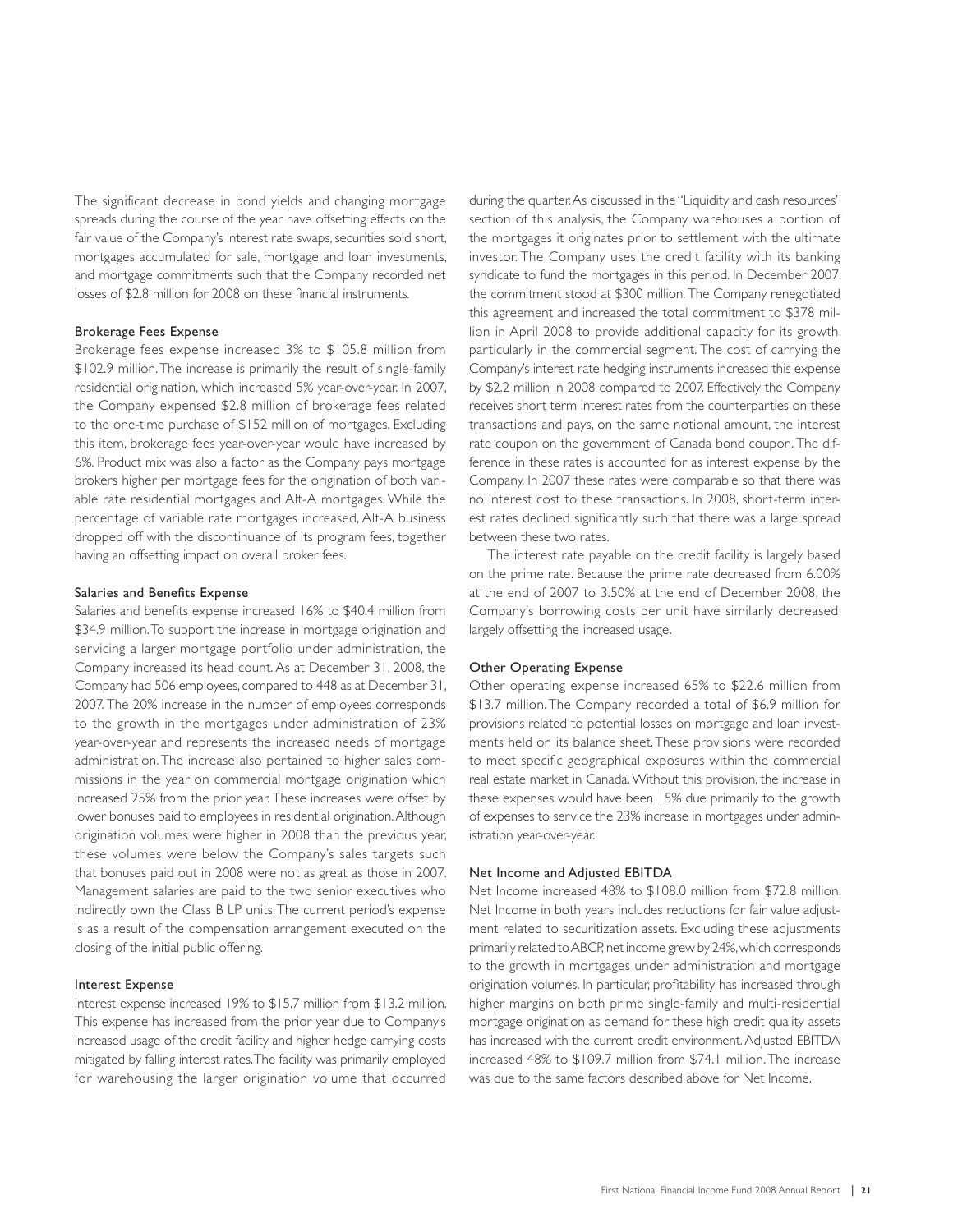### **OPERATING SEGMENT REVIEW**

The Company aggregates its business from two segments for financial reporting purposes: (i) Residential (which includes single-family residential mortgages) and (ii) Commercial (which includes multi-unit and commercial mortgages), as summarized below.

### Operating Business Segments

| (\$000s except percent amounts)                                                         |                               | Residential                  | Commercial                         |                         |  |  |
|-----------------------------------------------------------------------------------------|-------------------------------|------------------------------|------------------------------------|-------------------------|--|--|
| Quarter ended                                                                           | December 31<br>2008           | December 31<br>2007          | December 31<br>2008                | December 31<br>2007     |  |  |
| Originations<br>Percentage change                                                       | 8,757,000<br>\$<br>5%         | 8,368,000<br>S               | 3,129,000<br>S<br>S<br>25%         | 2,508,000               |  |  |
| Revenue<br>Percentage change                                                            | \$<br>229,371<br>18%          | P.<br>194,478                | \$<br>64,588<br>P.<br>45%          | 44,492                  |  |  |
| Income before income taxes and<br>corporate non-allocated expenses<br>Percentage change | \$<br>75,925<br>44%           | P.<br>52,657                 | \$<br>33,596<br>\$<br>55%          | 21,687                  |  |  |
| Period ended                                                                            | December 31<br>2008           | December 31<br>2007          | December 31<br>2008                | December 31<br>2007     |  |  |
| Identifiable assets<br>Mortgages under administration                                   | \$<br>399,185<br>\$26,333,014 | 235,770<br>S<br>\$20,417,446 | 337,880<br>\$<br>S<br>\$14,263,000 | 224,566<br>\$12,696,969 |  |  |

### **RESIDENTIAL SEGMENT**

Residential revenues have increased by 18% from the prior year mainly due to the large unrealized charge for \$15.4 million related to the fair value adjustment of the Company's securitization assets recorded in 2007. Without this adjustment, revenue would have increased 9% primarily due to increased origination volumes. The increase has been mitigated by lower gains on securitization revenue related to the discontinuance of the Alt-A program, but augmented by higher servicing revenues on a larger portfolio of mortgages under administration, which grew 23% between December 31, 2007 and December 31, 2008. Income before income taxes, excluding the adjustment for unrealized losses in 2007, grew by 12% reflecting the growth in revenues.

Identifiable assets have increased due to \$119 million of additional mortgages accumulated for sale held at the end of December 2008 than at December 31, 2007.

### **COMMERCIAL SEGMENT**

Commercial revenues increased by 45% from the prior year mainly due to the large unrealized charge for \$7.5 million related to the fair value adjustment of the Company's securitization assets recorded in 2007 and the revitalization of the Company's NHA-MBS program. Without this adjustment, revenue would have increased by 24% primarily due to increased securitization through the NHA-MBS program which produced higher placement fees as well as \$12.8 million of gains on securitization revenue this quarter compared with \$0.6 million in 2007. The increased revenue flowed through to drive increased net income, which excluding the adjustment for unrealized losses in 2007 and \$6.8 million provision for loss taken this year, would have increased by 37%.

Identifiable assets for the commercial sector increased primarily due to increased securitization receivables related to the NHA-MBS program as well as hedging requirements for funded and committed commercial mortgages. The Company had approximately \$63 million more securities sold short for hedging its commercial mortgage pipeline at the end of December 2008 compared to the end of December 2007.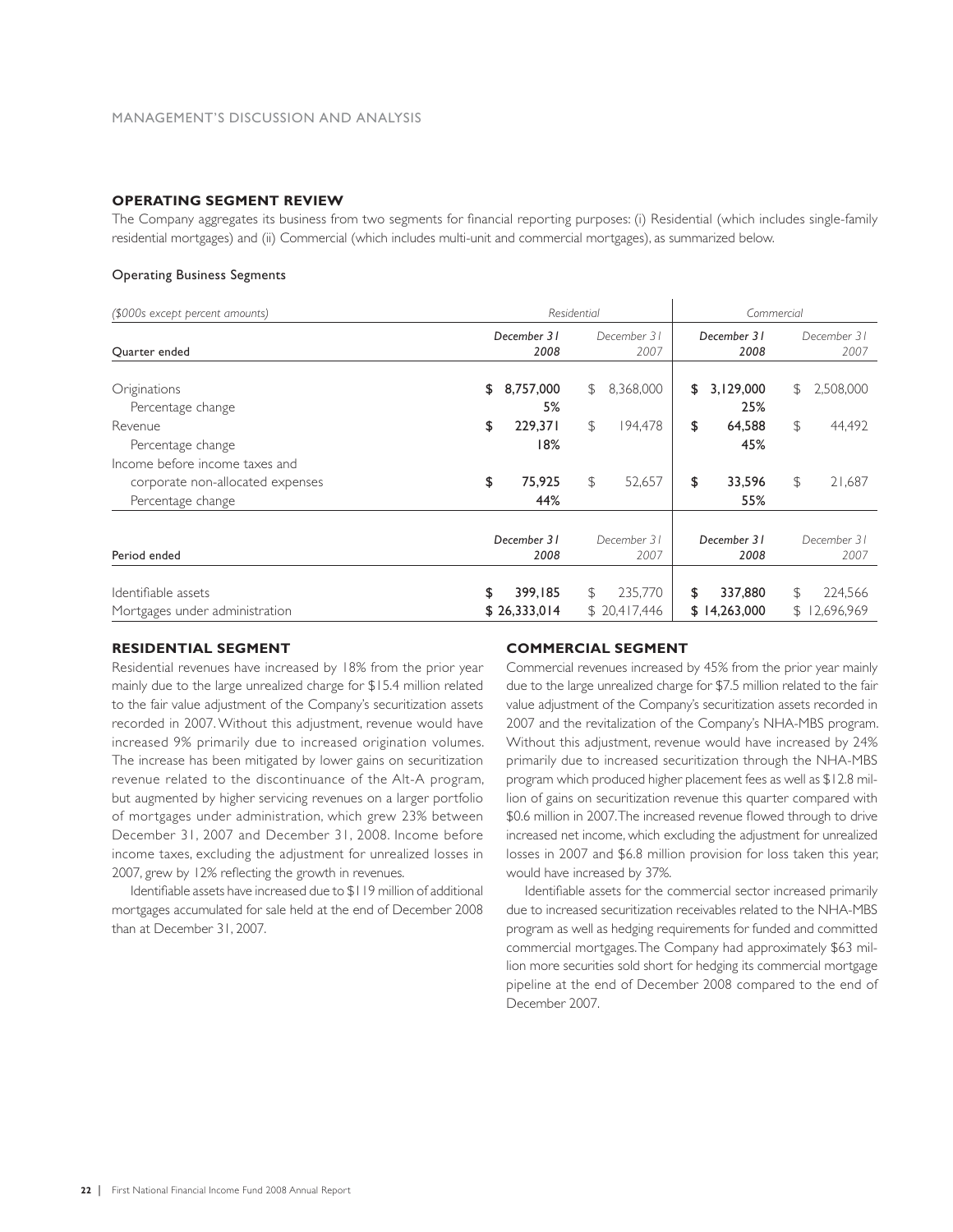### **LIQUIDITY AND CAPITAL RESOURCES**

The Company's liquidity strategy has been to use bank credit to fund working capital requirements and to use cash flow from operations to fund longer-term assets, providing a relatively low leveraged balance sheet. The Company's credit facilities are typically drawn to fund: (1) mortgages accumulated for sale, (2) securitization receivables, and (3) mortgage and loan investments. The Company has a credit facility with a syndicate of five banks which provides for a total of \$378.3 million in financing. Bank indebtedness also includes borrowings obtained through securitization transactions, outstanding cheques, and overdraft facilities.

At December 31, 2008, outstanding bank indebtedness was \$331.0 million (December 31, 2007 – \$198.5 million) of which \$224.6 million (December 31, 2007 – \$76.0 million) was drawn to fund mortgages accumulated for sale. At December 31, 2008, the Company's other interest-yielding assets included: (1) securitization receivables of \$115.1 million (December 31, 2007 – \$88.9 million) and (2) mortgage and loan investments of \$75.4 million (December 31, 2007 – \$82.4 million). The difference between bank indebtedness and mortgages accumulated for sale, which the Company considers a proxy for true leverage, has decreased between December 2007 and December 2008 and now stands at \$106.4 million. This represents a debt-to-equity ratio of approximately 0.74 to 1 which the Company believes is at a conservative level. This ratio has decreased significantly from 1.23 to 1 as at December 31, 2007 as the Company has increased its capital base by about \$43.8 million. The increase is a result of the Company's success in growing earnings and its distribution reinvestment program. For the year ended December 31, 2008 the Company earned \$108.0 million and declared distributions of \$81.2 million. The difference of \$26.8 million has been retained by the Company in equity. The distribution reinvestment program increased equity by approximately \$10.5 million for the year period ended December 31, 2008. This additional capital will provide the Company with a cushion should the current economic downturn adversely affect the Company in future periods.

The Company funds a portion of its mortgage originations with institutional placements and sales to securitization vehicles on the same day as the advance of the related mortgage. The remaining originations, primarily residential, are funded by the Company on behalf of institutional investors or securitization vehicles on the day of the advance of the mortgage. On specified days, typically weekly, the Company aggregates all mortgages "warehoused" to date for an institutional investor and transacts a settlement with that institutional investor. A similar process occurs for sales to securitization vehicles, although the Company can dictate the date of sale into

the vehicle at its discretion. The Company uses a portion of the committed credit facility with the banking syndicate to fund the mortgages during this "warehouse" period. The credit facility is designed to be able to fund the highest balance of warehoused mortgages in a month and is normally only partially drawn.

The Company also invests in short-term mortgages, usually for six to eighteen month terms, to bridge existing borrowers in the interim period between long-term financing solutions. The banking syndicate has provided credit facilities to partially fund these investments. As these investments return cash, it will be used to pay down this bank indebtedness. The syndicate has also provided credit to finance a portion of the Company's securitization receivables and other miscellaneous longer term financing needs.

A portion of the Company's capital has been employed to support its ABCP programs, primarily to provide credit enhancements as required by rating agencies. The largest part of this investment was made on behalf of the Alt-A program. As at December 31, 2008, this investment was \$36 million. Now that this program has been discontinued, this investment will be repaid to the Company (less any losses in excess of the Company's credit loss assumptions) over the term of the related mortgages. Since June 30, 2008, when the Alt-A program was discontinued, the Company has been repaid approximately \$6.4 million of this investment. The cash flow associated with this return of collateral will provide more liquidity to the Company in future quarters.

Despite the disruption in the ABCP market described previously, the Company continues to see strong demand for its mortgage product from institutional investors and liquidity from bank-sponsored commercial paper conduits. The Company's strategy of using diverse funding sources has allowed the Company to thrive, increasing its profitability in 2008 by over 50% compared to 2007. By focusing on the prime mortgage market, the Company believes it will continue to attract bids for mortgages as its institutional customers seek government insured assets for investment purposes. The Company also believes it can manage any liquidity issues that would arise from a year long slowdown in origination volumes. Based on cash flow received in the fourth quarter of 2008, the Company estimates that it will receive approximately \$50 million of cash annually from its servicing operations and \$35 million of cash flow from previously recorded securitization receivables. Together this \$85 million of annual cash flow would be sufficient to support the almost \$81 million of distributions which the current distribution rate would require. Although a simplified analysis, it does highlight the sustainability of the Company's business model and distribution policy through periods of economic weakness.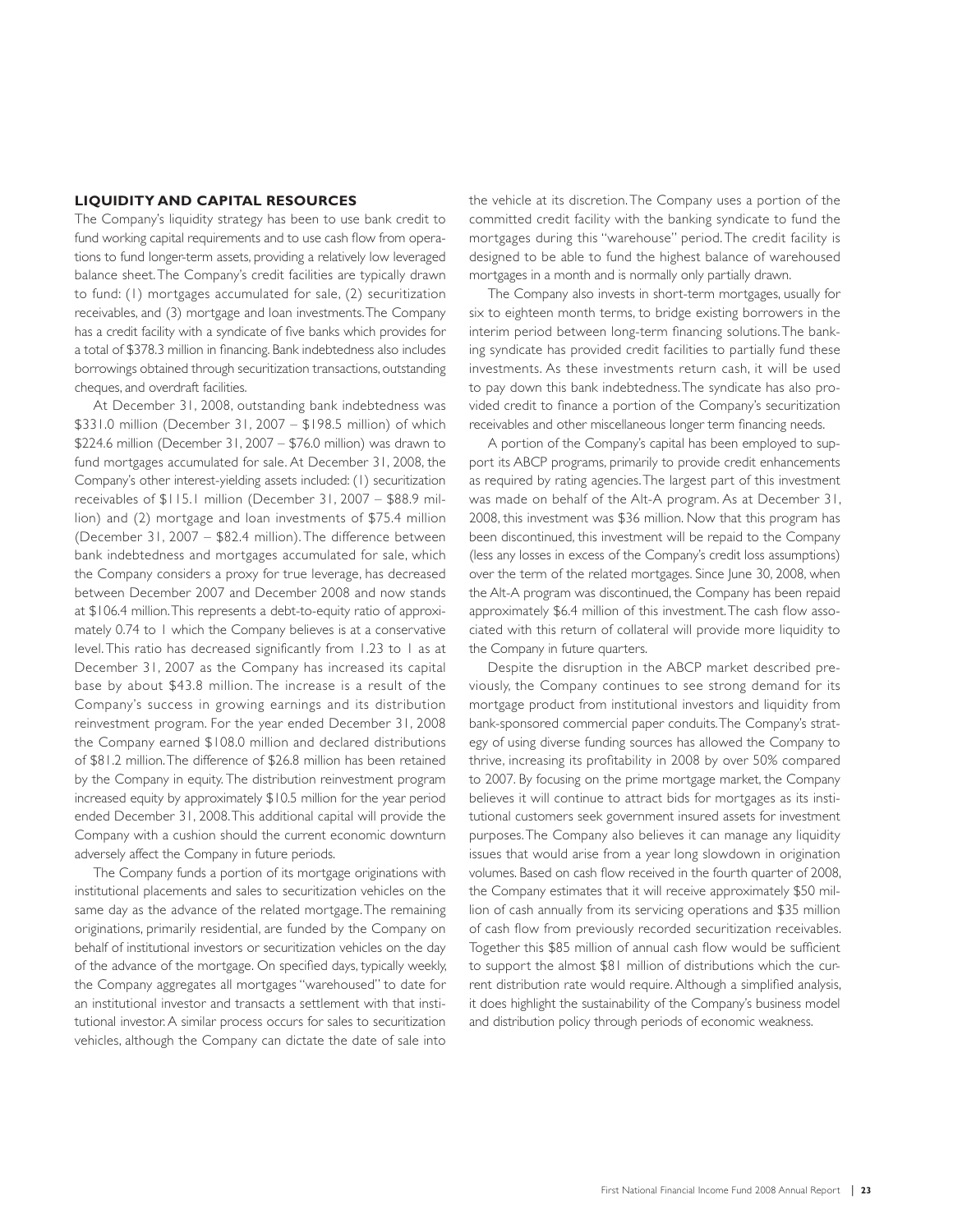### **FINANCIAL INSTRUMENTS AND RISK MANAGEMENT**

With the adoption of the new accounting standards surrounding financial instruments, the Company's income is subject to more volatility. This is particularly true for the securitization receivable together with the cash collateral and subordinate short-term notes held by securitization trusts. The Company had a choice between categorizing these assets as held-for-trading or available for sale. The accounting standard does not allow these assets to be treated as held-to-maturity, although this has always been the Company's intention. Each alternative available to the Company requires these assets to be recorded at their fair market value. The Company has elected to treat these assets as held-for-trading such that changes in market value are recorded in the statement of income. By electing to classify these assets as available-for-sale, the Company would have been required to allocate mark-to-market amounts between "normal" income and comprehensive income. Management believes this would needlessly increase the complexity of the financial statements. Effectively, these assets will now be treated much like bonds earning the Company a coupon at the different discount rates used by the Company. The discount rates used represent the sum of the coupon associated with a risk-free bond of the same duration plus a premium for the risk/uncertainty of the securitization's residual cash flows. As such, as rates in the bond market change, so will the recorded value of the Company's securitization related assets. These changes may be significant (favourable and unfavourable) from quarter to quarter. The Company has no intention of attempting to hedge this exposure due to the cost and complexity required to do so. Further, the Company does not intend to sell these assets before maturity. The adoption of the accounting standard has had no immediate impact on distributable cash.

The Company believes its hedging policies are suitably disciplined such that the related mark-to-market adjustments will be insignificant; however, in the event that effective economic hedging does not occur, the resulting gains and losses will be included in the current period's income. The Company uses bond forwards (consisting of bonds sold short and bonds purchased under resale agreements) to manage interest rate exposure between the time a mortgage rate is committed to the borrower and the time the mortgage is sold to securitization trusts and the underlying cost of funding is fixed. As interest rates change, the value of these interest rate hedges vary inversely with the value of the mortgage contract. As interest rates increase, a gain will be recorded on the hedge which should be offset by a loss on the sale of the mortgage to the purchaser as the mortgage rate committed to the borrower is fixed at the point of commitment. For residential mortgages,

primarily mortgages for the Company's own inventory, only a portion of the mortgage commitments issued by the Company eventually fund. The Company must assign a probability of funding to each mortgage in the pipeline and estimate how that probability changes as mortgages move through the various stages of the pipeline. The amount that is actually hedged is the expected value of mortgage fundings within the next 120 days (120 days being the standard maximum rate hold period available for the mortgages). As at December 31, 2008, the Company had entered into \$63.5 million in notional value forward bond sales for this residential program. The current contracts were purchased between July 30 and October 7, 2008.

For multi-unit residential and commercial mortgages, the Company assumes all mortgages committed will fund and hedge each mortgage individually. This includes mortgages committed for the CMB program as well as mortgages for sale to the Company's own securitization vehicles. As at December 31, 2008, the Company had entered into \$153.3 million in notional value forward bond sales. The current contracts were purchased during the period from June 9, 2008 to December 30, 2008. The change in mark-to-market value of the hedges from January 1, 2008 to December 31, 2008 has been expensed through the statement of income as described in Notes 2 and 5 to the financial statements pursuant to the adoption of section 3855.

In the fourth quarter, the Company entered into a new amortizing float for fix rate swap to economically hedge the interest rate exposure related to certain mortgages held on balance which the Company has designated as replacement assets for its CMB activities. As at December 31, 2008, the notional value of these swaps is \$33.0 million. Market swap rates decreased significantly in the period since the swap was put on to the end of 2008. As such, the net mark-to-market adjustment for the quarter was a loss of \$737 for the Company. This partially offsets the fair value gains on the hedged mortgages described above. The amortizing swap matures in September 2013. The Company had also entered into interest rate swaps to immunize the Company's exposure to changing interest rates related to cash flows receivable from purchased servicing rights. With short-term interest rates falling so precipitately in the year, the Company determined that these swaps were no longer appropriate and unwound these in the fourth quarter of 2008. For the year, the Company recorded \$708 of fair value gains realized from holding and unwinding these instruments.

As described above, the Company uses various strategies to reduce interest rate risk. The financial statements also disclose the sensitivity which the securitization receivable has to changing discount rates. In the normal course of business, the Company also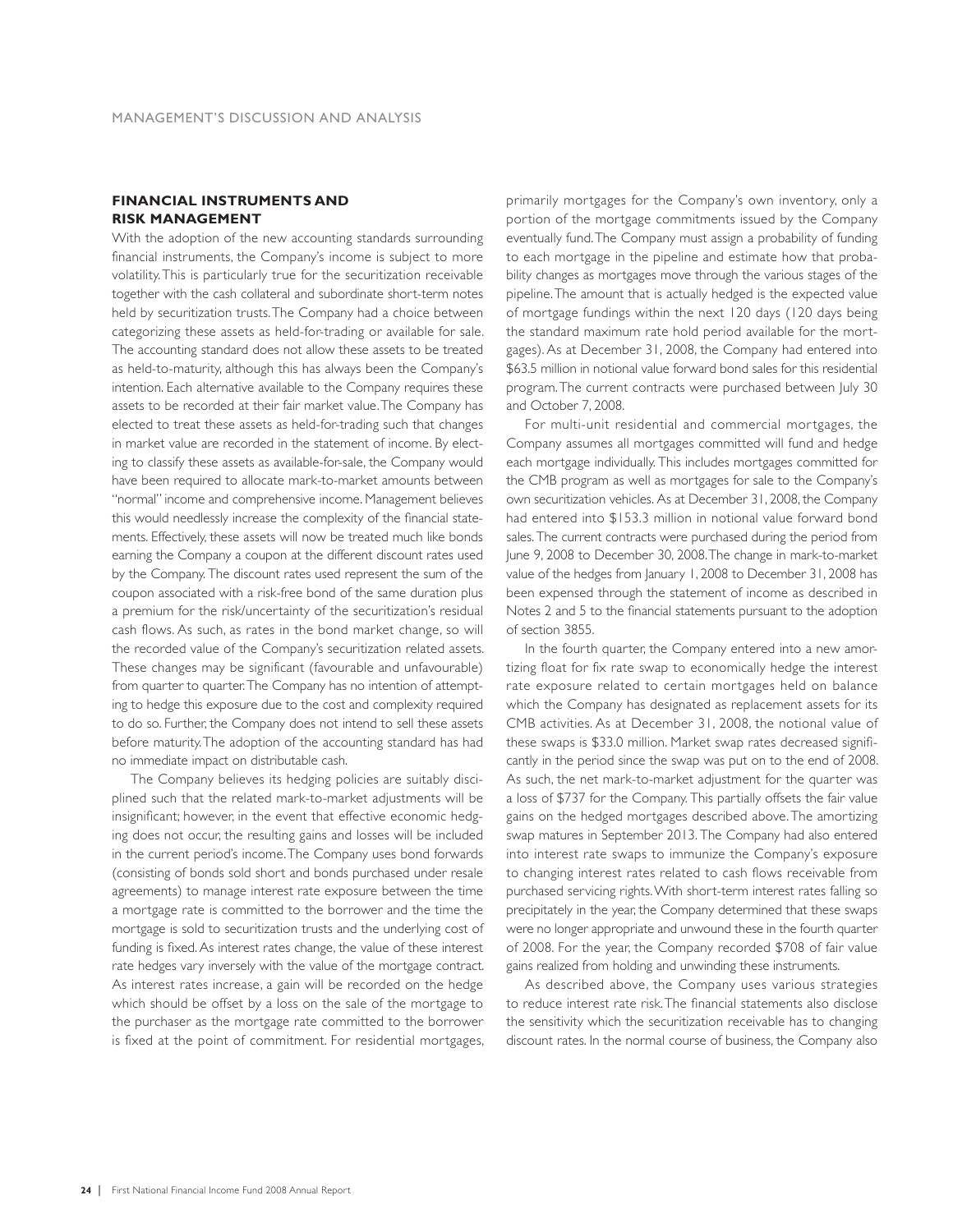takes credit spread risk. This is the risk that the credit spread at which a mortgage is originated changes between the date of commitment of that mortgage and the date of sale or securitization. This is illustrated by the Company's experience with commercial mortgages originated for the CMBS market in the spring of 2007. These mortgages were originated at credit spreads designed to be profitable to the Company when sold to a bank sponsored CMBS conduit. Unfortunately for the Company, when these mortgages funded, the CMBS market had shut down. The alternative to this channel was more expensive as credit spreads elsewhere in the marketplace for this type of mortgage were wider. The Company adjusted for a market suggested increase in credit spread in 2007 and adjusted the value of the mortgages downward. In 2008, the economic environment weakened significantly and credit became scarce as global banking suffered. Again for reasons beyond the Company's control, credit spreads widened such that the Company applied an additional spread to the mortgages and the Company recorded an additional unrealized loss. Despite the fact that the Company had entered into effective economic interest rate hedges, the exposure to credit spreads remained. This risk is inherent in the Company's business model. This risk cannot be hedged economically. Although the Company has recorded these losses, the mortgages themselves are all in good standing and continue to pay monthly principal and interest payments at the contracted terms of the mortgages. If scheduled repayment continues for the full term of the mortgages, the Company will earn the same amount of these losses but in the form of interest income.

The same exposure to risk has also been described in the valuation of the Company's securitization receivable through ABCP conduits. The Company is exposed to the risk that 30 day ABCP rates are greater than 30 day BA rates. Initially it considered this a low risk given the quality of the assets securitized, the amount of credit enhancements provided by the Company, and the strong covenant of the bank sponsored conduits with which the Company transacted. As described earlier in this discussion, 30 day ABCP traded at approximately 1.10 percentage points over BA's as at December 31, 2008. At the same time the Company has leveraged on changing credit spreads. This has been demonstrated through the increase in volume and profitability of the NHA-MBS program and significant increases in securitization gains on the sale of prime insured mortgages.

As at December 31, 2008 the Company has various exposures changing credit spreads. As described in Note 12 to the financial statements, the Company has \$69 million of commercial mortgages originated originally for the CMBS market. As described earlier, there are \$1.7 billion of mortgages in securitization conduits that

are exposed to BA – ABCP spread risk. In mortgages accumulated for sale there are \$180 million of mortgages that are susceptible to some degree of changing credit spreads.

### **DISTRIBUTION RE-INVESTMENT PROGRAM "DRIP"**

Upon approval by the Board of Directors in March 2008, the DRIP program was made available to unitholders in April 2008. The program was implemented to (1) provide capital to support the Company's initiatives as a CMB seller and Alt-A securitizer; and (2) give unitholders a convenient way to increase their ownership of the Fund's units on a monthly basis. The DRIP was successful in raising capital of \$10.5 million for the Company in the second quarter; however it became clear as the quarter progressed that additional capital was not required due to two primary reasons: (1) as announced in May 2008, the portion of Alt-A origination requiring investment by the Company terminated on July 15, 2008; and (2) the revitalization of the Company's NHA-MBS program has resulted in a much lower upfront investment required from the Company on this type of securitization. The result of these changes has been demonstrated through the significant increase in distributable cash and related reduction of the payout ratio during the year. Accordingly, the Company suspended the DRIP after the July 2008 distribution paid on August 15, 2008.

### **NORMAL COURSE ISSUER BID**

In August 2008, the Company was approved by the Toronto Stock Exchange to make a normal course issuer bid to purchase for cancellation up to 632,817 Units, representing approximately 5% of the Units issued and outstanding. Purchases under the bid were permitted to begin on August 8, 2008 and end no later than August 7, 2009. As at the date of this discussion, no Units have yet been purchased under provisions of the bid.

### **CAPITAL EXPENDITURES**

First National's business is not a capital-intensive business. Historically, capital expenditures have included technology software and hardware, facility improvements and office furniture. During the year ended December 31, 2008, the Company purchased new computers, leasehold improvements, and office and communication equipment to support the growth of its single-family residential business, particularly the expansion of its Vancouver office.

Going forward, the Company expects maintenance capital expenditures will be approximately \$1 million annually and primarily relate to technology (software and hardware) maintenance. Maintenance capital expenditures are expected to be funded from operating cash flow.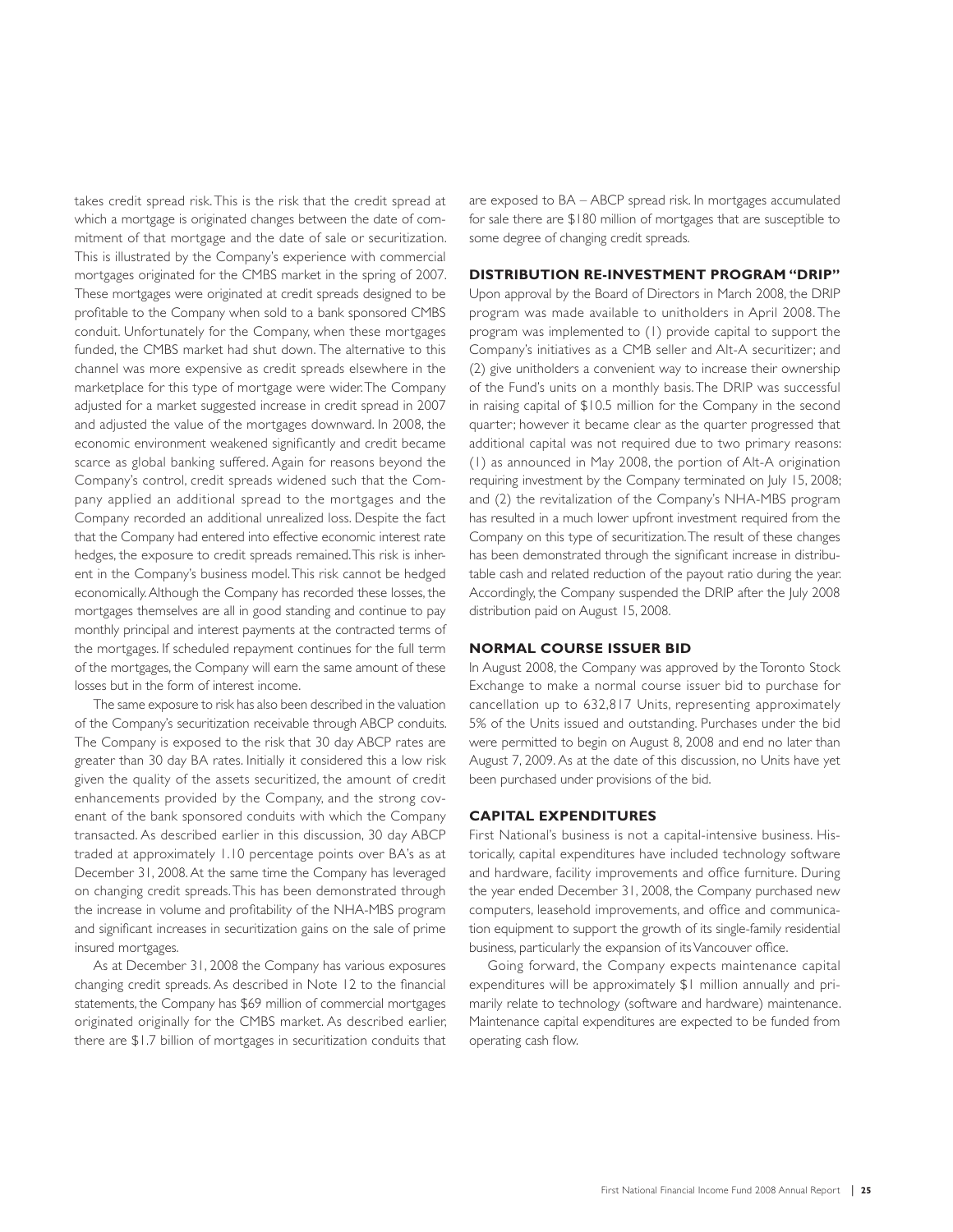### **SUMMARY OF CONTRACTUAL OBLIGATIONS**

The Company's long-term obligations include five-to-ten year premises leases for its four offices across Canada, and its obligations for the ongoing servicing of mortgages sold to securitization conduits and mortgages related to purchased servicing rights.

The Company sells its mortgages to securitization conduits and purchases servicing rights on a fully-serviced basis, and is responsible for the collection of the principal and interest payments on behalf of the conduits, including the management and collection of mortgages in arrears.

### Payments Due By Period

| (in \$000s) |
|-------------|
|             |

| (III PUUUS)                   |        |           |          |           |               |
|-------------------------------|--------|-----------|----------|-----------|---------------|
|                               | Total  | 0-1 Years | -3 Years | 4-5 Years | After 5 Years |
|                               |        |           |          |           |               |
| Lease Obligations             | 9.155  | 3.019     | 4.933    | .039      | 164           |
| Servicing Liability           | 15.697 | 5.744     | 6.482    | 2.259     | .212          |
| Total Contractual Obligations | 24.852 | 8.763     | 1.415    | 3.298     | .376          |

### **GUARANTEES**

First National Financial Operating Trust (the "Trust") and First National Financial GP Corporation (FNFLP's general partner, the "GP") have entered into postponement of claim and guarantees with respect to FNFLP's borrowings under its credit facility. The guarantee is supported by first ranking security over all the present and future assets of the Trust, including a first ranking pledge of all securities held by the Trust in FNFLP and the GP.

### **CRITICAL ACCOUNTING POLICIES AND ESTIMATES**

FNFLP prepares its financial statements in accordance with GAAP, which requires management to make estimates, judgements and assumptions that management believes are reasonable based upon the information available. These estimates, judgements and assumptions affect the reported amounts of assets and liabilities and disclosure of contingent assets and liabilities at the date of the financial statements, and the reported amounts of revenue and expenses during the reporting period. Management bases its estimates on historical experience and other assumptions, which it believes to be reasonable under the circumstances. Management also evaluates its estimates on an ongoing basis.

The significant accounting policies of First National are described in Note 2 to the audited financial statements prepared as at December 31, 2008 and modified for changes in accounting policies described below. The policies which First National believes are the most critical to aid in fully understanding and evaluating its reported financial results include the determination of the gains on securitization revenue and the impact of fair value accounting on financial instruments.

The Company uses estimates in valuing its gain or loss on the sale of its mortgages to special purpose entities ("Trusts") through securitizations. Under GAAP, valuing a gain on sale requires the use of estimates to determine the fair value of the retained

interest (derived from the present value of expected future net cash flows) in the mortgages. The retained interest is reflected on the Company's balance sheet as securitization receivable.

On a quarterly basis, the Company reviews the estimates used to ensure their appropriateness and monitors the performance statistics of the relevant mortgage portfolios to adjust and improve these estimates. The estimates used reflect the expected performance of the mortgage portfolio over the life of the mortgages. The assumptions underlying the estimates used for the year ended December 31, 2008 continue to be consistent with those used for the year ended December 31, 2007 and the quarters ended March 31, June 30, and September 30, 2008. Inherent in the determination of the Company's securitization receivable is also an assumption about the relationship of short-term interest rates, specifically the spread between one-month BA and one-month high quality ABCP. Historically, the Company built its financial models with the assumption that the spread between these two rates would always be quite narrow. As described previously in this discussion, this relationship deviated from historical norms beginning in the third quarter of 2007 and then moved even wider in the fourth quarter of 2008 such that the spread between these instruments is approximately 1.10 percentage points as at December 31, 2008. As described previously, the Company has adjusted its securitization receivable to account for this change in circumstances. Currently the Company has assumed that ABCP spreads are 1.10 percentage points over one-month BA.

The key assumptions used in the valuation of gain on securitization are spread, prepayment rates, the annual expected credit losses, and the discount rate used to present value future expected residual cash flows. The annual rate of unscheduled principal payments is determined by reviewing portfolio prepayment experience on a monthly basis. The Company uses different rates for its various programs that average approximately 16% for residential mortgages and 38% for commercial floating rate mortgages.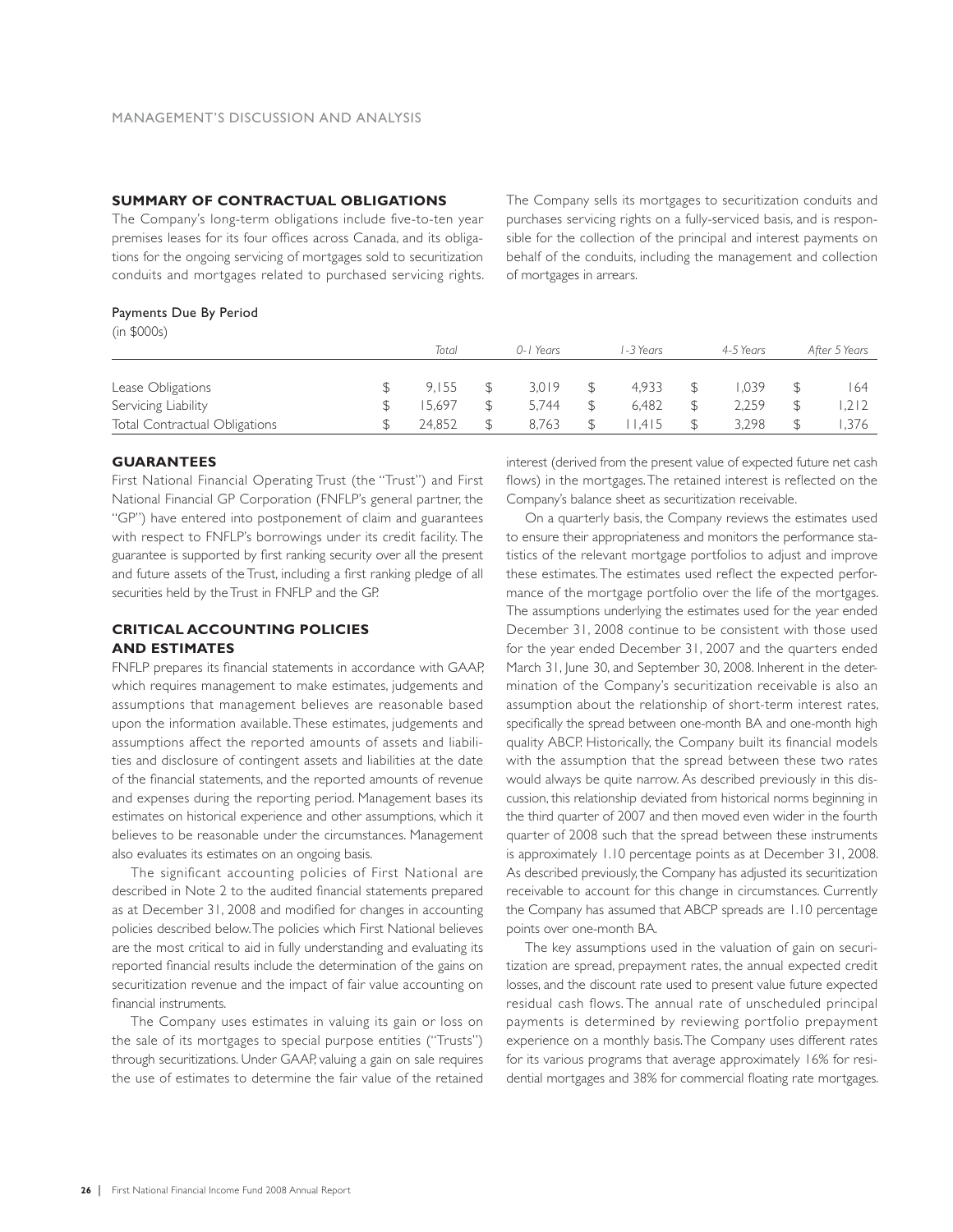The Company assumes there is virtually no prepayment on commercial fixed rate mortgages. Credit losses are also reviewed on a monthly basis, in the context of the type of mortgages securitized. For the largest portion of the Company's securitizations, the mortgages are either insured or low ratio mortgages for which the Company does not provide for the event of a credit loss. For the securitization of Alt-A mortgages, the Company uses a credit loss rate of 0.35% per annum. For the securitization of small multi-unit residential and commercial mortgages, the Company uses a credit loss rate of 0.25% per annum. Both these rates are greater than the actual rates experienced by the Company to-date, but which management feels are appropriate estimates of losses that will average over the life of the mortgages being securitized.

In January 2007, the Company elected to treat its financial assets and liabilities, including securitization receivables, mortgages accumulated for sale, cash collateral and short-term subordinated loans, and bonds sold short as held for trading. Essentially, this policy requires the Company to record changes in the fair value of these instruments in the current period's earnings. The Company's assets and liabilities are such that the Company must use valuation techniques based on assumptions that are not fully supported by observable market prices or rates in most cases.

### **FUTURE ACCOUNTING CHANGES**

### International Financial Reporting Standards (IFRS)

In January 2006, the Canadian Accounting Standards Board announced its decision requiring all publicly accountable entities to report under International Financial Reporting Standards (IFRS). This decision establishes standards for financial reporting with increased clarity and consistency in the global marketplace. These standards are effective for interim and annual financial statements relating to fiscal years beginning on or after January 1, 2011 and will be applicable for the Company's first quarter of 2011. One issue that has become evident is the difference in accounting for securitization transactions. Under current GAAP, the Company's securitizations are all considered "true sales" for accounting purposes such that the Company has recorded gains on securitization when these mortgages are sold to various securitization conduits. Under IFRS, some of these securitizations will not meet the definition of a "true sale" and instead will be accounted for as a secured financing. At the present time, the Company believes that its securitizations with ABCP conduits will not qualify for sale accounting, but that securitizations under the NHA-MBS program will continue to meet the criteria for off-balance sheet treatment. Because the ABCP programs are generally amortizing down while the NHA-MBS program continues to grow, it is difficult at this time to evaluate the extent of the impact of these changes as at January 1, 2011. The Company will continue to evaluate the impact of these

new standards and will report accordingly in future Management's Discussion and Analyses.

### Controls over Financial Reporting

No changes were made in the Company's internal controls over financial reporting during the interim period ended December 31, 2008 that have materially affected, or are reasonably likely to materially affect, the Company's internal controls over financial reporting.

### **RISK AND UNCERTAINTIES AFFECTING THE BUSINESS**

The business, financial condition and results of operations of the Company are subject to a number of risks and uncertainties, and are affected by a number of factors outside the control of management of the Company including: ability to sustain performance and growth, reliance on sources of funding, concentration of institutional investors, reliance on independent mortgage brokers, changes in interest rates, repurchase obligations and breach of representations and warranties on mortgage sales, risk of servicer termination events and trigger events, cash collateral and retained interest, reliance on multi-unit residential and commercial mortgages, general economic conditions, government regulation, competition, reliance on mortgage insurers, reliance on key personnel, conduct and compensation of independent mortgage brokers, failure or unavailability of computer and data processing systems and software, insufficient insurance coverage, change in or loss of ratings, impact of natural disasters and other events, environmental liability, and risk related to Alt-A mortgages which experience higher arrears rates and credit losses than prime mortgages. In addition, risks associated with the structure of the Fund include those related to the dependence on FNFLP, leverage and restrictive covenants, cash distributions which are not guaranteed and will fluctuate with FNFLP's performance, the nature of Units, distribution of securities on redemption or termination of the Fund, restrictions on potential growth, unitholder liability, undiversified and illiquid holding in the Trust, the market price of Units, dilution of existing unitholders and FNFLP unitholders, statutory remedies, control of the Company and contractual restrictions and income tax matters. Risk and risk exposure are managed through a combination of insurance, a system of internal controls, and sound operating practices. The Company's key business model is to originate mortgages and find funding through various channels to earn ongoing servicing or spread income. For the single-family residential segment, the Company relies on independent mortgage brokers for origination and several large institutional investors for sources of funding. These relationships are critical to the Company's success. For a more complete discussion of the risks affecting the Fund's business, reference should be made to the Annual Information Form of the Fund.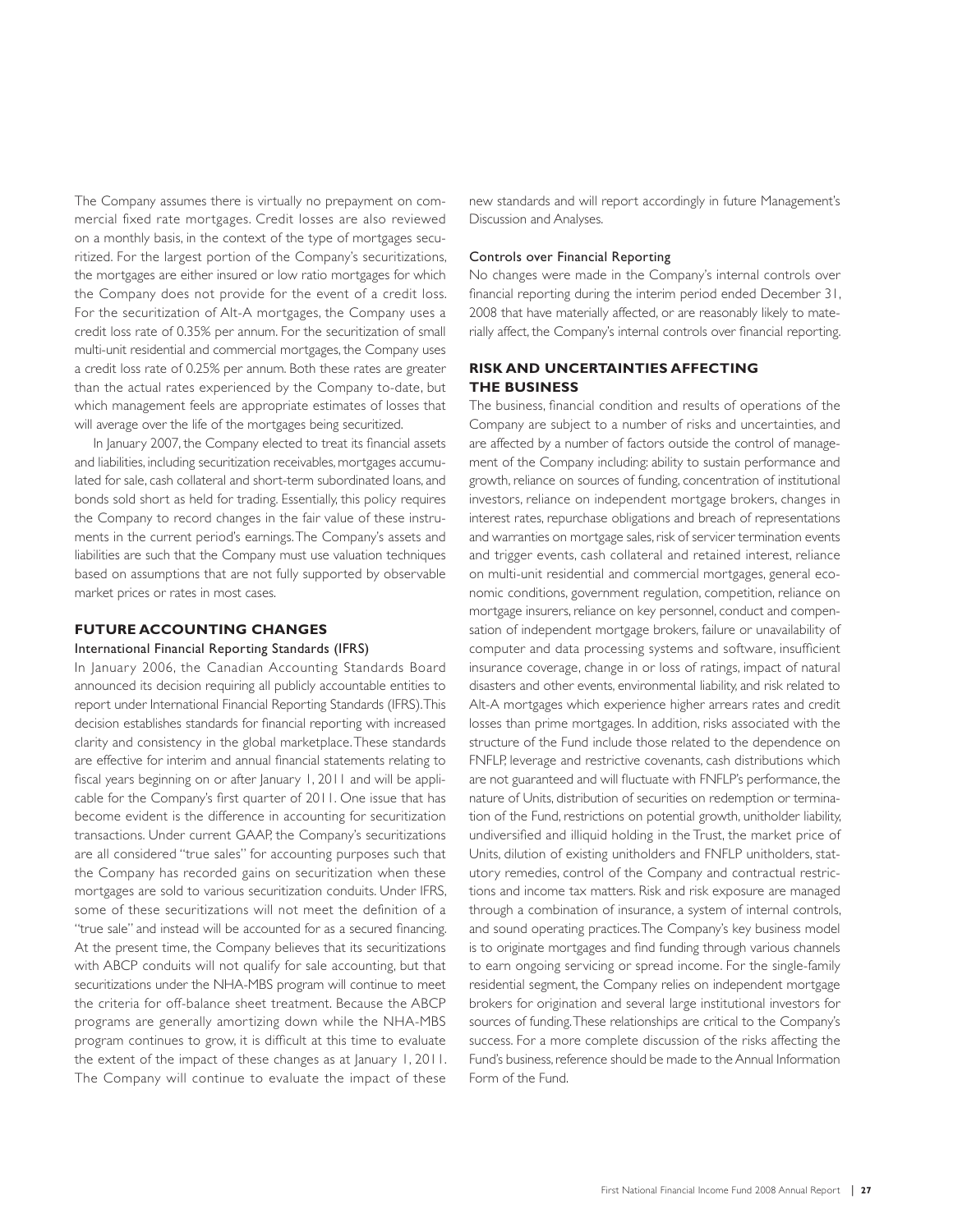### Income Tax Matters

Amendments to the Tax Act enacted June 22, 2007 affect the taxation of certain publicly traded trusts and their beneficiaries (the "SIFT Rules"). The Fund will benefit from a transitional period, and will not be subject to the SIFT Rules until January 2011 provided the Fund experiences only normal growth and no undue expansion, as described below, before then. When the SIFT Rules are applicable to the Fund, it will be liable for tax at a rate comparable to the combined federal and provincial corporate tax rate on all or a significant portion of its income distributed to unitholders, and unitholders will receive Fund income distributions as eligible dividends. The application of the SIFT Rules to the Fund is expected to result in adverse tax consequences to the Fund and certain unitholders (in particular, unitholders that are tax exempt or non-residents of Canada) and may impact the future level of distributions made by the Fund. The enactment of the SIFT Rules and their ultimate application to the Fund may reduce the value of Fund units and hence increase the cost to the Fund of raising capital in the public capital markets.

The Department of Finance (Canada) has indicated that, while there is no intention to prevent normal growth of existing trusts during the transition period, any undue expansion of a particular trust could result in loss of the benefit of the transitional period. On December 15, 2006, the Department of Finance (Canada) issued guidelines with respect to what will be considered normal growth in this context. While the Fund does not intend to raise capital in excess of the safe harbour limits outlined in these guidelines, there is a risk that the adverse tax consequences resulting from the SIFT Rules could be realized sooner than 2011.

As a result of the enactment of the SIFT Rules, the Fund has been required to account for future income taxes under the asset and liability method, whereby future income tax assets and liabilities are recognized for the future tax consequences attributable to differences between the financial statement carrying amounts of existing assets and liabilities and their respective tax bases. Future income tax assets and liabilities are measured using enacted or substantively enacted tax rates expected to apply to taxable income in the years in which those temporary differences are expected to be recovered or settled. The effect on future income tax assets and liabilities of a change in tax rates is recognized in income in the period that includes the enactment date. Future income tax assets are recorded in the consolidated financial statements to the extent that realization of such benefits is more likely than not. See the description above under "Accrued Future Tax Liability on Intangible Assets" and "Accrued Future Tax Liability on Investment in FNFLP".

Currently, a trust will not be considered to be a mutual fund trust if it is established or maintained primarily for the benefit of non residents unless all or substantially all of its property is property other than taxable Canadian property as defined in the Tax Act. On September 16, 2004, the Minister of Finance (Canada) released draft amendments to the Tax Act. Under the draft amendments, a trust would lose its status as a mutual fund trust if the aggregate fair market value of all units issued by the trust held by one or more non-resident persons or partnerships that are not Canadian partnerships is more than 50% of the aggregate fair market value of all the units issued by the trust where more than 10% (based on fair market value) of the trust's property is taxable Canadian property or certain other types of property. To date, the Department of Finance has not tabled a Notice of Ways and Means Motion which includes these proposed changes, and the Department of Finance has indicated that the implementation of the proposed changes has been suspended pending further consultation with interested parties. Depending upon the final form of these proposed changes, if enacted, it may be necessary to amend the Fund's declaration of trust to take into account any new restrictions. This amendment may be made without unitholder approval.

### **FORWARD-LOOKING INFORMATION**

Forward-looking information is included in this MD&A. In some cases, forward-looking information can be identified by the use of terms such as ''may'', ''will, ''should'', ''expect'', ''plan'', ''anticipate'', ''believe'', ''intend'', ''estimate'', ''predict'', ''potential'', ''continue'' or other similar expressions concerning matters that are not historical facts. Forward-looking information may relate to management's future outlook and anticipated events or results, and may include statements or information regarding the future financial position, business strategy and strategic goals, product development activities, projected costs and capital expenditures, financial results, risk management strategies, hedging activities, geographic expansion, licensing plans, taxes and other plans and objectives of or involving the Company. Particularly, information regarding growth objectives, any increase in mortgages under administration, future use of securitization vehicles, industry trends and future revenues is forward-looking information. Forward-looking information is based on certain factors and assumptions regarding, among other things, interest rate changes and responses to such changes, the demand for institutionally placed and securitized mortgages, the status of the applicable regulatory regime and the use of mortgage brokers for single-family residential mortgages. This forward-looking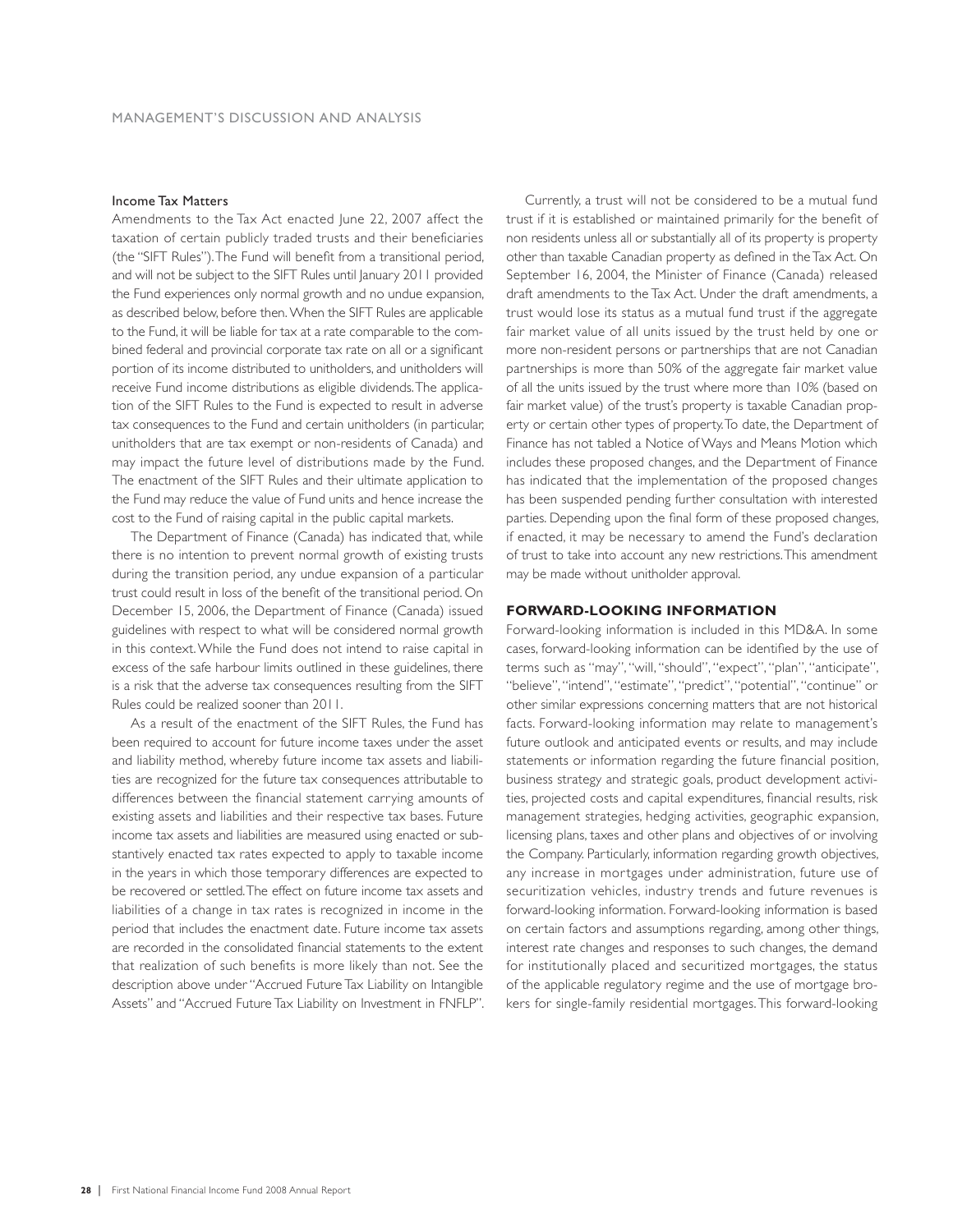information should not be read as providing guarantees of future performance or results, and will not necessarily be an accurate indication of whether or not, or the times by which, those results will be achieved. While management considers these assumptions to be reasonable based on information currently available to it, they may prove to be incorrect. Forward-looking information is subject to certain factors, including risks and uncertainties, which could cause actual results to differ materially from what management currently expects. These factors include reliance on sources of funding, concentration of institutional investors, reliance on independent mortgage brokers and changes in interest rates outlined under ''Risk and Uncertainties Affecting the Business''. In evaluating this information, the reader should specifically consider various factors, including the risks outlined under ''Risk and Uncertainties Affecting the Business'', which may cause actual events or results to differ materially from any forward-looking information. The forward-looking information contained in this discussion represents management's expectations as of March 3, 2009, and is subject to change after such date. However, management and the Fund disclaim any intention or obligation to update or revise any forward-looking information, whether as a result of new information, future events or otherwise, except as required under applicable securities regulations.

### **OUTLOOK**

Despite the challenges of the past year, the Company achieved relatively strong results in the fourth quarter and year ended December 31, 2008. Mortgage spreads have widened for the prime single-family residential mortgage market, First National's primary focus area. This has resulted in wider margins on the Company's origination activities. The mortgage broker distribution channel has continued to grow relative to other distribution channels, as does the Company's leadership position within it.

The commercial mortgage market has contracted during 2008, largely as a result of the credit tightening that began in August 2007. Although this poses challenges for First National, it has also created opportunities due to the departure of several competitors from the market. These departures improved the Company's ability to gain origination volume and assisted it in achieving attractive pricing for its CMHC-insured multi-family mortgage product. This product, like prime single-family residential, has always been one of the reasons for the Company's strong market position. Given the strength of FNFLP's business model and consistent track record of execution, management believes the Company will remain wellpositioned within the commercial mortgage market.

Although the current level of turmoil in global financial markets has not been seen since the 1930s, the Canadian financial system remains strong. Canada has not experienced the excessive real estate speculation and aggressive mortgage lending seen in the United States and elsewhere in the world. Nevertheless, Canada has not been insulated from the consequences of world events and we are currently in the midst of a significant recession. For this reason, the Company expects the overall level of mortgage originations in both residential and commercial markets to decline noticeably in 2009, particularly for single-family residential. Despite this slowdown in origination, management expects to see continuing growth in mortgages under administration – driven by the Company's origination channels – and high levels of continuing income and cash flow from mortgage servicing.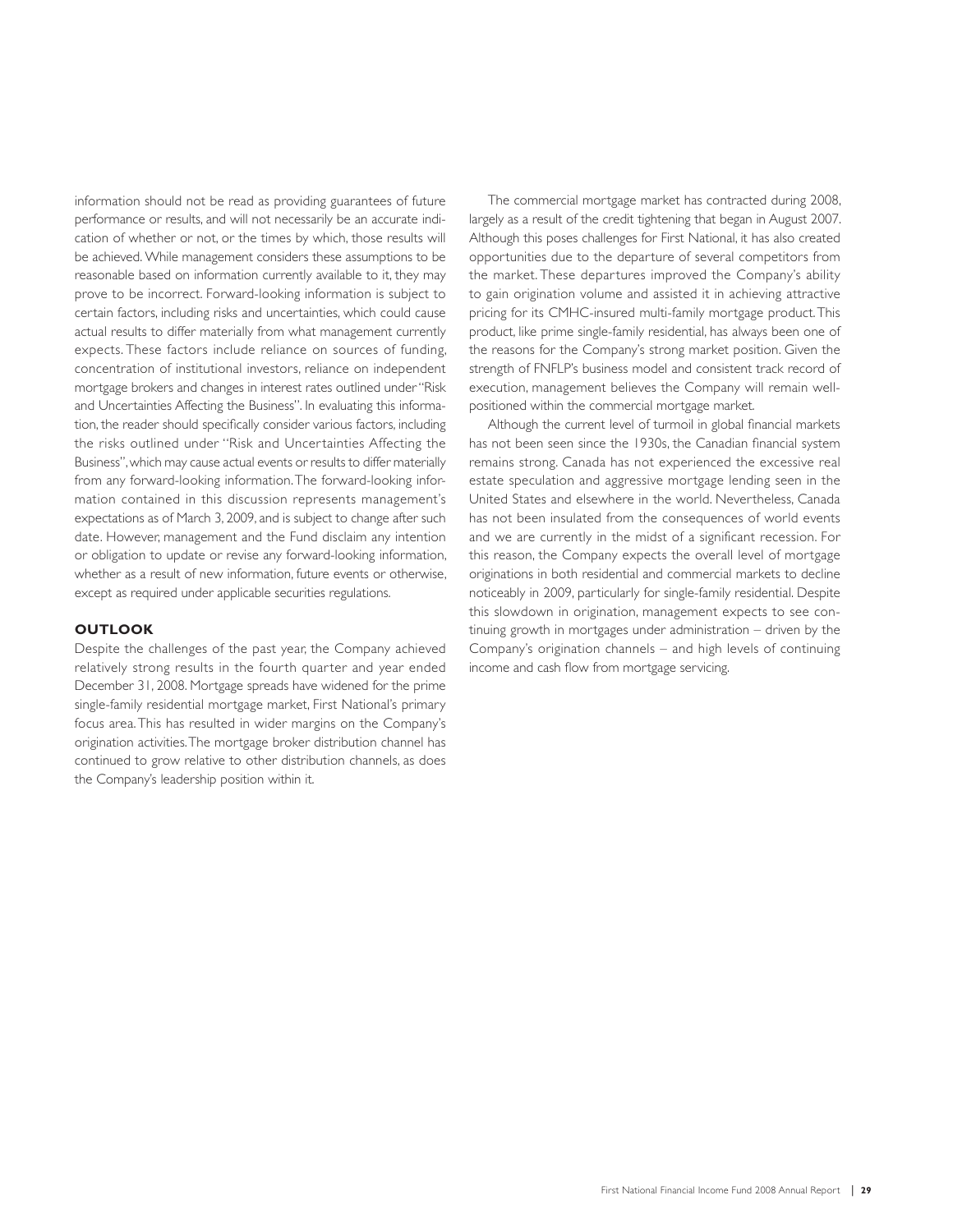## Management's Responsibility for Financial Reporting

The accompanying consolidated financial statements of First National Financial Income Fund for the period from January 1, 2008 to December 31, 2008 and the financial statements of First National Financial LP for the period January 1, 2008 to December 31, 2008 and all information in this annual report are the responsibility of management.

The financial statements have been prepared by management in accordance with Canadian generally accepted accounting principles. The preparation of these financial statements requires management to make estimates and assumptions that affect certain reported amounts which management believes are reasonable.

The Audit Committee of the Board of Directors has reviewed in detail the financial statements with management and the independent auditor. The Board of Directors has approved the financial statements on the recommendation of the Audit Committee.

Ernst & Young LLP, an independent auditing firm, has audited First National Financial Income Fund's 2008 consolidated financial statements and First National Financial LP's 2008 financial statements in accordance with Canadian generally accepted auditing standards and has provided independent audit opinions. The auditors have full and unrestricted access to the Audit Committee to discuss the results of their audits.

Stephen Smith

Auditors' Report

Stephen J. R. Smith Robert A. Inglis Chairman and President Chief Financial Officer

### To the Unitholders of First National Financial Income Fund

We have audited the consolidated balance sheets of First National Financial Income Fund as at December 31, 2008 and 2007 and the consolidated statements of income (loss) and unitholders' equity and cash flows for the years then ended. These financial statements are the responsibility of the Fund's management. Our responsibility is to express an opinion on these financial statements based on our audits.

We conducted our audits in accordance with Canadian generally accepted auditing standards. Those standards require that we plan and perform an audit to obtain reasonable assurance whether the financial statements are free of material misstatement. An audit includes examining, on a test basis, evidence supporting the amounts and disclosures in the financial statements. An audit also includes assessing the accounting principles used and significant estimates made by management, as well as evaluating the overall financial statement presentation.

In our opinion, these consolidated financial statements present fairly, in all material respects, the financial position of the Fund as at December 31, 2008 and 2007 and the results of its operations and its cash flows for the years then ended in accordance with Canadian generally accepted accounting principles.

Ernst + Young LLP

Toronto, Canada, Toronto, Canada, Chartered Accountants March 2, 2009. Licensed Public Accountants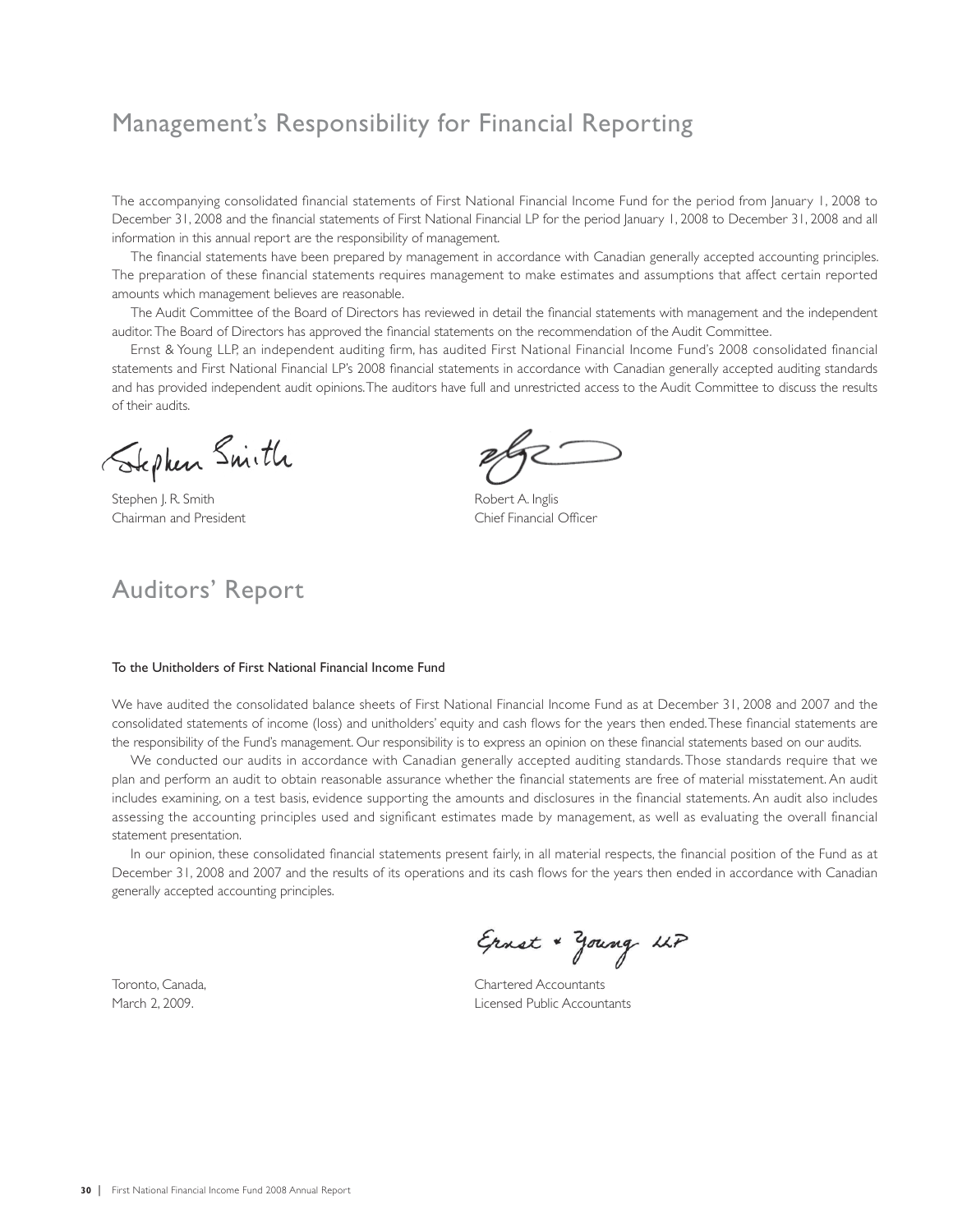## **FIRST NATIONAL FINANCIAL INCOME FUND**

## **CONSOLIDATED BALANCE SHEETS**

(in \$000s)

| As at December 31                                  | 2008          | 2007          |
|----------------------------------------------------|---------------|---------------|
|                                                    |               |               |
| <b>ASSETS</b>                                      |               |               |
| Distributions receivable                           | \$<br>2,314   | \$<br>1,937   |
| Investment in First National Financial LP (note 4) | 110,361       | 101,752       |
|                                                    | 112,675       | 103,689       |
|                                                    |               |               |
| <b>LIABILITIES AND EQUITY</b>                      |               |               |
| Liabilities                                        |               |               |
| Distributions payable                              | 2,314         | 1,937         |
| Accounts payable and accrued liabilities           | 37            | 37            |
| Future income taxes (note 6)                       | 10,300        | 7,700         |
| <b>Total liabilities</b>                           | 12,651        | 9,674         |
|                                                    |               |               |
| Equity                                             |               |               |
| Unitholders' equity                                | 100,024       | 94,015        |
|                                                    | 112,675<br>\$ | 103,689<br>\$ |

See accompanying notes

Approved by the Trustees:

bh achuigh

Trustee Trustee

AltiO

John Brough **Robert Mitchell**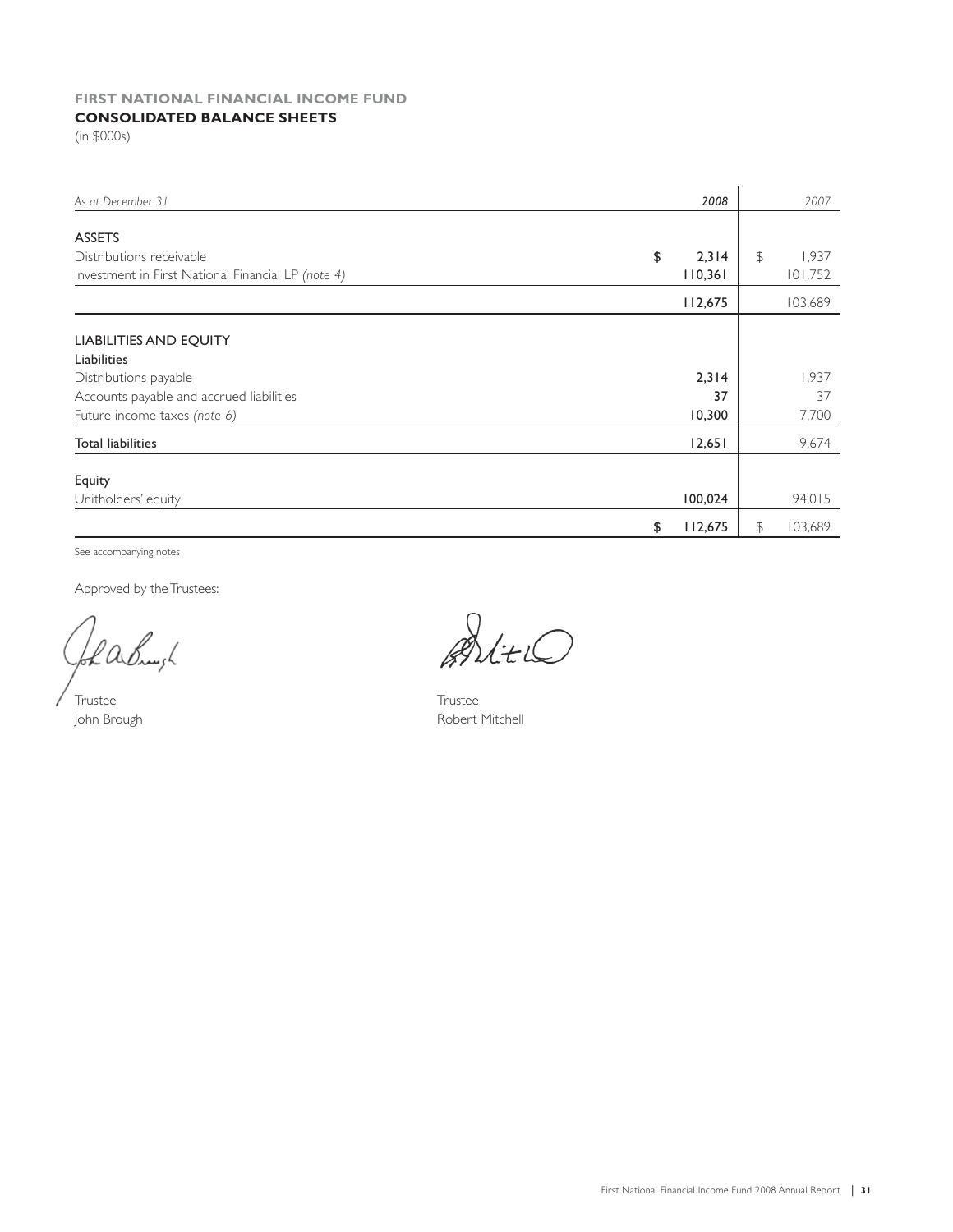### **FIRST NATIONAL FINANCIAL INCOME FUND**

### **CONSOLIDATED STATEMENTS OF INCOME (LOSS) AND UNITHOLDERS' EQUITY**

(in \$000s, except per unit amounts and number of units)

| Years ended December 31                                      | 2008          | 2007          |
|--------------------------------------------------------------|---------------|---------------|
|                                                              |               |               |
| <b>REVENUE</b>                                               |               |               |
| Equity income from investment in First National Financial LP | \$<br>13,422  | \$<br>6,547   |
|                                                              |               |               |
| <b>EXPENSES</b>                                              |               |               |
| Trust administration                                         |               | 24            |
| Income before income taxes                                   | 13,422        | 6,523         |
| Provision for future income taxes (note 6)                   | 1,600         | 7,700         |
| Net income (loss) for the year                               | \$<br>11,822  | \$<br>(1,177) |
| Unitholders' equity, beginning of year                       | 94,015        | 109,470       |
| Issued pursuant to Distribution Reinvestment Plan (note 3)   | 11,031        |               |
| Distributions (note 5)                                       | (16, 844)     | (14,278)      |
| Unitholders' equity, end of year                             | \$<br>100,024 | \$<br>94,015  |
| Average number of Units outstanding during the year          | 12,307,954    | 11,800,000    |
|                                                              |               |               |
| Earnings (loss) per Unit (note 8)                            |               |               |
| Basic                                                        | \$0.96        | \$ (0.10)     |

See accompanying notes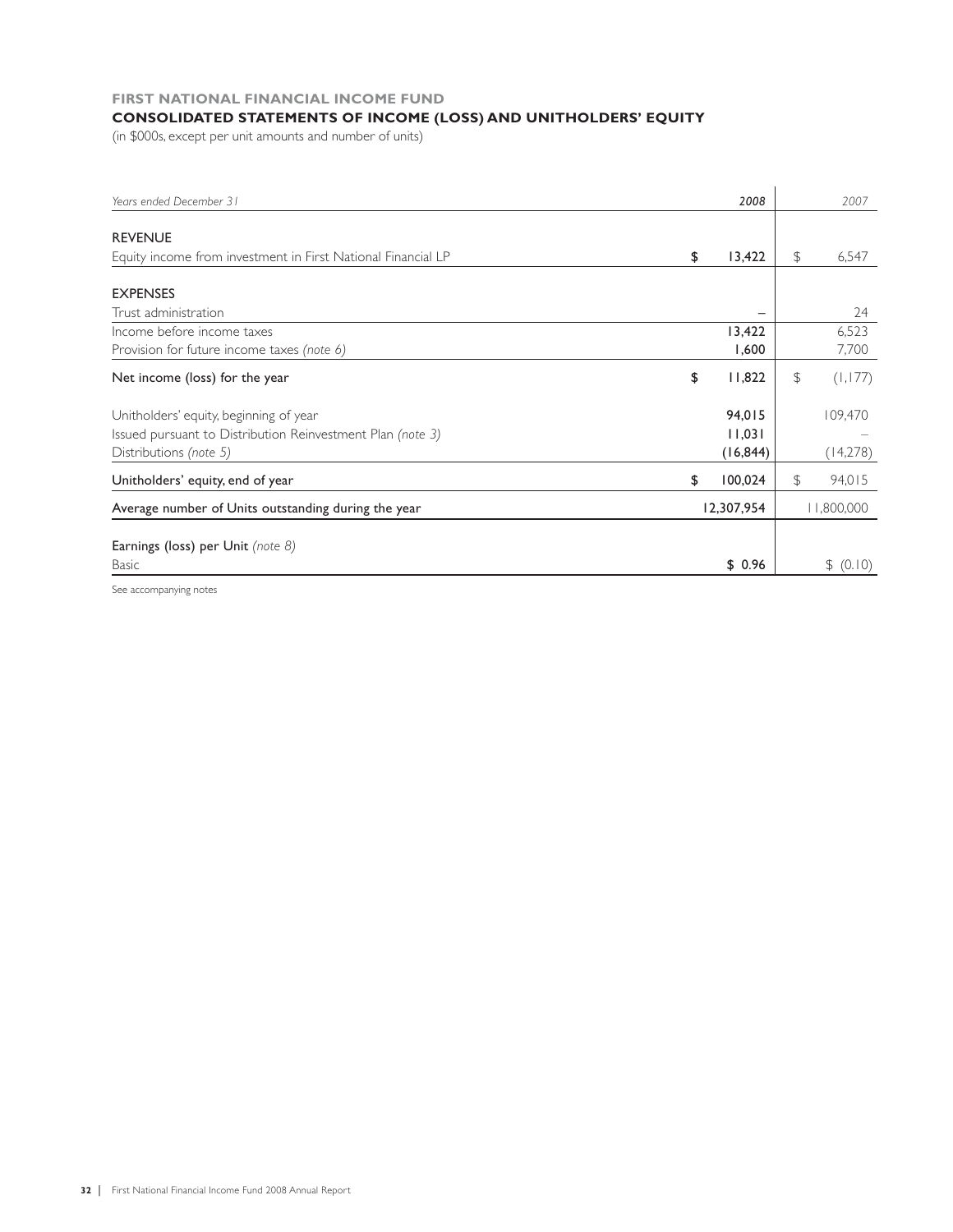### **FIRST NATIONAL FINANCIAL INCOME FUND CONSOLIDATED STATEMENTS OF CASH FLOWS**

(in \$000s)

| Years ended December 31                                               | 2008            | 2007           |
|-----------------------------------------------------------------------|-----------------|----------------|
|                                                                       |                 |                |
| <b>OPERATING ACTIVITIES</b>                                           |                 |                |
| Net income (loss) for the year                                        | \$<br>11,822    | \$<br>(1,177)  |
| Add (deduct) items not involving cash                                 |                 |                |
| Provision for future income taxes                                     | 1.600           | 7.700          |
| Equity income from investment in First National Financial LP          | (13, 422)       | (6, 547)       |
| Distributions received from First National Financial LP               | 16,467          | 13,275         |
|                                                                       | 16,467          | 13,251         |
| Net change in non-cash working capital balances related to operations |                 | 24             |
| Cash provided by operating activities                                 | 16,467          | 13,275         |
| <b>INVESTING ACTIVITIES</b>                                           |                 |                |
| Investment in First National Financial LP                             | \$<br>(11,031)  | \$             |
| Cash used in investing activities                                     | (11,031)        |                |
| <b>FINANCING ACTIVITIES</b>                                           |                 |                |
| Issuance of Fund Units                                                | 11,031          |                |
| Distributions paid                                                    | \$<br>(16, 467) | \$<br>(13,275) |
| Cash used in financing activities                                     | (5, 436)        | (13,275)       |
| Net change in cash during the year and cash equivalents, end of year  | \$              | \$             |

See accompanying notes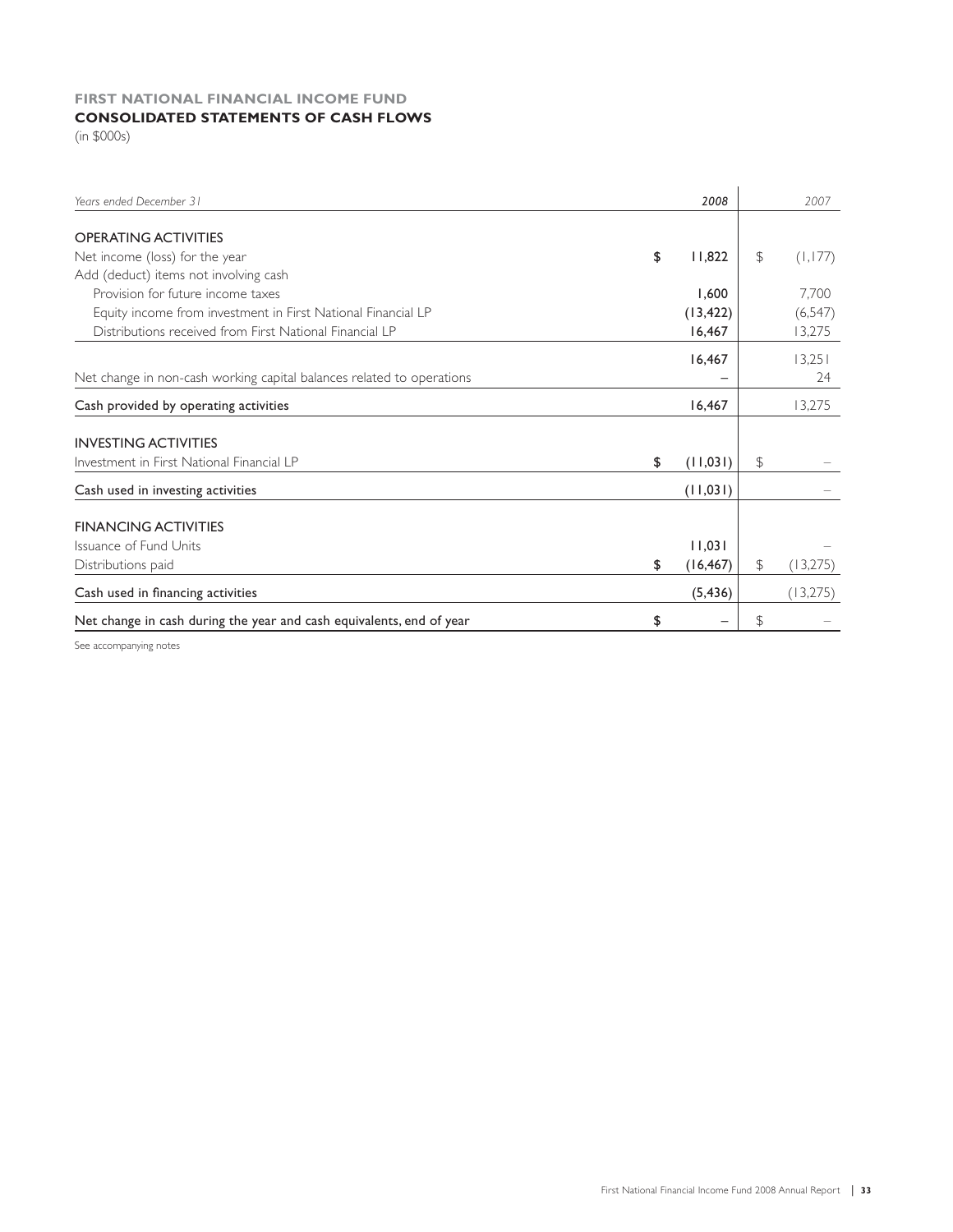### **FIRST NATIONAL FINANCIAL INCOME FUND NOTES TO CONSOLIDATED FINANCIAL STATEMENTS**

December 31, 2008 and 2007 (in \$000s, except per unit amounts)

### NOTE 1

### **ORGANIZATION AND BUSINESS OF THE FUND**

First National Financial Income Fund [the "Fund"] is an unincorporated, open-ended trust established under the laws of the Province of Ontario on April 19, 2006, pursuant to a Declaration of Trust. The Fund was established to acquire and hold, through a newly constituted wholly owned trust, First National Financial Operating Trust [the "Trust"], investments in the outstanding limited partnership units of First National Financial LP ["FNFLP"]. Pursuant to an underwriting agreement dated June 6, 2006 and initial public offering dated June 15, 2006, the Fund sold 10,600,000 units of the Fund ["Fund Units", "Units" or "Unit"], at a price of \$10.00 per Unit for proceeds totalling \$106,000. The proceeds of the offering, net of underwriters' fees of \$6,360, were used to partially fund the indirect acquisition [through the Trust] by the Fund of a 17.94% interest in FNFLP, through the issuance of 10,600,000 Class A LP Units by FNFLP.

Concurrent with the initial public offering and as part of the acquisition agreement between the Fund, FNFLP and First National Financial Corporation ["FNFC" or the "predecessor"], on June 15, 2006, FNFLP purchased all of FNFC's assets and assumed its liabilities, except for income tax liabilities. The consideration for this purchase was:

- the issuance of 48,486,316 exchangeable Class B LP Units;
- an acquisition promissory note of \$97,140, of which \$10,940 has been accounted for as a distribution in FNFLP's financial statements; and
- a working capital note in the amount of \$6,339, representing the difference between the net assets of FNFC as at March 31, 2006, excluding tax liabilities, and the net assets transferred to FNFLP as at June 14, 2006. The issuance of this note has also been accounted for as a distribution in FNFLP's financial statements.

The exchangeable Class B LP Units retained by FNFC are exchangeable on a one-for-one basis for Units of the Fund at any time at the option of FNFC. FNFLP is managed by First National Financial GP Corporation, the general partner, which holds a 0.01% interest in FNFLP. The Fund initially owned 17.94% of the shares of First National Financial GP Corporation and FNFC wholly owned the remaining 82.06%. The ownership of the general partner will change pro rata as the exchangeable Class B LP Units are exchanged for Units in the Fund.

On July 11, 2006, the underwriters exercised an over-allotment option to purchase 1,200,000 Units of the Fund at \$10.00 per Unit from FNFC. Pursuant to the Distribution Reinvestment Plan initiated in April 2008, another 881,113 Class A LP Units were issued. Accordingly, as at December 31, 2008 the Fund indirectly holds a 21.15% [2007 – 19.97%] interest in FNFLP and FNFC holds a 78.85% [2007 – 80.03%] controlling interest in FNFLP.

The Class A LP Unitholders and the exchangeable Class B LP Unitholders of FNFLP are entitled to one vote for each Unit held at all meetings of holders of the LP Units and have economic rights that are equivalent in all material respects, except that exchangeable Class B LP Units are exchangeable, directly or indirectly, on a one-for-one basis [subject to customary anti-dilution provisions] for Fund Units at the option of the holder at any time. Additionally, exchangeable Class B LP Units have special voting rights that entitle the holder to receive notice of, attend and vote at all meetings of Unitholders of the Fund.

The Fund effectively commenced operations through its indirect investment in FNFLP on June 15, 2006. The excess of the Fund's cost of its investments in Units of FNFLP over the carrying value of the underlying net assets has been assigned to goodwill and finite life intangible assets. Income reported by the Fund commenced on the acquisition date.

### NOTE 2

### **BASIS OF PRESENTATION AND SIGNIFICANT ACCOUNTING POLICIES**

### Basis of presentation

These consolidated financial statements have been prepared in accordance with Canadian generally accepted accounting principles.

### Income taxes

Accounting for income taxes is reflected in these consolidated financial statements on the assumption that the Fund will qualify as a "mutual fund trust" as defined in the Income Tax Act (Canada) [the "Tax Act"], including its establishment and maintenance as a trust for the benefit of Canadian residents. Consequently, these consolidated financial statements do not reflect any provision for current income taxes as the Fund intends to distribute to its Unitholders substantially all of its taxable income and the Fund intends to comply with the provisions of the Tax Act that permit, amongst other items, the deduction of distributions to Unitholders from the Fund's taxable income.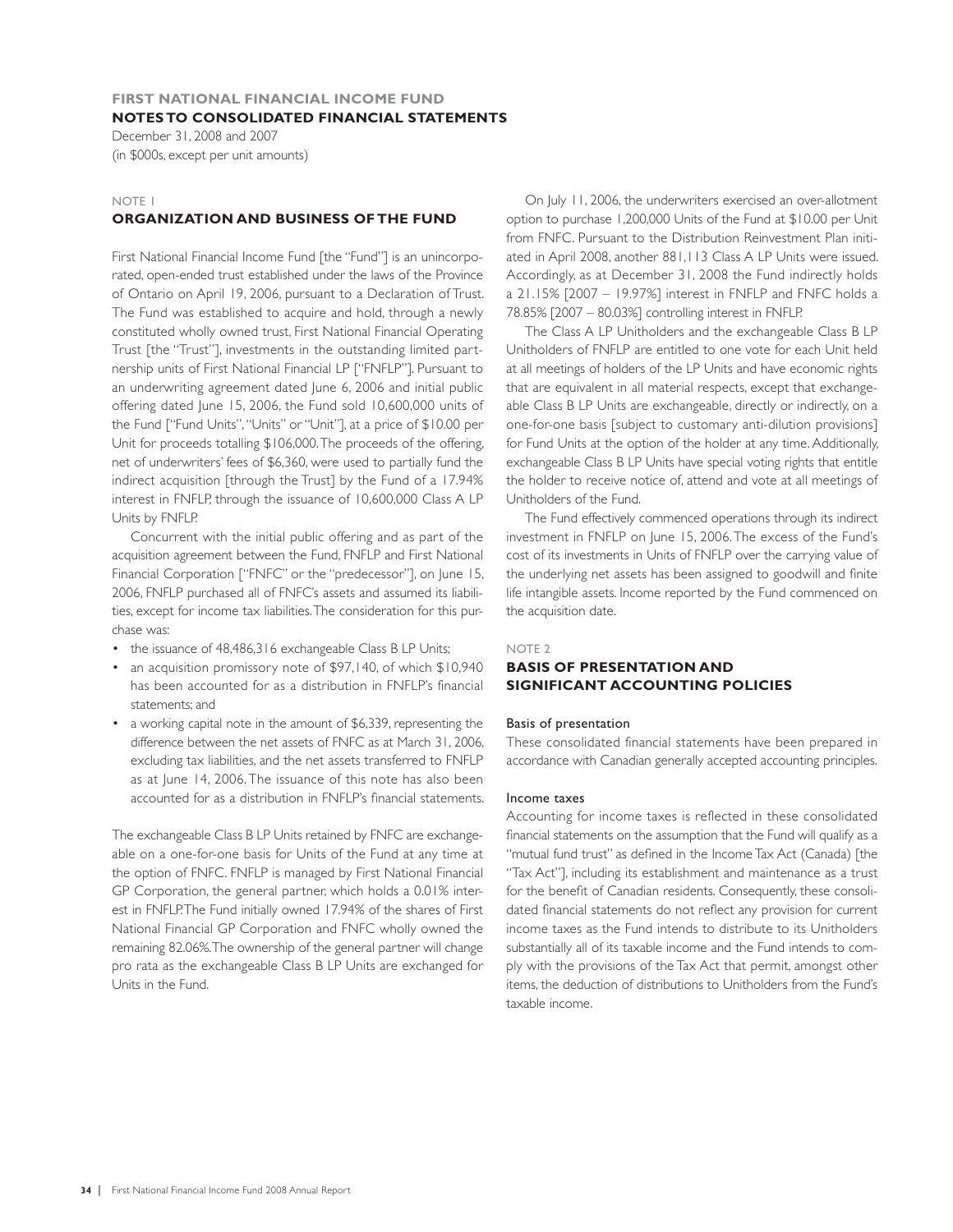The Fund accounts for income taxes in accordance with the liability method. Under this method, future income tax assets and liabilities are determined based on temporary differences between the carrying amounts and tax bases of assets and liabilities, and measured using the substantively enacted tax rates and laws that are expected to be in effect when the differences are expected to reverse. The effect on future income taxes of a change in tax rates is recognized in income in the period that includes the date of substantive enactment. A valuation allowance is established, if necessary, to reduce future income tax assets to the amount that is more likely than not to be realized.

### Investments in FNFLP and First National Financial GP Corporation

The Fund accounts for its investments in FNFLP and First National Financial GP Corporation using the equity method. Under this method, the cost of the investment is increased by the Fund's proportionate share of FNFLP's earnings and reduced by any distribution paid to the Fund by FNFLP and amortization of the portion of the purchase price discrepancy, consisting of intangible assets.

The excess of the Fund's cost of its investment in Units over the carrying value of the underlying net assets has been allocated notionally to FNFLP's servicing rights, broker and borrower relationships and goodwill. The excess related to servicing rights is being amortized over the average term of the related mortgages and the excess related to broker and borrower relationships over the estimated useful term of 5 and 10 years of the relationships. The goodwill component of the purchase price discrepancy will not be amortized. The value of the investments will be tested annually for impairment.

### NOTE 3 **FUND UNITS**

The Fund may issue an unlimited number of Units for consideration and on the terms and conditions as determined by the Fund's trustees. Each Fund Unit is transferable and represents an equal undivided beneficial interest in any distribution from the Fund. All Fund Units are of the same class and have equal rights and privileges.

In connection with the initial public offering, the Fund issued 10,600,000 Fund Units on June 15, 2006 at a price of \$10.00 per Unit. On July 11, 2006, subject to the over-allotment option, the Fund issued 1,200,000 additional Fund Units at \$10.00 per Unit.

Under the terms of the Exchange, Voting and Registration Rights Agreement dated June 15, 2006, the exchangeable Class B LP Units held by FNFC are exchangeable for Fund Units on a one-for-one basis. After exercise of the over-allotment options, the Fund has reserved 47,286,316 Units for the exchange of the exchangeable Class B LP Units.

Fund Units are redeemable at any time on demand by the Unitholder. The redemption price per Unit is equal to the lesser of:

- 90% of the weighted average trading price per Unit during the last 10 days on the principal exchange on which the Units are listed; or
- An amount equal to:
	- the closing price of the Units on the date on which the Units were tendered for redemption on the principal stock exchange on which the Units are listed, if there was a trade on the specified date and the applicable market or exchange provides a closing price; or
	- the average of the highest and lowest prices of the Units on the date on which the Units were tendered for redemption on the principal stock exchange on which the Units are listed, if there was trading on the date on which the Units were tendered for redemption and the exchange or other market provides only the highest and lowest trade prices of the Units traded on a particular day; or
	- the average of the last bid and ask prices quoted in respect of the Units on the principal stock exchange on which the Units are listed if there was no trading on the date on which the Units were tendered for redemption.

The Fund's optional distribution reinvestment plan ["DRIP"] allows eligible Canadian Unitholders to elect to have their cash distributions from the Fund automatically reinvested in additional Units. Unitholders who participate in the DRIP will receive a further bonus distribution of Units equal in value to 5% of each distribution that was reinvested. During the year, the Company issued 881,113 Units pursuant to this plan and invested the proceeds of \$11,031 in increased investment in FNFLP.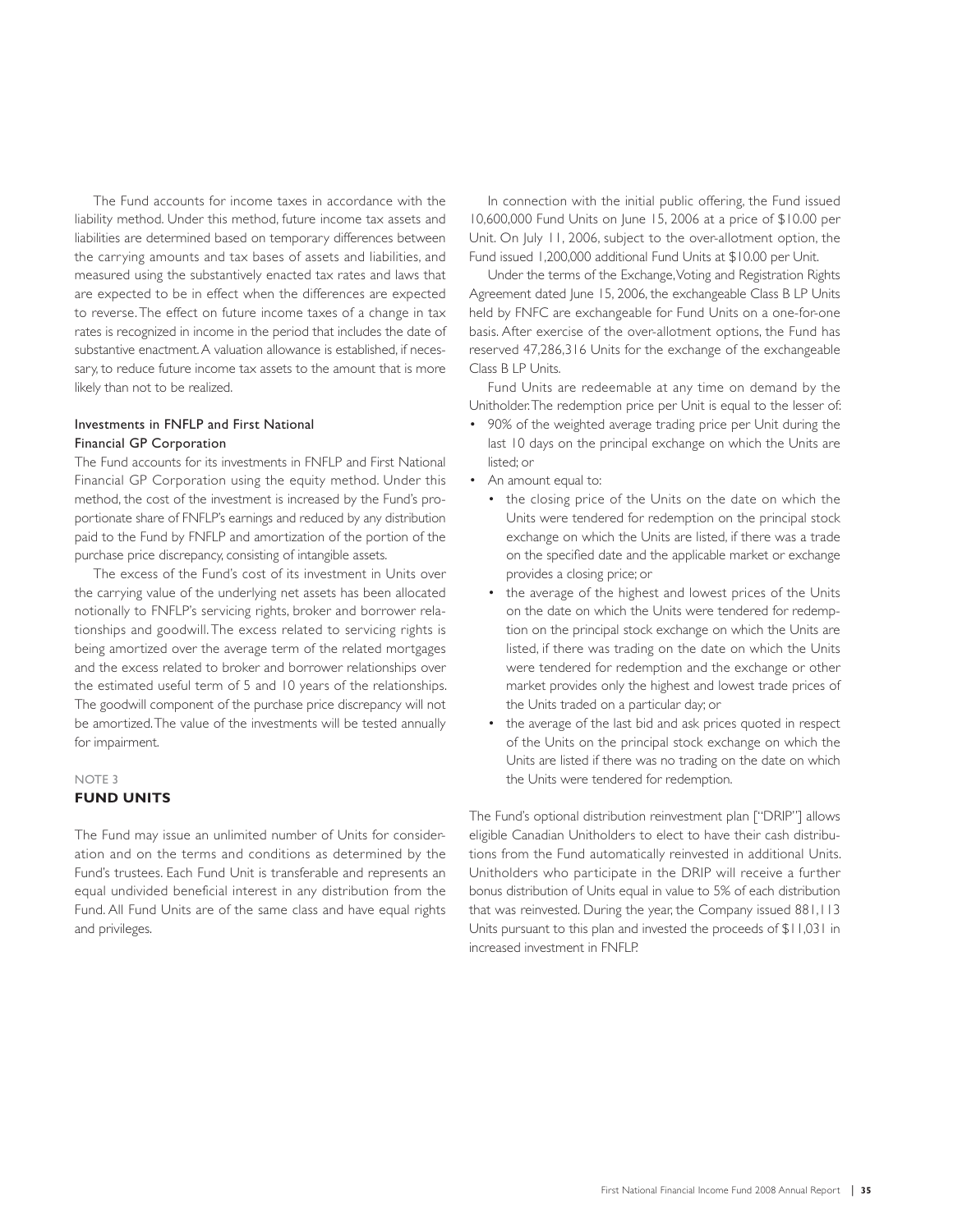The following Units are issued and outstanding:

|                    |            | 120.171  |
|--------------------|------------|----------|
| 881,113            |            | 11,031   |
|                    |            |          |
| 1.800.000          | S          | 109, 140 |
| Number<br>of Units |            | Amount   |
|                    | 12.681.113 |          |

The Fund has treated the excess of the additional cost of its investment in Units associated with the DRIP over the carrying value of the underlying net assets of FNFLP on the same basis as the original purchase of Units on the initial public offering, including a provision related to future income taxes. Accordingly, the Fund has notionally allocated the excess of \$11,031 to FNFLP's servicing rights for \$12,031, and \$1,000 for future tax liabilities.

### NOTE 4

### **INVESTMENT IN FIRST NATIONAL FINANCIAL LP**

Investment in First National Financial LP consists of the following:

|                                                    | 2008          | 2007          |
|----------------------------------------------------|---------------|---------------|
| Units outstanding                                  | \$<br>111,640 | \$<br>111,640 |
| Investment pursuant to DRIP                        | 12,031        |               |
| Equity accounting adjustments                      |               |               |
| Made prior to beginning                            |               |               |
| of year                                            | (9,888)       | (2,157)       |
| Equity earnings of First<br>National Financial I P |               |               |
| for the year                                       | 22,333        | 14.547        |
| Amortization of purchase                           |               |               |
| price discrepancy                                  | (8,911)       | (8,000)       |
| Distributions received                             |               |               |
| in the year                                        | (16, 844)     | (14,278)      |
|                                                    | \$<br>110.361 | \$<br>101.752 |

### NOTE 5 **DISTRIBUTIONS TO UNITHOLDERS**

The Fund is entirely dependent on distributions from FNFLP to make its own distributions. The Fund pays monthly distributions to its Unitholders of record on the last business day of each month approximately 15 days after the end of each month. The table below outlines the cumulative distributions to the Unitholders:

|                           | Per Unit      | Amount       |
|---------------------------|---------------|--------------|
|                           |               |              |
| Distributions paid        |               |              |
| 2007 regular distribution | \$<br>0.10417 | \$<br>1,229  |
| 2007 special distribution | 0.06000       | 708          |
| January 2008              | 0.10417       | 1,229        |
| February 2008             | 0.10417       | 1,229        |
| March 2008                | 0.10417       | 1,229        |
| April 2008                | 0.10417       | 1,229        |
| May 2008                  | 0.10417       | 1,272        |
| June 2008                 | 0.10417       | 1,316        |
| <b>July 2008</b>          | 0.10417       | 1,318        |
| August 2008               | 0.11250       | 1,427        |
| September 2008            | 0.11250       | 1,427        |
| October 2008              | 0.11250       | 1,427        |
| November 2008             | 0.11250       | 1,427        |
| Distributions payable     |               |              |
| December 31, 2008         | 0.11250       | 1,427        |
| 2008 special distribution | 0.07000       | 887          |
|                           |               | \$<br>18,781 |

### NOTE 6

### **INCOME TAXES**

In June 2007, the Government of Canada enacted new legislation imposing additional income taxes upon publicly traded income trusts, including the Fund, effective January 1, 2011. Prior to June 2007, the Trust estimated the future income taxes on certain temporary differences between amounts recorded on its consolidated balance sheets for book and tax purposes at a nil effective tax rate. Under the legislation and general federal corporate rate reductions announced in December 2007, the Trust now estimates the effective tax rate on the post 2010 reversal of these temporary differences to be 29.5% to December 31, 2011 and 28% thereafter. Temporary differences reversing before 2011 will still give rise to nil future income taxes.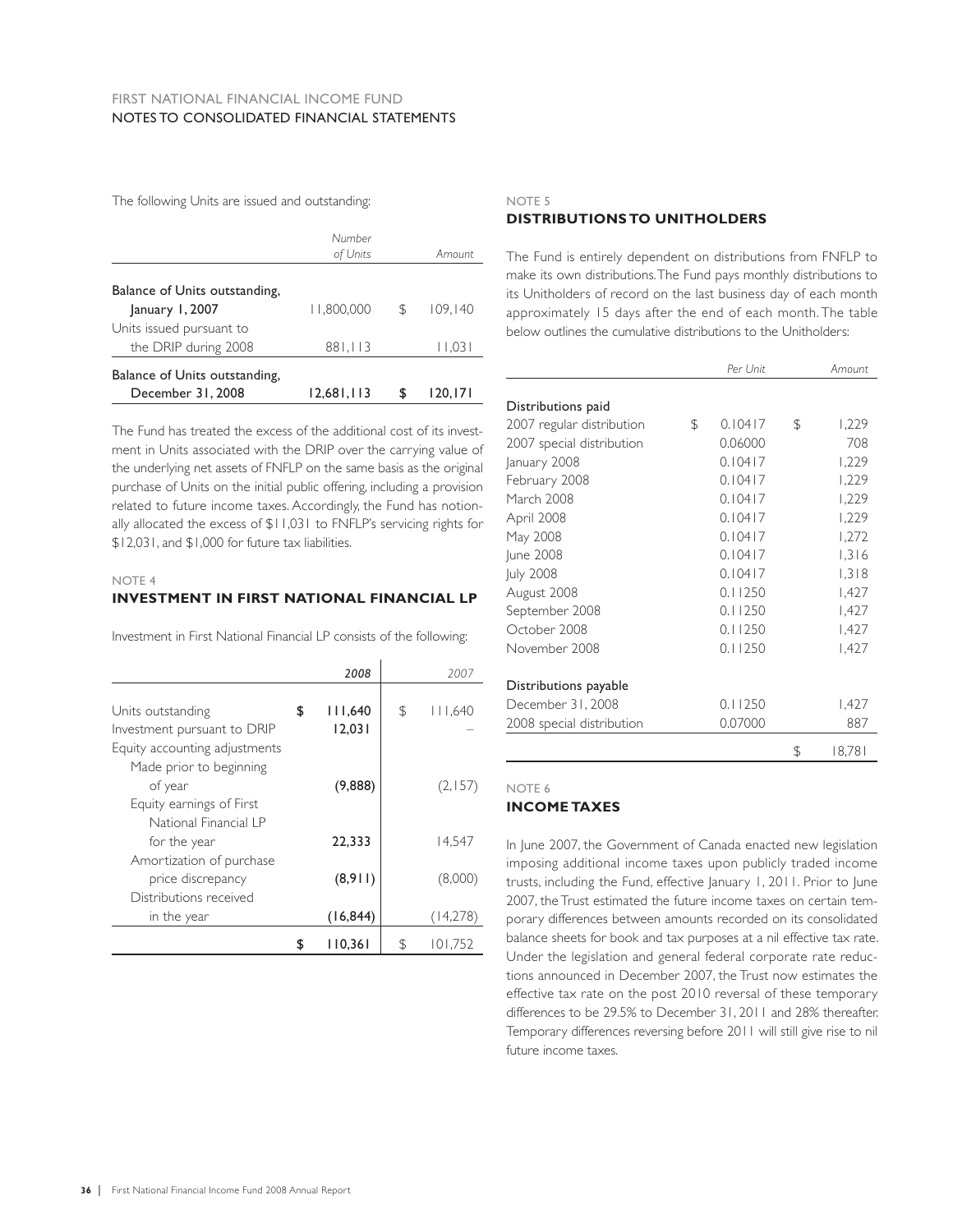The change in future tax rates has had two consequences for the Fund's consolidated financial statements: [i] the Fund has provided for a future income tax liability on the anticipated net book value and tax carrying cost difference as at January 1, 2011 related to the servicing rights and broker and borrower relationships listed in note 2, and [ii] the Fund has accounted for temporary tax differences implicit in its investment in FNFLP.

On the first issue, because there is a difference between the accounting carrying value of these intangible assets and their underlying tax carrying value, Canadian generally accepted accounting principles require a future income tax liability to be accrued. This was accrued on the initial public offering based on tax rates for income trusts, which at that time was a rate of nil. With new rates being enacted in June 2007 and December 2007, the effective tax rate as at January 1, 2011 was changed to 29.5% and the effective tax rate as at January 1, 2012 was changed to 28%. Based on these new tax rates, the Fund accrued a future income tax liability of \$9,200 as at December 31, 2008 [2007 – \$8,200]. This liability will, in all likelihood, remain at this amount until January 1, 2011, when it will be drawn down every quarter as the Fund continues to amortize the related intangible assets until 2016.

In June 2007, based on the assets and liabilities of FNFLP, the Fund began estimating its portion of the amount of the temporary differences which were previously not subject to tax and has estimated the periods in which these differences will reverse. The Fund estimates that as at December 31, 2008, FNFLP has a net taxable temporary difference pertaining to the Fund which will reverse after January 1, 2011, such that an accrual of \$1,100 of future income taxes is required at year end. The temporary differences relate principally to the difference of net tax carrying values of the securitization receivable, servicing liability, purchased mortgage servicing rights and intangible assets recorded in the financial statements of FNFLP over the net book value of those assets.

While the Fund believes it will be subject to additional tax under the new legislation, the estimated effective tax rate on temporary difference reversals after 2011 may change in future periods. As the legislation is new, future technical interpretations of the legislation could occur and could materially affect management's estimate of the future income tax liability.

The amount and timing of reversals of temporary differences will also depend on the Fund's future operating results, acquisitions and dispositions of assets and liabilities, and distribution policy. A significant change in any of the preceding assumptions could materially affect the Fund's estimate of the net future income tax liability.

### NOTE 7 **GUARANTEE**

The Fund's wholly-owned subsidiary, First National Financial Operating Trust, has provided guarantees to and subordinated its rights to receive payments from FNFLP in respect of FNFLP's bank credit facility that had an outstanding amount at December 31, 2008 of \$320,100 [2007 – \$182,200] and an authorized limit of \$378,300 [2007 – \$300,000]. No fee is charged for this guarantee.

### NOTE 8

### **EARNINGS (LOSS) PER UNIT**

Earnings (loss) per Unit are calculated using net income (loss) for the year divided by the equivalent number of Fund Units outstanding at the year end.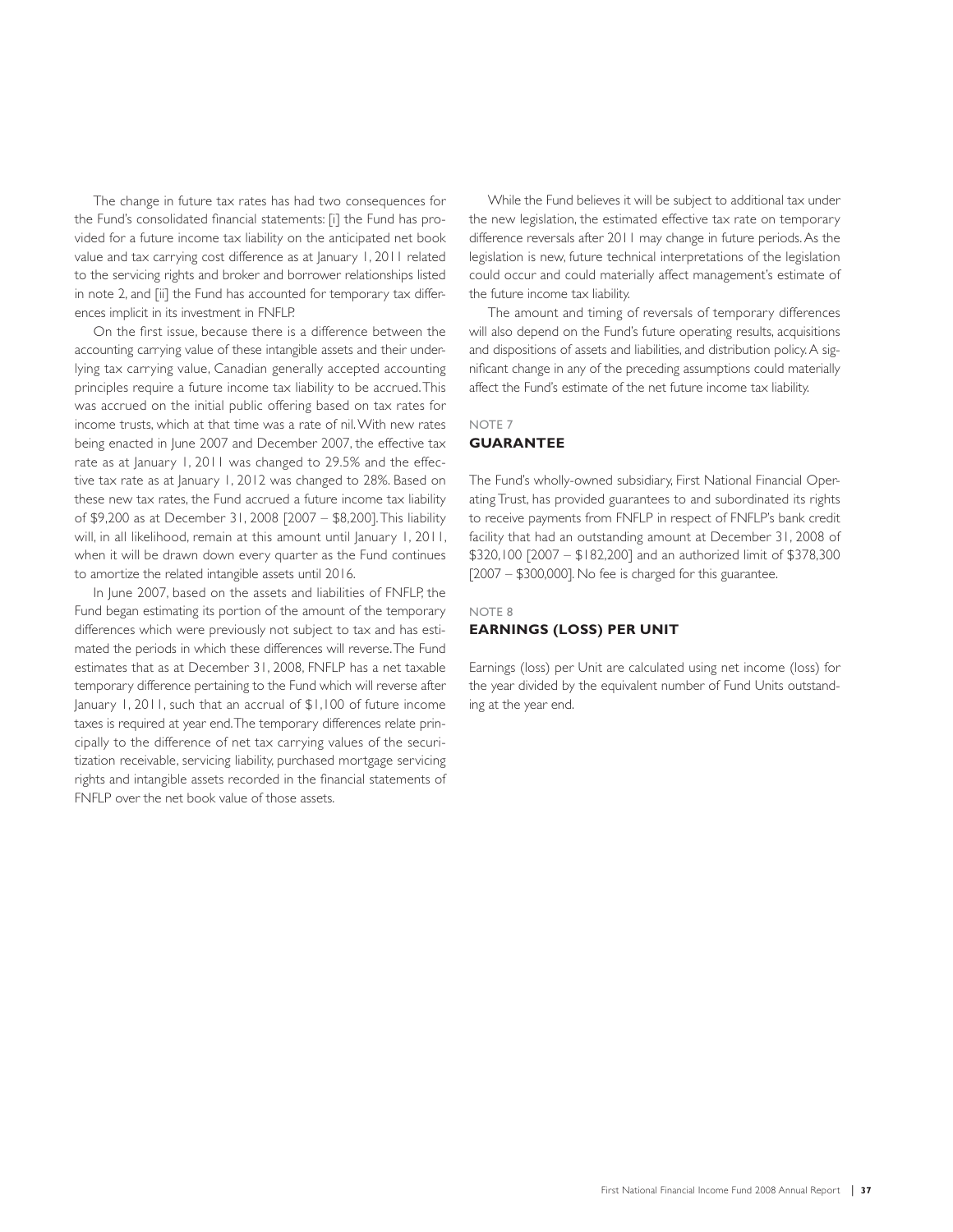## Auditors' Report

### To the Partners of First National Financial LP

We have audited the balance sheets of First National Financial LP as at December 31, 2008 and 2007 and the statements of income and retained earnings and cash flows for the years then ended. These financial statements are the responsibility of the Company's management. Our responsibility is to express an opinion on these financial statements based on our audits.

We conducted our audits in accordance with Canadian generally accepted auditing standards. Those standards require that we plan and perform an audit to obtain reasonable assurance whether the financial statements are free of material misstatement. An audit includes examining, on a test basis, evidence supporting the amounts and disclosures in the financial statements. An audit also includes assessing the accounting principles used and significant estimates made by management, as well as evaluating the overall financial statement presentation.

In our opinion, these financial statements present fairly, in all material respects, the financial position of the Company as at December 31, 2008 and 2007 and the results of its operations and its cash flows for the years then ended in accordance with Canadian generally accepted accounting principles.

Ernst + Young LLP

Toronto, Canada, Chartered Accountants March 2, 2009. Licensed Public Accountants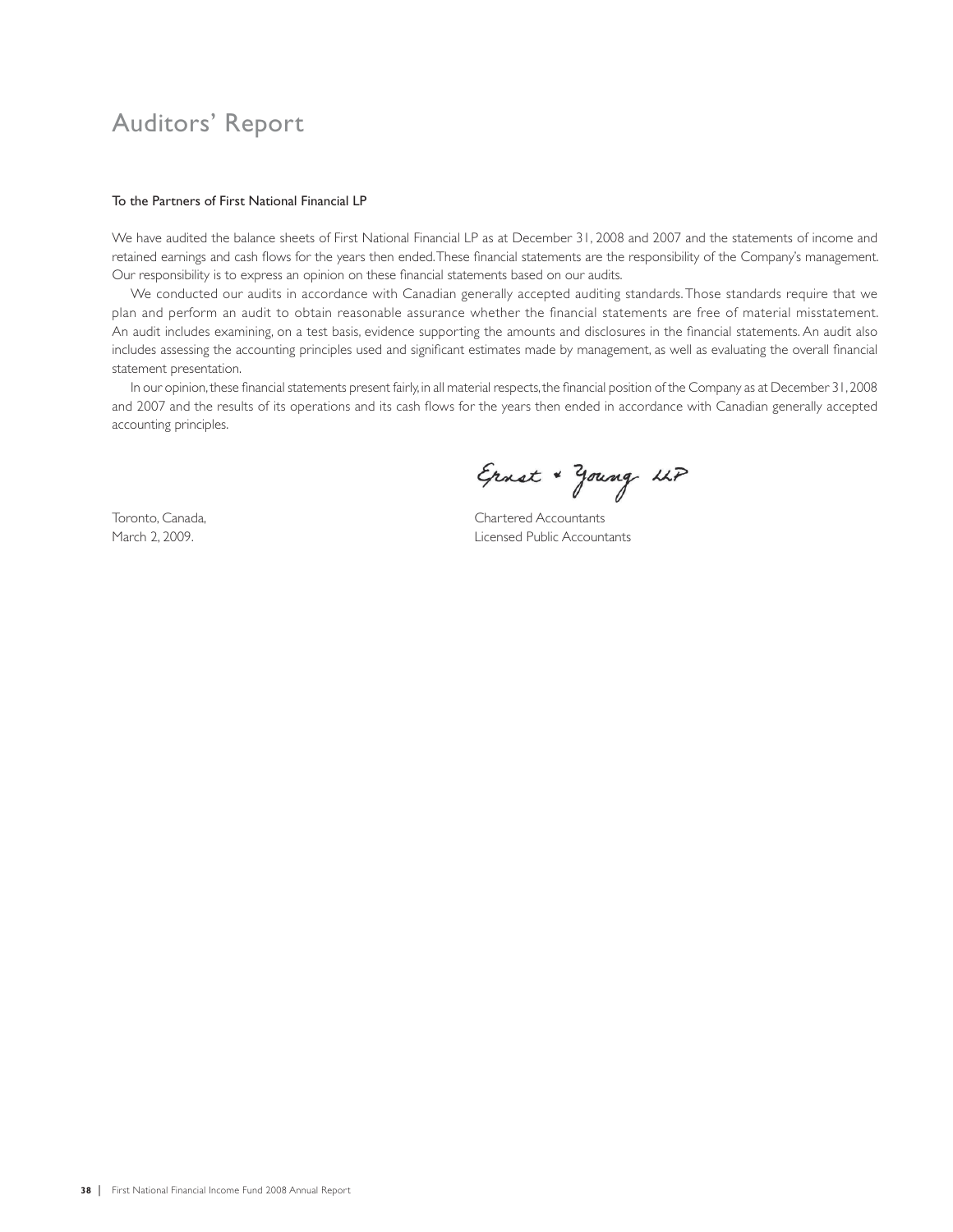### **FIRST NATIONAL FINANCIAL LP BALANCE SHEETS**

(in \$000s)

| As at December 31                                                           | 2008          |    | 2007     |
|-----------------------------------------------------------------------------|---------------|----|----------|
| <b>ASSETS</b>                                                               |               |    |          |
| Accounts receivable and sundry                                              | \$<br>26,566  | \$ | 19,908   |
| Mortgages accumulated for sale                                              | 224,570       |    | 76,037   |
| Securitization receivable (note 3)                                          | 115,081       |    | 88,918   |
| Cash collateral and short-term notes held by securitization trusts (note 3) | 54,198        |    | 55,574   |
| Mortgage and loan investments (note 4)                                      | 75,450        |    | 82,353   |
| Purchased mortgage servicing rights (note 5)                                | 8,631         |    | 9,754    |
| Securities purchased under resale agreements and owned (note 10)            | 227,304       |    | 122,864  |
| Capital assets, net (note 6)                                                | 5,265         |    | 4,928    |
| <b>Total assets</b>                                                         | 737,065       |    | 460,336  |
|                                                                             |               |    |          |
| <b>LIABILITIES AND EQUITY</b><br>Liabilities                                |               |    |          |
|                                                                             | 331,003       | \$ | 198,500  |
| Bank indebtedness (note 7)                                                  | \$            |    |          |
| Accounts payable and accrued liabilities (note 12)                          | 16,692        |    | 12,896   |
| Distributions payable                                                       | 10,944        |    | 9,700    |
| Servicing liability (note 3)                                                | 15,697        |    | 16, 124  |
| Securities sold under repurchase agreements and sold short (note 10)        | 224,882       |    | 123,088  |
| <b>Total liabilities</b>                                                    | 599,218       |    | 360,308  |
| Commitments and guarantees (note 9)                                         |               |    |          |
| Equity                                                                      |               |    |          |
| GP units (notes 1 and 17)                                                   |               | 59 | 59       |
| Class A LP units (notes 1 and 17)                                           | 120, 171      |    | 109,140  |
| Exchangeable Class B LP units (notes 1 and 17)                              | (22,940)      |    | (22,940) |
| Retained earnings                                                           | 40,557        |    | 13,769   |
| Total equity                                                                | 137,847       |    | 100,028  |
| Total liabilities and equity                                                | \$<br>737,065 | \$ | 460,336  |

See accompanying notes

On behalf of the Board:

Stephen Smith

Director Director Stephen Smith Moray Tawse

Mbr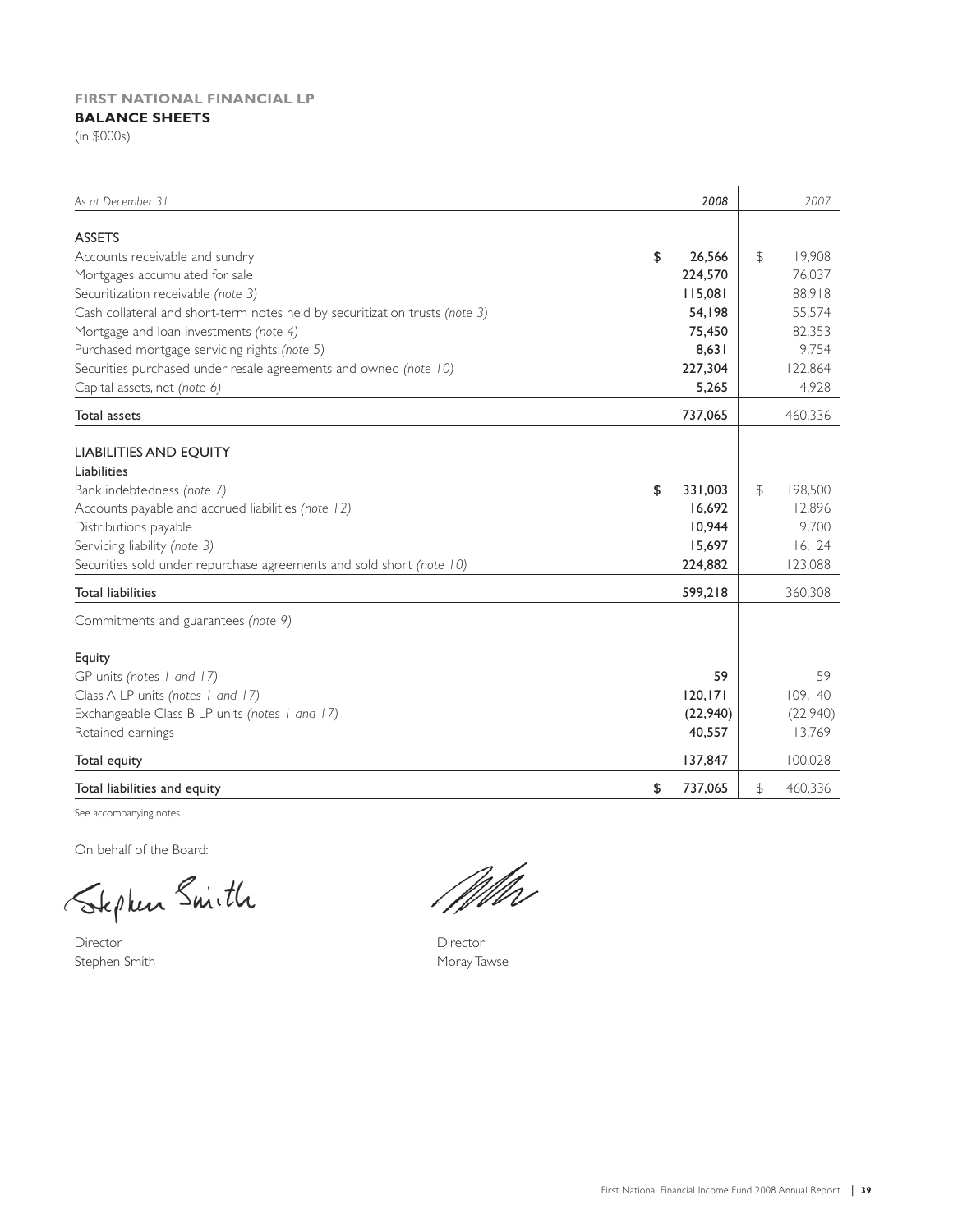### **FIRST NATIONAL FINANCIAL LP STATEMENTS OF INCOME AND RETAINED EARNINGS**

(in \$000s, except earnings per unit)

| Years ended December 31                                                     | 2008          |               | 2007      |
|-----------------------------------------------------------------------------|---------------|---------------|-----------|
|                                                                             |               |               |           |
| <b>REVENUE</b>                                                              |               |               |           |
| Placement fees                                                              | \$<br>145,930 | $\mathcal{F}$ | 129,926   |
| Gains on securitization (note 3)                                            | 67,284        |               | 53,517    |
| Mortgage investment income (note 4)                                         | 22,148        |               | 21,331    |
| Mortgage servicing income                                                   | 62,258        |               | 51,252    |
| Residual securitization income (note 3)                                     | 9,005         |               | 7,276     |
| Realized and unrealized losses on financial instruments (notes 2 and 12(g)) | (12,666)      |               | (24, 331) |
|                                                                             | 293,959       |               | 238,971   |
|                                                                             |               |               |           |
| <b>EXPENSES</b>                                                             |               |               |           |
| Brokerage fees                                                              | \$<br>105,757 | $\mathcal{F}$ | 102,886   |
| Salaries and benefits                                                       | 40,376        |               | 34,858    |
| Interest                                                                    | 15,663        |               | 13,205    |
| Management salaries                                                         | 1,500         |               | 1,500     |
| Other operating                                                             | 22,642        |               | 13,678    |
|                                                                             | 185,938       |               | 166,127   |
| Net income for the year                                                     | \$<br>108,021 | $\mathcal{F}$ | 72,844    |
| Retained earnings, beginning of year                                        | 13,769        |               | 12,422    |
| Less distributions declared                                                 | (81, 233)     |               | (71, 497) |
| Retained earnings, end of year                                              | \$<br>40,557  | \$            | 13,769    |
|                                                                             |               |               |           |
| Earnings per unit (note 15)                                                 |               |               |           |
| <b>Basic</b>                                                                | \$1.81        |               | \$1.23    |

See accompanying notes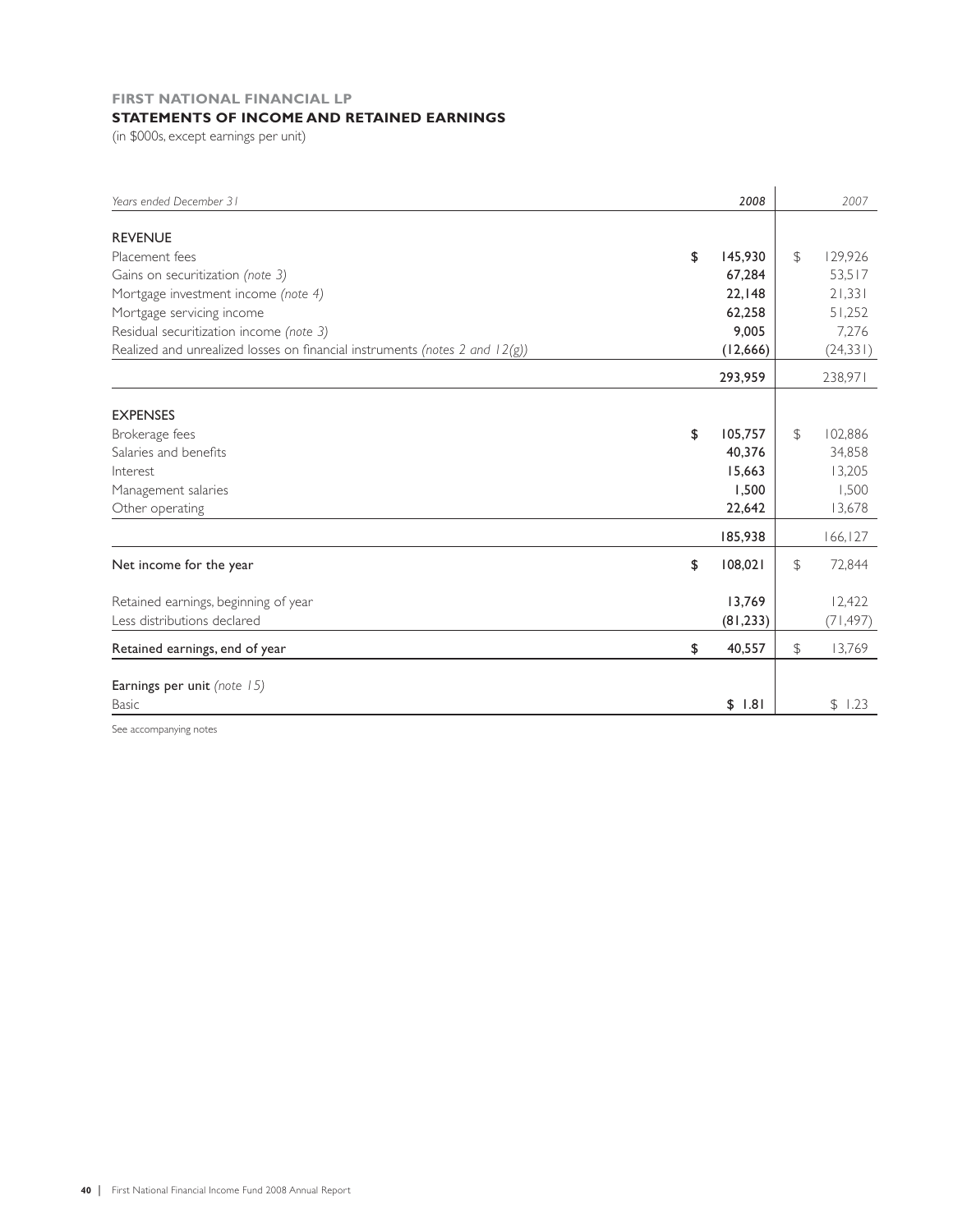### **FIRST NATIONAL FINANCIAL LP STATEMENTS OF CASH FLOWS**

(in \$000s)

| Years ended December 31                                                         | 2008            |               | 2007       |
|---------------------------------------------------------------------------------|-----------------|---------------|------------|
| <b>OPERATING ACTIVITIES</b>                                                     |                 |               |            |
| Net income for the year                                                         | \$<br>108,021   | \$            | 72,844     |
| Add (deduct) items not affecting cash                                           |                 |               |            |
| Gains on securitization                                                         | (75, 506)       |               | (53, 874)  |
| Amortization of securitization receivable                                       | 45,283          |               | 38,656     |
| Amortization of purchased mortgage servicing rights                             | 1,123           |               | 726        |
| Amortization of capital assets                                                  | 1,655           |               | 1,242      |
| Unrealized losses on financial instruments                                      | 6,809           |               | 24,331     |
| Amortization of servicing liability                                             | (6, 399)        |               | (5,962)    |
|                                                                                 |                 |               |            |
|                                                                                 | 80,986          |               | 77,963     |
| Net change in non-cash working capital balances related to operations (note 11) | (160, 783)      |               | 12,008     |
| Cash provided by (used in) operating activities                                 | (79, 797)       |               | 89,971     |
|                                                                                 |                 |               |            |
| <b>INVESTING ACTIVITIES</b>                                                     |                 |               |            |
| Additions to capital assets                                                     | \$<br>(1,992)   | \$            | (2,456)    |
| Investment in cash collateral and short-term notes, net                         | 1,210           |               | (14,898)   |
| Investment in mortgage and loan investments                                     | (60, 887)       |               | (119,196)  |
| Repayment of mortgage and loan investments                                      | 81,436          |               | 90,073     |
| Investment in purchased mortgage servicing rights                               |                 |               | (3,213)    |
| Cash provided by (used in) investing activities                                 | 19,767          |               | (49,690)   |
|                                                                                 |                 |               |            |
| <b>FINANCING ACTIVITIES</b>                                                     |                 |               |            |
| Issuance of Class A LP units (note 1)                                           | \$<br>11,031    | $\mathcal{L}$ |            |
| Distributions paid                                                              | (79, 989)       |               | (66, 475)  |
| Securities purchased under resale agreements and owned                          | (104, 440)      |               | 110,088    |
| Securities sold under repurchase agreements and sold short                      | 100,925         |               | (112, 756) |
| Cash used in financing activities                                               | (72, 473)       |               | (69, 143)  |
|                                                                                 |                 |               |            |
| Net increase in bank indebtedness during the year                               | (132, 503)      |               | (28, 862)  |
| Bank indebtedness, beginning of year                                            | (198, 500)      |               | (169, 638) |
| Bank indebtedness, end of year                                                  | \$<br>(331,003) | \$            | (198,500)  |
|                                                                                 |                 |               |            |
| Supplemental cash flow information                                              |                 |               |            |
| Interest paid                                                                   | \$<br>15.951    | \$            | 12.989     |

See accompanying notes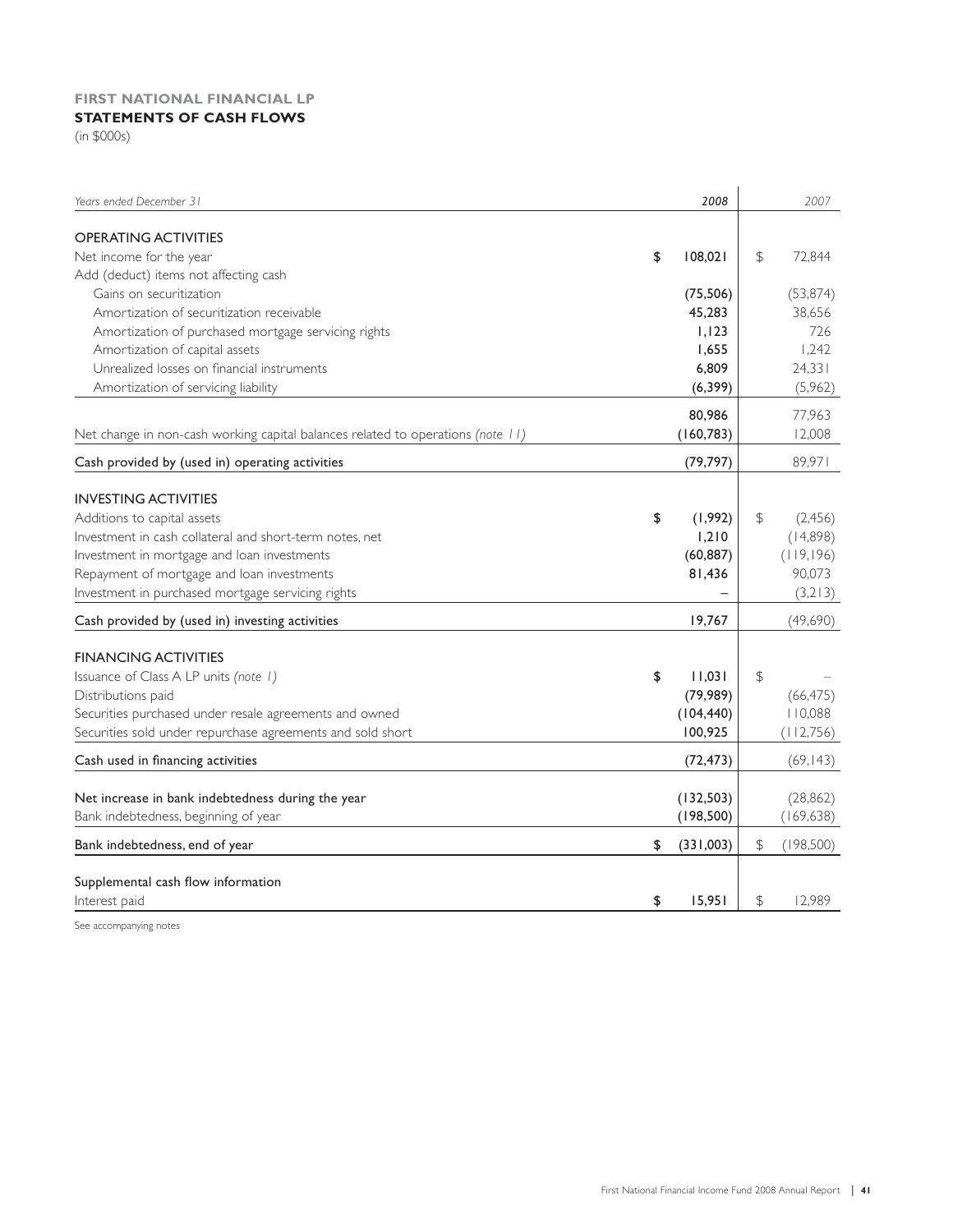### **FIRST NATIONAL FINANCIAL LP NOTES TO FINANCIAL STATEMENTS**

December 31, 2008 and 2007 (in \$000s, except per unit amounts or unless otherwise noted)

### NOTE 1

### **GENERAL ORGANIZATION AND BUSINESS OF FIRST NATIONAL FINANCIAL LP**

First National Financial LP [the "Company" or "FNFLP"], a limited partnership established under the laws of Ontario, is a Canadianbased originator, underwriter and servicer of predominantly prime single-family residential and multi-unit residential and commercial mortgages.

As a Canada Mortgage and Housing Corporation approved lender, the Company is active in the single-family residential and commercial mortgage markets. As at December 31, 2008, the Company had mortgages under administration of \$40,596,013 [2007 – \$33,114,415] and cash held in trust of \$334,451 [2007 – \$324,915]. Mortgages under administration are serviced for financial institutions such as insurance companies, pension funds, mutual funds, trust companies, credit unions and special purpose entities [including trusts], also referred to as securitization vehicles. As at December 31, 2008, the Company administered 133,177 mortgages [2007 – 109,909] for 109 institutional investors [2007 – 109] with an average remaining term to maturity of 51 months [2007 – 57 months].

First National Financial Income Fund [the "Fund"] owns an indirect interest in FNFLP of 21.15% and First National Financial Corporation ["FNFC" or the "predecessor"] holds indirectly the controlling interest of 78.85%. The Fund is an unincorporated, openended trust established under the laws of the Province of Ontario on April 19, 2006, pursuant to a Declaration of Trust. The Fund was established to acquire and hold, through a newly constituted whollyowned trust, First National Financial Operating Trust [the "Trust"], investments in the outstanding limited partnership units of FNFLP. Pursuant to the Fund Distribution Reinvestment Plan initiated in April 2008, the Fund issued 881,113 additional Class A LP units. Accordingly, as at December 31, 2008, the Fund indirectly holds a 21.15% [2007 – 19.97%] interest in FNFLP and FNFC holds 78.85% [2007 – 80.03%] controlling interest in FNFLP.

Pursuant to the Limited Partnership Agreement between FNFLP, the Trust and FNFC dated June 15, 2006, First National Financial GP Corporation, as general partner, has full power and exclusive authority to employ all persons necessary for the conduct of the partnership, to enter into an agreement and to incur any obligation related to the affairs of the partnership and is entitled to full reimbursement of all costs and expenses incurred on behalf of the partnership. As general and administrative costs incurred by First National Financial GP Corporation are on behalf of the partnership, these costs have been reflected in the financial statements of FNFLP.

### NOTE 2 **SIGNIFICANT ACCOUNTING POLICIES**

### Use of estimates

The preparation of financial statements in conformity with Canadian generally accepted accounting principles requires management to make estimates and assumptions that affect the reported amounts of assets and liabilities, including contingencies, at the date of the financial statements and the reported amounts of revenue and expenses during the reporting period. Actual results may differ from those estimates. Major areas requiring use of estimates by management are the securitization receivable and the fair values of financial assets and liabilities.

### Adoption of new accounting standards

On January 1, 2008, the Company adopted three new accounting standards issued by the Canadian Institute of Chartered Accountants ["CICA"]: Section 1535 "Capital Disclosures", Section 3862 "Financial Instruments – Disclosures" and Section 3863 "Financial Instruments – Presentation". These new standards became effective for the Company on January 1, 2008.

### *Capital disclosures*

Section 1535 specifies the disclosure of [i] an entity's objectives, policies and processes for managing capital; [ii] quantitative data about what the entity regards as capital; [iii] whether the entity has complied with any capital requirements; and [iv] if it has not complied, the consequences of such non-compliance. The Company has included disclosures recommended by the new Section as described below.

### *Financial instruments – disclosures and presentation*

The new standards, Section 3862 "Financial Instruments – Disclosures" and Section 3863 "Financial Instruments – Presentation", require the disclosure of information with regard to the significance of financial instruments for the Company's financial position and performance and the nature and extent of risks arising from financial instruments to which the Company is exposed and how the Company manages those risks.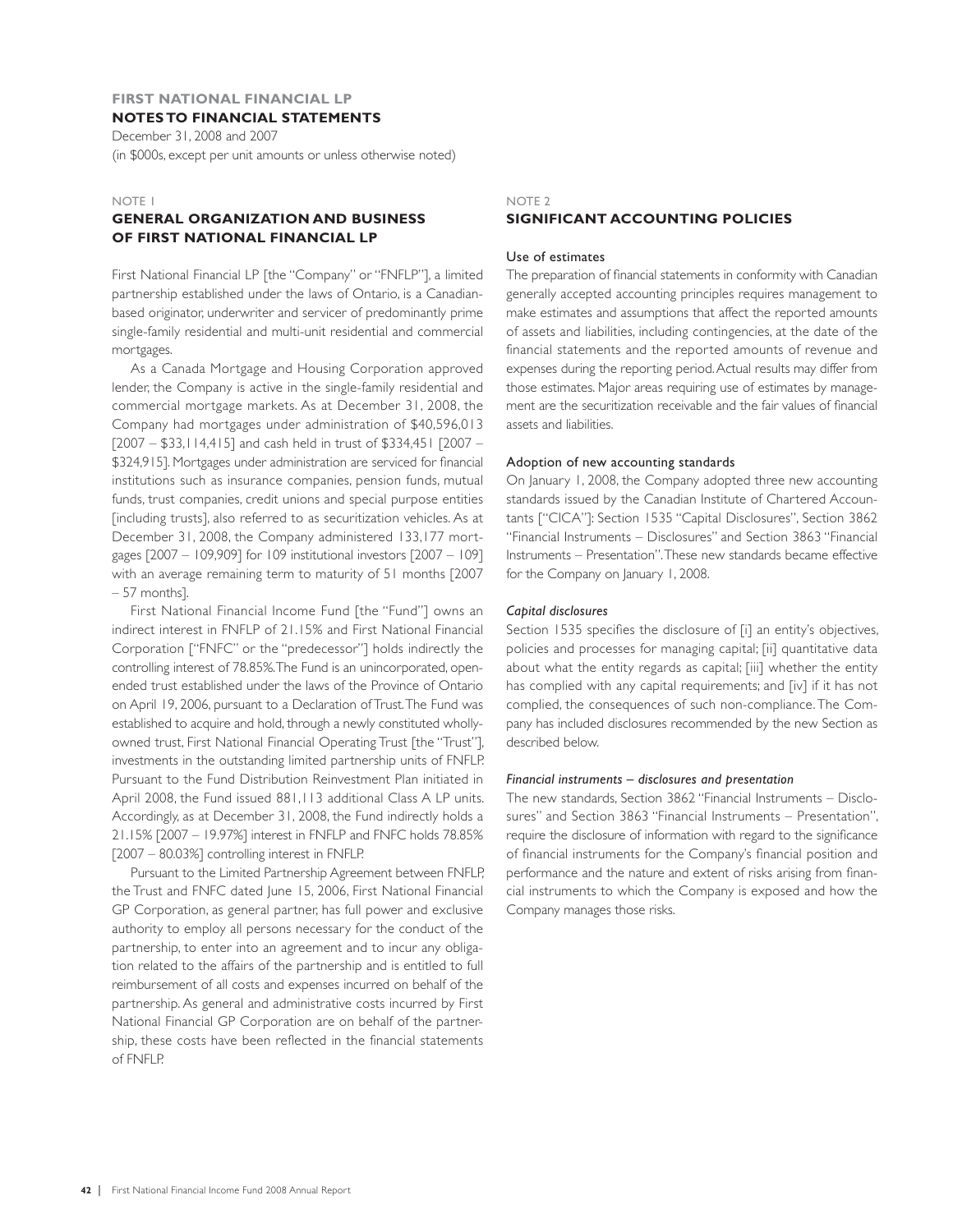Financial instrument classification is as follows:

| Accounts receivable and sundry                                                            | Loans and receivables |
|-------------------------------------------------------------------------------------------|-----------------------|
| Securities purchased under resale agreement                                               | Loans and receivables |
| Securitization receivable                                                                 | Held-for-trading      |
| Mortgages accumulated for sale                                                            | Held-for-trading      |
| Cash collateral and short-term notes held by securitization trusts                        | Held-for-trading      |
| Mortgage commitments                                                                      | Held-for-trading      |
| Bonds owned and sold short                                                                | Held-for-trading      |
| Mortgage and loan investments except for Commercial Mortgage-Backed Securities mortgages  | Loans and receivables |
| Accounts payable and bank indebtedness                                                    | Other liabilities     |
| Commercial Mortgage-Backed Securities mortgages included in mortgage and loan investments | Held-for-trading      |

### Revenue recognition

The Company earns revenue from placement, securitization and servicing activities related to its mortgage business. The majority of originated mortgages are funded either by placement of mortgages with institutional investors or the sale of mortgages to securitization conduits. The Company retains servicing rights on substantially all of the mortgages it originates, providing the Company with servicing fees.

Placement fees are earned by the Company for its origination and underwriting activities on a completed transaction basis when the mortgage is funded. Amounts collected or collectible in excess of the mortgage principal are recognized as placement fees.

Securitization revenue consists of gains on securitization and residual securitization income. The Company complies with CICA Accounting Guideline 12, "Transfers of Receivables". Accordingly, gains on securitization are recognized in income at such time as the Company transfers mortgages to securitization vehicles and surrenders control whereby the transferred assets have been isolated presumptively beyond the reach of the Company and its creditors, even in bankruptcy or other receivership. When the Company securitizes mortgages, it generally retains a residual interest, presented in the balance sheets as securitization receivable, and the rights and obligations associated with servicing the mortgages. The measurement of gains or losses recognized on the sale of mortgages depends in part on the previous carrying amount of the transferred mortgages, as allocated between the assets sold and the interests that are retained by the Company as the seller, based on the relative fair value of the assets and the retained interest at the date of transfer. To obtain fair values, quoted market prices are used where available. Since quoted prices are generally not available for retained interests, the Company estimates fair value based on the net present value of future expected cash flows, calculated using management's best estimates of key assumptions related to expected credit loss experience, prepayment rates and discount rates commensurate with the risks involved.

Residual securitization income represents the difference be tween the actual cash flows received on securitized mortgages and the assumed cash flows, recognized in income as received. Further, subsequent to securitization, the fair value of retained interests is measured quarterly and compared to the securitization receivable at the balance sheet dates. Should the securitization receivable differ from the fair value of the retained interests determined by reference to the underlying remaining expected cash flows, unrealized gain or loss on financial instruments is recorded in the statement of income to adjust the carrying value of the securitization receivable.

The Company services substantially all of the mortgages that it originates whether the mortgage is placed with institutional investors or transferred to a securitization vehicle. In addition, mortgages are serviced on behalf of third-party institutional investors and securitization structures. Servicing revenue is recognized in income on an accrual basis and is collected on a monthly basis from institutional investors. For securitized mortgages, the Company retains the rights and obligations to service the mortgages and records a liability for future servicing and a reduction to gains on securitization revenue at the time of transfer. Servicing income related to securitized mortgages is accreted to income over the life of the servicing obligation and included in residual securitization income. Interest income earned by the Company related to servicing activities is classified as mortgage servicing income.

In addition to the foregoing sources of revenue, the Company earns interest income which is recorded on an accrual basis from its interest bearing assets including securitization receivable, mortgage and loan investments and mortgages accumulated for sale. Prior to placement or transfer, funded mortgages are presented in the balance sheets as mortgages accumulated for sale which are typically held for a period of less than 90 days and are carried at fair value.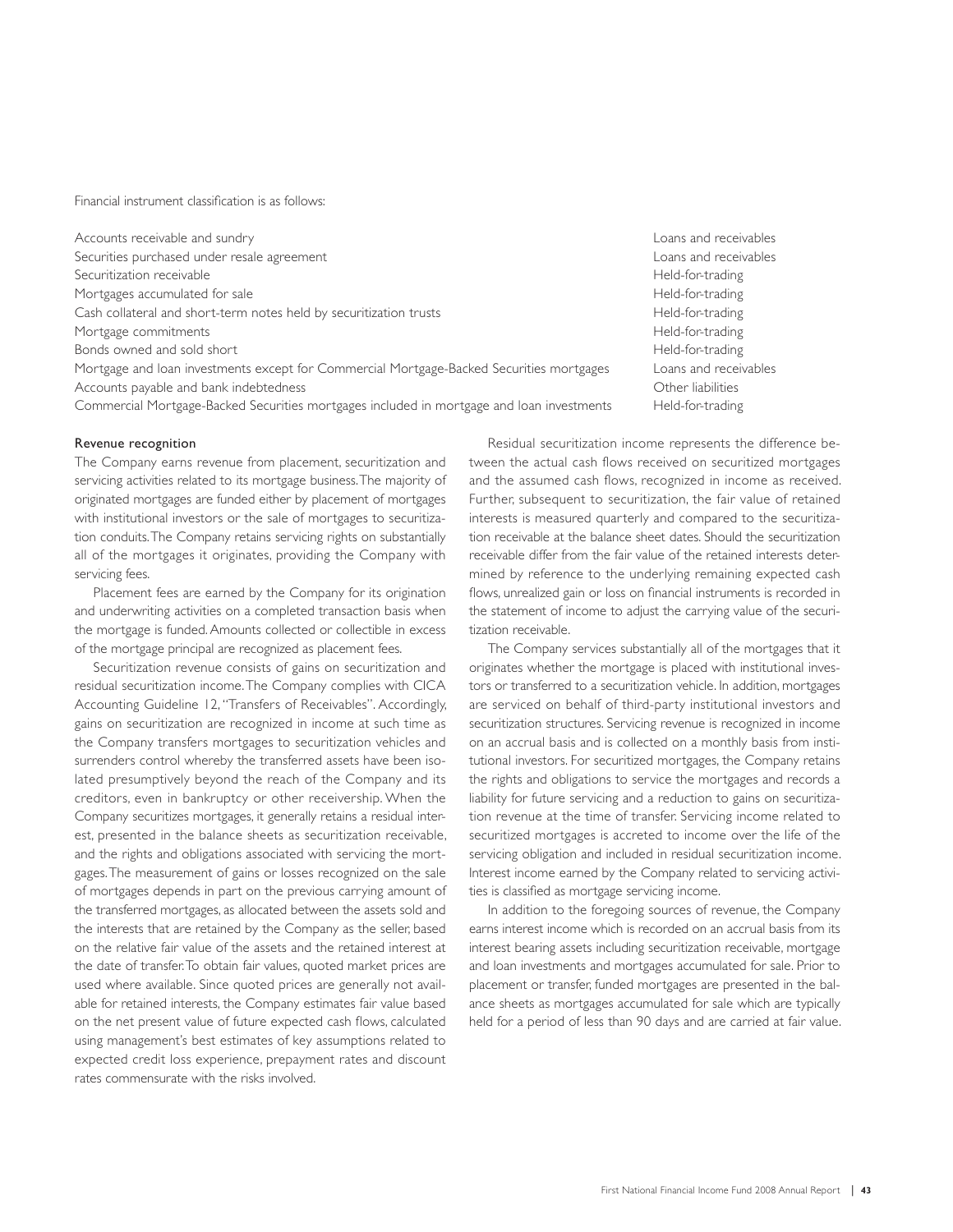### Brokerage fees

Brokerage fees incurred to originate mortgages are deferred and amortized to income over the term of the underlying mortgage. Upon placement or securitization of the related mortgages, brokerage fees are recorded as an expense.

### Cash collateral and short-term notes

Cash collateral and short-term notes held by securitization trusts are classified as held-for-trading under the FVO and recorded at fair value.

### Mortgage and loan investments

Mortgage and loan investments are carried at their outstanding principal balances adjusted for unamortized premiums or discounts and are net of specific provisions for credit losses, if any.

Mortgage and loan investments are recognized as being impaired when the Company is no longer reasonably assured of the timely collection of the full amount of principal and interest. An allowance for loan losses is established only for mortgages and loans that are known to be uncollectible. When management considers there to be no probability of collection, the investments are written off.

### Mortgages accumulated for sale

Mortgages accumulated for sale are mortgages funded on behalf of the Company's investors. These mortgages are held for terms usually not exceeding 90 days. These mortgages are classified as held-for-trading under the FVO and recorded at fair value.

### Purchased mortgage servicing rights

The Company purchases the rights to service mortgages from third parties. Purchased mortgage servicing rights are initially recorded at cost and charged to income over the life of the underlying mortgage servicing obligation. The fair value of such rights is determined on a periodic basis to assess the continued recoverability of the unamortized cost in relation to estimated future cash flows associated with the underlying serviced assets. Any loss arising from an excess of the unamortized cost over the fair value is immediately recorded as a charge to income.

### Bonds sold short and bonds purchased under resale agreements

Bonds sold short consist of the short sale of a bond. Bonds purchased under resale agreements consist of the purchase of a bond with the commitment by the Company to resell the bond to the original seller at a specified price. The Company uses combinations of bonds sold short and bonds purchased under resale agreements to economically hedge its mortgage commitments and the portion of mortgages accumulated for sale that it intends to sell.

Bonds sold short are classified as held-for-trading under the FVO and recorded at fair value. The accrued coupon on bonds sold short is recorded as interest expense. Bonds purchased under resale agreements are carried at cost plus accrued interest, which approximates market value. The difference between the cost of the purchase and the predetermined proceeds to be received on a resale agreement is recorded over the term of the hedged mortgages as an offset to interest expense. Transactions are recorded on a settlement date basis.

### Bonds owned and bonds sold under repurchase agreements

The Company purchases bonds and enters into bond repurchase agreements to close out economic hedging positions when mortgages are sold to institutional investors or securitization vehicles.

These transactions are accounted for in a similar manner as the transactions described for bonds sold short and bonds purchased under resale agreements.

### Income taxes

These financial statements are those of the partnership and do not reflect the assets, liabilities, revenues and expenses of its partners. FNFLP is a partnership carrying on business in Canada, and consequently, is not directly subject to federal or provincial income taxes. The income or loss for income tax purposes of the partnership is required to be allocated to FNFLP's partners.

### Cash and cash equivalents

Cash and cash equivalents consist of cash balances with banks and bank indebtedness.

### Derivative instruments

Derivative instruments are marked-to-market and recorded at fair value with the changes in fair value recognized in income as they occur. Positive values are recorded as assets and negative values are recorded as liabilities.

### Capital assets

Capital assets are recorded at cost, less accumulated amortization, at the following annual rates and bases:

| Computer equipment     | 30% declining balance                    |
|------------------------|------------------------------------------|
| Office equipment       | 20% declining balance                    |
| Leasehold improvements | straight-line over the term of the lease |
| Computer software      | 30% declining balance except for         |
|                        | computer license, which is straight-     |
|                        | line over 10 years                       |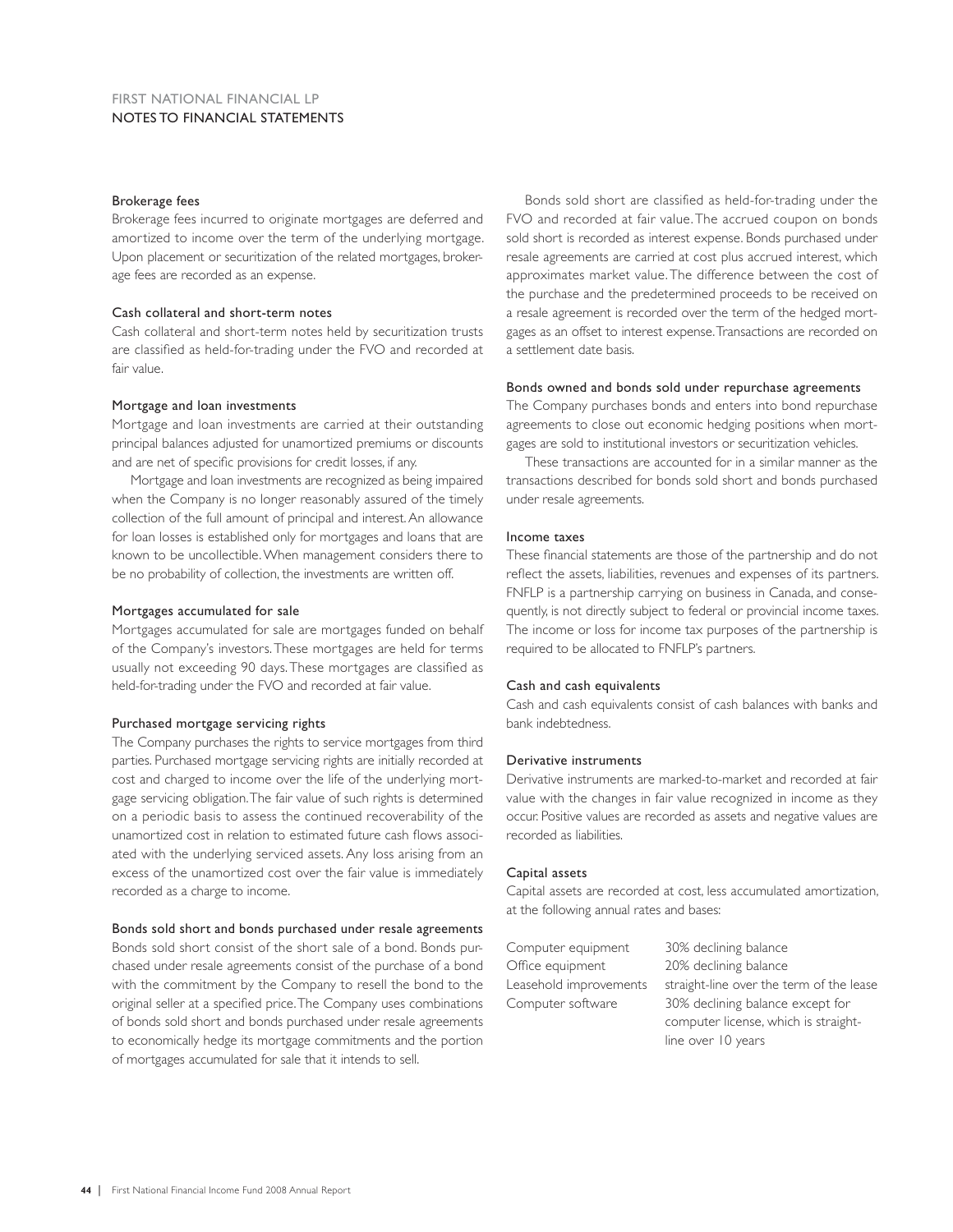### Variable interest entities

The Company applies the guidance in CICA Accounting Guideline 15 ["AcG-15"], "Consolidation of Variable Interest Entities" when preparing its financial statements. AcG-15 provides a framework for identifying a variable interest entity ["VIE"] and requires a primary beneficiary to consolidate a VIE. A primary beneficiary is the enterprise that absorbs the majority of the VIE's expected losses or receives a majority of the VIE's residual returns, or both. The Company has interests in VIEs that are not consolidated because the Company is not considered the primary beneficiary.

### NOTE 3

### **SECURITIZATION**

The Company securitizes residential and commercial mortgage loans. In all of those securitizations, the Company retains servicing responsibilities and subordinate interests. In approximately 87% [2007 – 59%] of current-period securitizations, the Company securitized fixed-term mortgage loans through the NHA-MBS program and with institutional investors and received a fixed servicing fee for its servicing responsibilities. The remaining 13% [2007 – 41%] of those securitizations consisted of sales of fixed and floating rate mortgages to special purpose entities. In these cases, the Company does not receive an explicit servicing fee; instead, the Company receives subordinated interests consisting of rights to future cash flows arising after the investors in the special purpose entities have received the return for which they contracted, and provides credit enhancement to the special purpose entity in the form of cash collateral accounts and short-term notes. The investors and the special purpose entities have no recourse to the Company's other assets for failure of debtors to pay when due. The Company's retained interests are subject to credit, prepayment and interest rate risks on the transferred receivables.

During the year ended December 31, 2008, the Company securitized \$689,311 [2007 – \$1,859,808] of mortgage loans to special purpose entities, recognizing gains on securitization of \$13,913 [2007 – \$44,416]. The Company also recognized gains on securitization of \$53,371 [2007 – \$9,101], in addition to placement fees, from the placement with institutional investors of \$4,804,888 mortgage loans during the year [2007 – \$2,680,717]. Gains on securitization are net of losses from interest rate hedging of \$8,222 [2007 – \$357].

The liability for implicit servicing on securitization was \$15,697 as at December 31, 2008 [2007 – \$16,124]. In the absence of quoted market rates for servicing securitized assets, management has estimated, based on industry expertise, that the fair market value of this liability approximates its carrying value. Amortization of the servicing liability during the year ended December 31, 2008 amounted to  $$6,399$   $[2007 - $5,962]$  and is included in residual securitization income.

As part of its securitization activities, the Company provides cash collateral and invests in short-term notes for credit enhancement purposes as required by the rating agency. Credit exposure to securitized mortgages is limited to the securitization receivable, cash collateral and amounts invested in the notes. The securitization receivable is paid to the Company by the special purpose entity over the term of the mortgages, as monthly net spread income. The full amount of the cash collateral and the notes held by the securitization trusts, and accrued interest thereon, is also recorded as a receivable and the Company anticipates full recovery of these amounts. As at December 31, 2008, the cash collateral was \$40,264 [2007 – \$42,202] and the short-term notes were \$13,934  $[2007 - $13,372]$ .

The key weighted average assumptions used in determining the securitization gains were as follows:

|                 | 2008  | 2007  |
|-----------------|-------|-------|
| Prepayment rate | 11.1% | 12.9% |
| Discount rate   | 4.6%  | 6.4%  |

There was no credit loss assumption used for insured mortgages as no loss is expected. For uninsured mortgages, the expected weighted average credit loss assumption used was 0.33%  $[2007 - 0.33\%]$ .

Cash flows received from securitization vehicles for the years ended December 31 are as follows:

|                           | 2008        | 2007        |
|---------------------------|-------------|-------------|
|                           |             |             |
| Proceeds from             |             |             |
| new securitizations       | \$5,494,918 | \$5,445,614 |
| Receipts on               |             |             |
| securitization receivable | 53,088      | 45.023      |

The Company uses various assumptions to value the securitization receivable [excluding cash collateral and short-term notes held by the securitization trusts], which are set out below in the table, including the rate of unscheduled prepayments. Accordingly, the securitization receivable is subject to measurement uncertainty. The effect of variations between actual experience and assumptions will be recorded in future statements of income and retained earnings.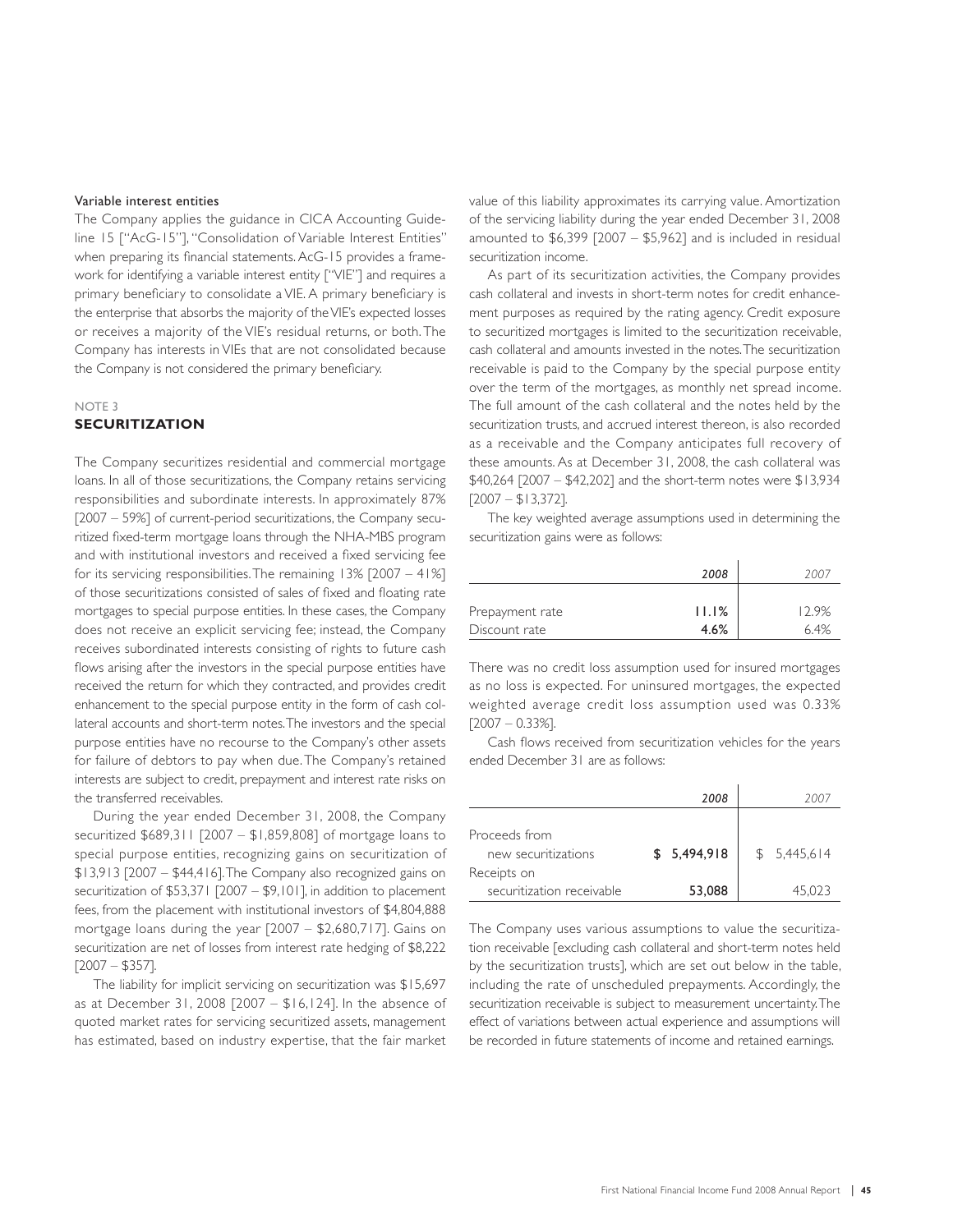### FIRST NATIONAL FINANCIAL LP NOTES TO FINANCIAL STATEMENTS

Key economic weighted average assumptions and the sensitivity of the current carrying value of residual cash flows to immediate 10% and 20% adverse changes in those assumptions are as follows:  $\mathbb T$ 

|                                               | Commercial     |        |    |            |    |        | Residential |                |  |  |
|-----------------------------------------------|----------------|--------|----|------------|----|--------|-------------|----------------|--|--|
|                                               | mortgage loans |        |    |            |    |        |             | mortgage loans |  |  |
|                                               |                | Fixed  |    |            |    | Fixed  |             |                |  |  |
| 2008                                          |                | rate   |    | Adjustable |    | rate   |             | Adjustable     |  |  |
| Fair value of securitization receivable (FVO) | \$             | 37,620 | \$ | 1,796      | \$ | 38,263 | \$          | 37,402         |  |  |
| Average life (in months) <sup>(1)</sup>       |                | 61     |    | 22         |    | 45     |             | 37             |  |  |
| Prepayment speed assumption (annual rate)     |                | 0.0%   |    | 32.2%      |    | 15.7%  |             | 16.3%          |  |  |
| Impact on fair value of 10% adverse change    | \$             | 9      | \$ | 55         | \$ | 1,081  | \$          | 792            |  |  |
| Impact on fair value of 20% adverse change    | \$             | 38     | \$ | 105        | \$ | 2,117  | \$          | 1,557          |  |  |
| Residual cash flows discount rate (annual)    |                | 4.8%   |    | 4.1%       |    | 4.5%   |             | 4.4%           |  |  |
| Impact on fair value of 10% adverse change    | \$             | 449    | \$ | 8          | \$ | 304    | \$          | 240            |  |  |
| Impact on fair value of 20% adverse change    | \$             | 889    | \$ | 15         | \$ | 604    | \$          | 476            |  |  |
| Expected credit losses                        |                | 0.0%   |    | 0.1%       |    | 0.0%   |             | 0.0%           |  |  |
| Impact on fair value of 10% adverse change    | \$             | 107    | \$ | $\perp$    | \$ | 410    | \$          | 140            |  |  |
| Impact on fair value of 20% adverse change    | \$             | 214    | \$ | 22         | \$ | 821    | \$          | 280            |  |  |
| Spread assumption                             |                | 0.3%   |    | 0.7%       |    | 0.5%   |             | 0.9%           |  |  |
| Impact on fair value of 10% adverse change    | \$             | 3,942  | \$ | 180        | \$ | 4,100  | \$          | 9,080          |  |  |
| Impact on fair value of 20% adverse change    | \$             | 7,884  | \$ | 359        | \$ | 8,201  | \$          | 16,959         |  |  |

|                                            |               | Commercial<br>mortgage loans |                |                |                | Residential<br>mortgage loans |                |            |  |  |
|--------------------------------------------|---------------|------------------------------|----------------|----------------|----------------|-------------------------------|----------------|------------|--|--|
| 2007                                       |               | Fixed<br>rate                |                | Adjustable     |                | Fixed<br>rate                 |                | Adjustable |  |  |
| Fair value of retained interests (FVO)     | \$            | 21,382                       | \$             | .238           | $\mathcal{F}$  | 38,014                        | \$             | 28,284     |  |  |
| Average life (in months) <sup>(1)</sup>    |               | 56                           |                |                |                | 44                            |                | 48         |  |  |
| Prepayment speed assumption (annual rate)  |               | 0.38%                        |                | 29.8%          |                | 16.7%                         |                | 16.5%      |  |  |
| Impact on fair value of 10% adverse change | \$            | 15                           | $\frac{1}{2}$  | 54             | $\mathfrak{D}$ | 1,014                         | \$             | 728        |  |  |
| Impact on fair value of 20% adverse change | \$            | 30                           | $\mathcal{L}$  | 104            | $\mathcal{L}$  | 1,987                         | \$             | 1,428      |  |  |
| Residual cash flows discount rate (annual) |               | 6.4%                         |                | 6.6%           |                | 6.3%                          |                | 6.4%       |  |  |
| Impact on fair value of 10% adverse change | \$            | 282                          | \$             |                | \$             | 359                           | \$             | 264        |  |  |
| Impact on fair value of 20% adverse change | $\mathcal{L}$ | 556                          | $\mathfrak{D}$ | 4              | $\mathcal{L}$  | 713                           | $\mathfrak{D}$ | 524        |  |  |
| Expected credit losses                     |               | 0.07%                        |                | 0.09%          |                | 0.20%                         |                | 0.05%      |  |  |
| Impact on fair value of 10% adverse change | \$            | 4                            | \$             | $\overline{0}$ | \$             | 658                           | \$             | 84         |  |  |
| Impact on fair value of 20% adverse change | \$            | 281                          | \$             | 20             | $\mathcal{L}$  | 1,316                         | \$             | 168        |  |  |
| Spread assumption                          |               | 0.20%                        |                | 0.71%          |                | 0.74%                         |                | 0.78%      |  |  |
| Impact on fair value of 10% adverse change | \$            | 2,135                        | \$             | 2              | $\mathcal{L}$  | 3,241                         | \$             | 2,824      |  |  |
| Impact on fair value of 20% adverse change | \$            | 4,271                        | \$             | 241            | $\mathcal{F}$  | 6,454                         | $\mathcal{F}$  | 5,649      |  |  |

 $\mathbf{L}$ 

(1) The weighted-average life of prepayable assets in periods [for example, months or years] can be calculated by multiplying the principal collections expected in each future period by the number of periods until that future period, summing those products, and dividing the sum by the initial principal balance.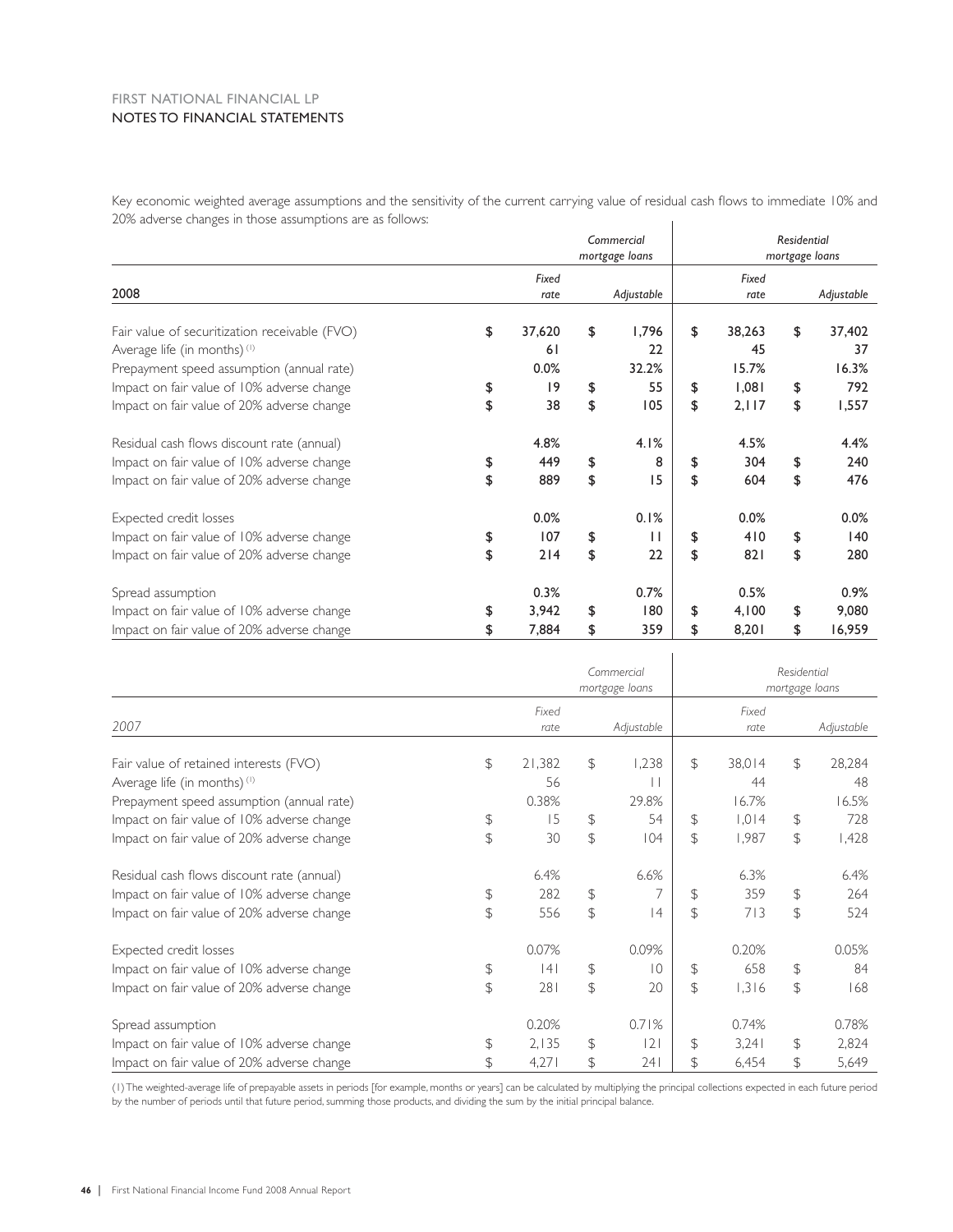These sensitivities are hypothetical and should be used with caution. As the figures indicate, changes in carrying value based on a 10% or 20% variation in assumptions generally cannot be extrapolated because the relationship of the change in assumption to the change in fair value may not be linear. Also, in this table, the effect of a variation in a particular assumption on the fair value of the retained interest is calculated without changing any other assumption; in reality, changes in one factor may result in changes in another [for example, increases in market interest rates may result in lower prepayments and increased credit losses], which might magnify or counteract the sensitivities.

The Company estimates that the expected cash flows of the securitization receivable will be as follows:

| 2009                | \$  | 41,605  |
|---------------------|-----|---------|
| 2010                |     | 29,533  |
| 2011                |     | 20,953  |
| 2012                |     | 14,470  |
| 2013 and thereafter |     | 8,520   |
|                     | \$. | 115,081 |

Mortgages under administration are serviced as follows:

|                         | 2008         | 2007         |
|-------------------------|--------------|--------------|
|                         |              |              |
| Institutional investors | \$28,723,298 | \$21,744,749 |
| Securitization vehicles | 6,503,294    | 6.007.966    |
| CMBS conduits           | 5,369,421    | 5,361,700    |
|                         | \$40,596,013 | \$33,114,415 |

The Company's exposure to credit loss is limited to mortgages under administration totalling \$1,114,466 [2007 – \$1,372,970] of which \$20,259 of mortgages have principal and interest payments outstanding as at December 31, 2008 [2007 – \$10,620]. The Company incurred actual credit losses, net of recoveries, of \$8,250 during the year ended December 31, 2008 [2007 – \$1,128].

### **MORTGAGE AND LOAN INVESTMENTS**

NOTE 4

As at December 31, 2008, mortgage and loan investments consist primarily of commercial first and second mortgages held for various terms up to nine years.

Mortgage loan and investments consist of the following:

|                                | 2008   |    | 2001   |
|--------------------------------|--------|----|--------|
|                                |        |    |        |
| Mortgage Ioans, classified as  |        |    |        |
| loans and receivable           | 55,191 | \$ | 82.353 |
| Mortgage Ioans, designated as  |        |    |        |
| held for trading               | 12.389 |    |        |
| Mortgage-backed securities,    |        |    |        |
| designated as held for trading | 5.370  |    |        |
| Subordinated note              | 2,500  |    |        |
|                                | 75,450 | S. | 82.353 |

Mortgage and loan investments classified as loans and receivable are carried at outstanding principal balances adjusted for unamortized premiums or discounts and are net of specific provisions for credit losses, if any.

The following table discloses the composition of FNFLP's portfolio of mortgage and loan investments by geographic region as at December 31, 2008.

| Province             | Portfolio<br>balance | Percentage<br>of portfolio |
|----------------------|----------------------|----------------------------|
|                      |                      |                            |
| Alberta              | \$<br>8,457          | 1.2                        |
| British Columbia     | 3,221                | 4.27                       |
| Manitoba             | 10,230               | 13.56                      |
| New Brunswick        | 854                  | 1.13                       |
| Newfoundland         | 146                  | 0.19                       |
| Nunavut              | 442                  | 0.59                       |
| Nova Scotia          | 19                   | 0.03                       |
| Ontario              | 33,045               | 43.80                      |
| Prince Edward Island | 48                   | 0.06                       |
| Quebec               | 17,526               | 23.23                      |
| Saskatchewan         | 894                  | 1.18                       |
| Yukon                | 568                  | 0.75                       |
|                      | \$<br>75,450         | 100.00                     |

These balances are net of discounts of \$1,286, provisions for credit losses of \$3,437, and a fair value increase of \$527.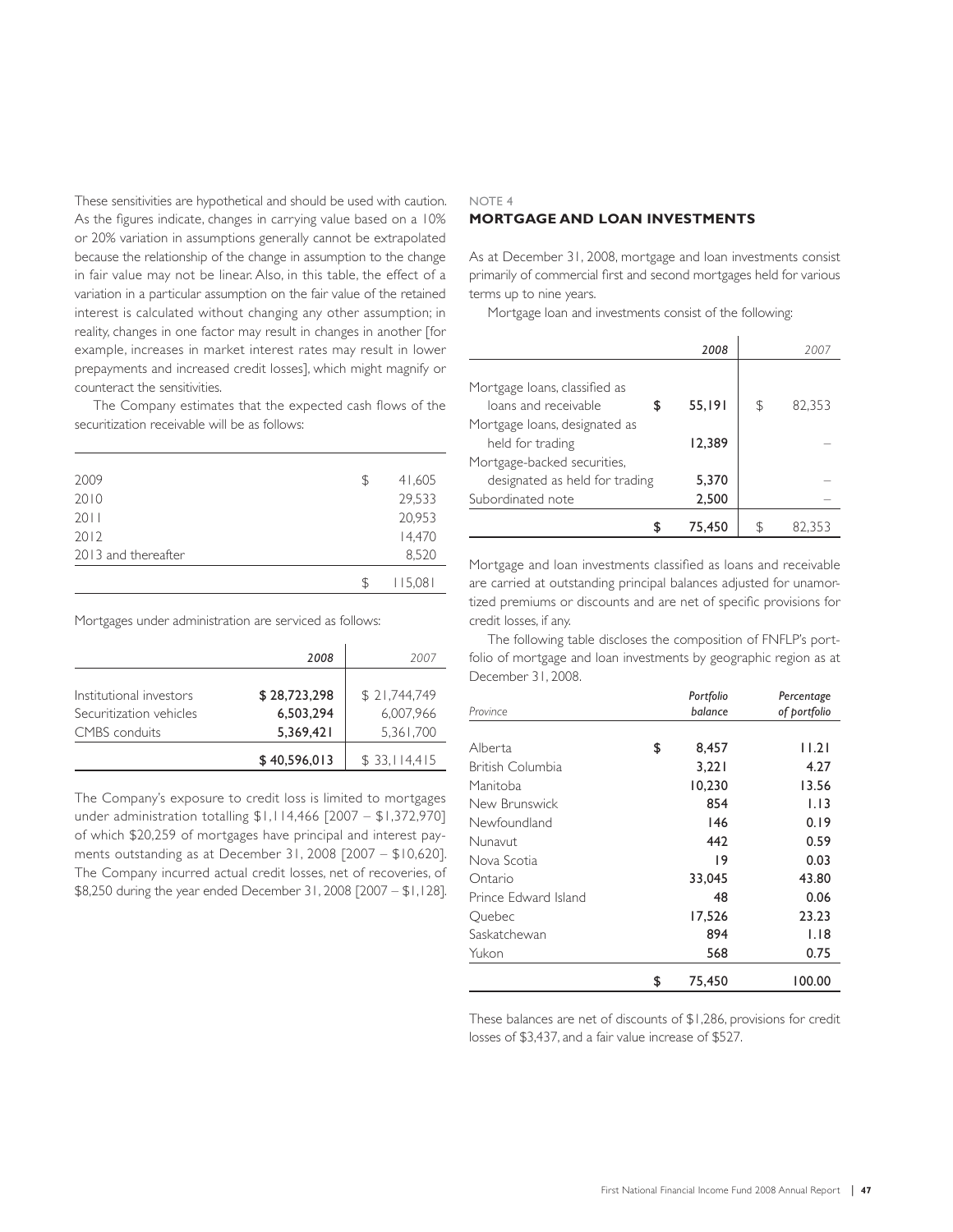### FIRST NATIONAL FINANCIAL LP NOTES TO FINANCIAL STATEMENTS

The portfolio contains \$5,938 of insured mortgages and \$69,512 of uninsured mortgages and loan investments as at December 31, 2008.

Allowance for loan losses

The following table discloses the credit losses of mortgage and loan investments that are impaired:

 *2008 2007*

Balance, beginning of year  $\qquad \qquad$  \$ 55  $\qquad \qquad$  55  $\qquad \qquad$ Provisions for credit losses 6,795 55 Write-offs  $(3,413)$  –

The following table discloses the mortgages that are past due as at December 31, 2008:

| Days            |     | Amount |
|-----------------|-----|--------|
| $31$ to 60      | S   |        |
| 61 to 90        |     | 6,771  |
| Greater than 90 |     | 2,739  |
|                 | \$. | 9,510  |

Of the above total amount of \$9,510, the Company considers \$5,433 as impaired for which it has provided an allowance for potential loss of \$3,437 as at December 31, 2008.

Balance, end of year  $\frac{1}{2}$  \$ 3,437  $\frac{1}{2}$  \$ 55 Due to some specific regional issues the Company has experienced credit losses of \$6,795 on these items for the year ended December 31, 2008 [2007 – nil]. These losses are included in other operating

expenses in the statements of income and retained earnings. The contractual repricing on the table below is based on the earlier of contractual repricing or maturity dates.

|             |              |                         | 2008    |         |              | 2007         |
|-------------|--------------|-------------------------|---------|---------|--------------|--------------|
|             |              | Over                    | Over    |         |              |              |
|             | Within       | 1 to 3                  | 3 to 5  | Over    | Book         | Book         |
|             | year         | years                   | years   | 5 years | value        | value        |
|             |              |                         |         |         |              |              |
| Residential | \$<br> 1,379 | \$<br>$\qquad \qquad -$ | \$<br>- | \$<br>- | \$<br>11,379 | \$<br>4,684  |
| Commercial  | 44,711       | 4,654                   | 197     | 14,509  | 64,071       | 77,669       |
|             |              |                         |         |         | \$<br>75,450 | \$<br>82,353 |

The maturity profile of mortgage and loan investments is as follows:

| 2009                | \$ | 56,090 |
|---------------------|----|--------|
| 2010                |    | 4,654  |
| 2011                |    | 197    |
| 2012                |    |        |
| 2013 and thereafter |    | 14,509 |
|                     | ß. | 75,450 |

The subordinated note was issued by a securitization trust not related to the Company. The Company's exposure is limited to \$2,500.

Interest income for the year was \$8,711 [2007 – \$9,743] and is included in mortgage investment income on the statements of income and retained earnings.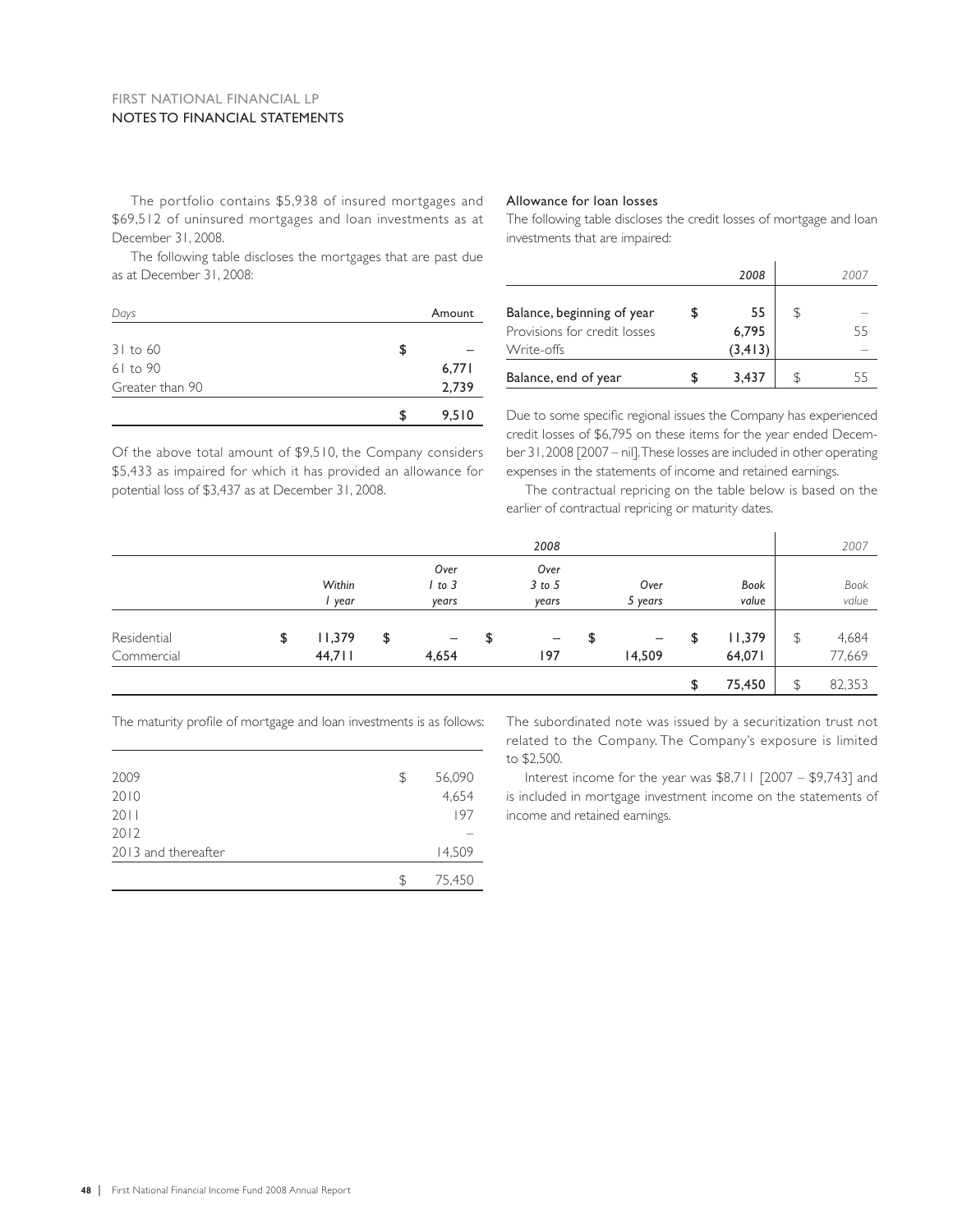### NOTE 5 **PURCHASED MORTGAGE SERVICING RIGHTS**

Purchased mortgage servicing rights consist of the following components:

|                                                                                                                                           |                |    | 2008           |    |                             |               |                |                                  | 2007         |    |                |  |                             |  |  |                   |  |
|-------------------------------------------------------------------------------------------------------------------------------------------|----------------|----|----------------|----|-----------------------------|---------------|----------------|----------------------------------|--------------|----|----------------|--|-----------------------------|--|--|-------------------|--|
|                                                                                                                                           | Cost           |    |                |    | Accumulated<br>amortization |               |                | <b>Net</b><br>Cost<br>book value |              |    |                |  | Accumulated<br>amortization |  |  | Net<br>book value |  |
| Third-party commercial<br>mortgage servicing rights \$<br>Commercial mortgage backed<br>securities primary and<br>master servicing rights | 3.614<br>8,705 | \$ | 2.283<br>I.405 | \$ | 1.331<br>7,300              | $\mathcal{L}$ | 3.614<br>8.705 | \$                               | 1.708<br>857 | \$ | 1,906<br>7,848 |  |                             |  |  |                   |  |
| \$                                                                                                                                        | 12,319         | \$ | 3,688          | \$ | 8,631                       | \$            | 12,319         | \$                               | 2,565        |    | 9.754          |  |                             |  |  |                   |  |

During the year ended December 31, 2008, the Company purchased servicing rights valued at nil [2007 – \$3,213]. Amortization charged to income for the year ended December 31, 2008 was \$1,123 [2007 – \$726].

During the year ended December 31, 2008, management determined that the estimated fair market value of these assets at any time was not less than the Company's unamortized cost; accordingly, no write-downs were recorded during the year.

### NOTE 6

### **CAPITAL ASSETS**

Capital assets consist of the following:

|                                                                  |                                |    | 2008                        |    |                       |               |                          | 2007                        |                               |                             |                   |
|------------------------------------------------------------------|--------------------------------|----|-----------------------------|----|-----------------------|---------------|--------------------------|-----------------------------|-------------------------------|-----------------------------|-------------------|
|                                                                  | Cost                           |    | Accumulated<br>amortization |    |                       |               | <b>Net</b><br>book value |                             | Cost                          | Accumulated<br>amortization | Net<br>book value |
| Computer equipment<br>Office equipment<br>Leasehold improvements | \$<br>5,065<br>2,945<br>682, ا | \$ | 2.790<br>776. ا<br>984      | \$ | 2,275<br>1,169<br>698 | \$            | 4.032<br>2,642<br>2,012  | \$<br>2.037<br>1,520<br>916 | \$<br>1.995<br>1,122<br>1,096 |                             |                   |
| Computer software                                                | 2,429                          |    | 306, ا                      |    | 1,123                 |               | 443. ا                   | 728                         | 715                           |                             |                   |
|                                                                  | \$<br>12.121                   | \$ | 6,856                       | \$ | 5,265                 | $\mathcal{F}$ | 10.129                   | 5.201                       | 4,928                         |                             |                   |

#### NOTE 7

### **BANK INDEBTEDNESS**

NOTE 8 **SWAP CONTRACTS**

Bank indebtedness includes a one-year revolving line of credit of \$378,300 [2007 – \$300,000] maturing in June 2009, of which \$320,100 [2007 – \$182,200] was drawn at December 31, 2008 and against which the following have been pledged as collateral:

- [a] a general security agreement over all assets, other than real property, of the Company; and
- [b] a general assignment of all mortgages owned by the Company.

The revolving line of credit bears a variable rate of interest based on prime or bankers' acceptance rates.

Swaps are over-the-counter contracts in which two counterparties exchange a series of cash flows based on agreed upon rates to a notional amount. The Company used interest rate swaps to manage interest rate exposure relating to variability of interest earned on commercial mortgages held on the balance sheets and to manage interest rate volatility associated with Commercial Mortgage Backed Securities ["CMBS"] payments held in trust as the master servicer. The master servicing swaps were unwound fully in 2008. The swap agreements that the Company entered into are interest rate swaps where two counterparties exchange a series of payments based on different interest rates applied to a notional amount in a single currency.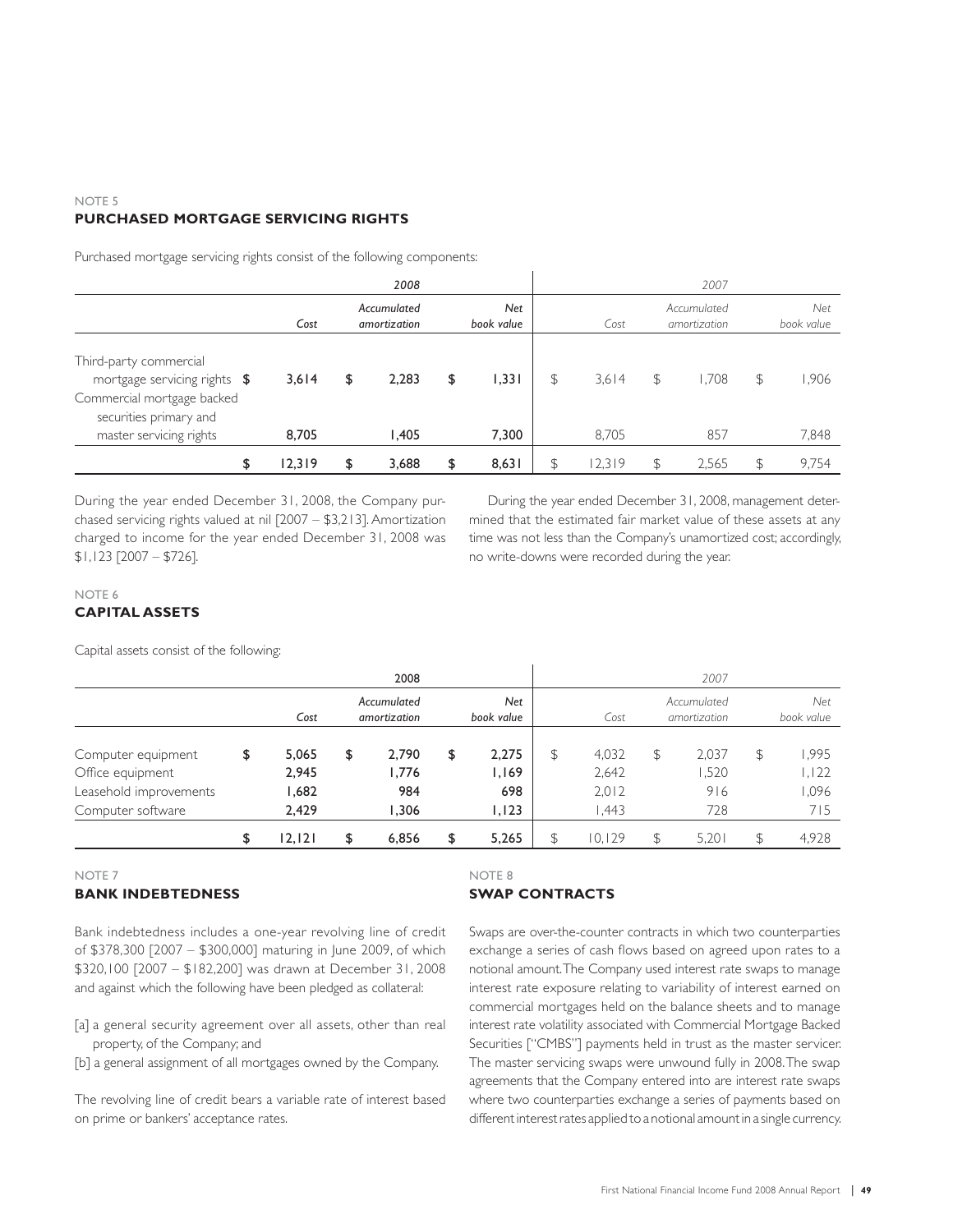### FIRST NATIONAL FINANCIAL LP NOTES TO FINANCIAL STATEMENTS

The following table presents the notional amounts and fair value of swap contracts as at December 31, 2008 and 2007 by remaining term to maturity:

|                              | 2008         |                          |    |                                |                 |        |            |            |  |  |
|------------------------------|--------------|--------------------------|----|--------------------------------|-----------------|--------|------------|------------|--|--|
|                              |              |                          |    |                                |                 | Total  |            |            |  |  |
|                              |              | 3 to 5 years             |    | $> 5$ years                    | notional amount |        |            | Fair value |  |  |
| Interest rate swap contracts | \$           | 33,000                   | \$ |                                | \$              | 33,000 | \$         | (737)      |  |  |
|                              |              |                          |    |                                | 2007            |        |            |            |  |  |
|                              |              |                          |    |                                |                 | Total  |            |            |  |  |
|                              | 3 to 5 years |                          |    | $>$ 5 years<br>notional amount |                 |        | Fair value |            |  |  |
| Interest rate swap contracts | \$           | $\overline{\phantom{a}}$ |    | 6,965                          | \$              | 6,965  | S          | 126        |  |  |

Positive fair values of the interest rate swap contracts are included in accounts receivable and sundry and negative fair values are included in accounts payable and accrued liabilities on the balance sheets.

### NOTE 9 **COMMITMENTS AND GUARANTEES**

As at December 31, 2008, the Company has the following operating lease commitments for its office premises:

| 2009                | 3,019 |
|---------------------|-------|
| 2010                | 3,037 |
| 2011                | 1,896 |
| 2012                | 719   |
| 2013                | 320   |
| 2014 and thereafter | 164   |
|                     | 9,155 |

Outstanding commitments for future advances on mortgages with terms of one to 10 years amounted to \$1,277,364 as at December 31, 2008 [2007 – \$1,801,339]. The commitments generally remain open for a period of up to 90 days. These commitments have credit and interest rate risk profiles similar to those mortgages which are currently under administration. Certain of these commitments have been sold to institutional investors while others will expire before being drawn down. Therefore, these amounts do not represent future cash requirements of the Company.

In the normal course of business, the Company enters into a variety of guarantees. Guarantees include contracts where the Company may be required to make payments to a party, based on changes in the value of an asset or liability that the party holds. In addition, contracts under which the Company may be required to make payments if a third party fails to perform under the terms of the contract [such as mortgage servicing contracts] are considered guarantees. The Company has determined that the estimated potential loss from these guarantees is insignificant.

### NOTE 10

### **SECURITIES OWNED AND SOLD SHORT UNDER RESALE AND REPURCHASE AGREEMENTS**

The Company's outstanding securities transactions under resale and repurchase agreements have a remaining term to maturity of less than one month.

### NOTE 11

### **STATEMENTS OF CASH FLOWS**

The net change in non-cash working capital balances related to operations consists of the following:

|                       | 2008           |    | 200.    |
|-----------------------|----------------|----|---------|
|                       |                |    |         |
| Accounts receivable   |                |    |         |
| and sundry            | \$<br>(7, 396) | \$ | (3,957) |
| Mortgages accumulated |                |    |         |
| for sale, net         | (158, 123)     |    | 12,820  |
| Accounts payable and  |                |    |         |
| accrued liabilities   | 3.492          |    | (1,877) |
| Distributions payable | 1,244          |    | 5,022   |
|                       | (160,783)      | S. |         |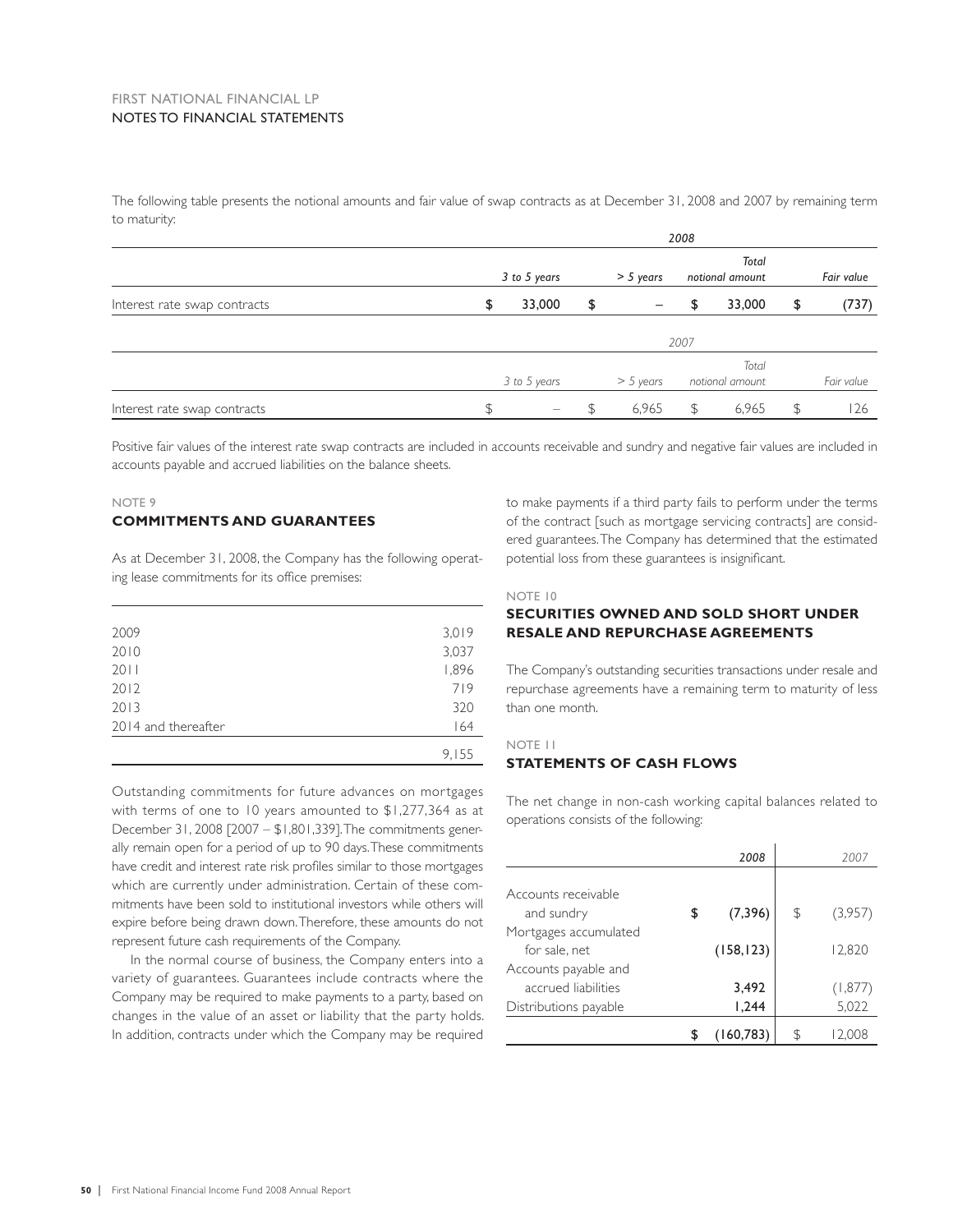### NOTE 12 **FINANCIAL INSTRUMENTS**

### Risk management

The various risks to which the Company is exposed and the Company's policies and processes to measure and manage them individually are set out below:

### Interest rate risk

Interest rate risk arises when changes in interest rates will affect the fair value of financial instruments.

The Company uses various strategies to reduce interest rate risk. This includes a hedging strategy against interest rate fluctuations provided by offsetting the exposure of the Company's bank indebtedness and funds held in trust. The bank indebtedness consists entirely of floating rate bank debt; the funds held in trust earn the Company interest based on the same floating rate basis [essentially the prime lending rate]. Because both are very similar in terms of amount [bank indebtedness is \$331,003 at December 31, 2008, funds held in trust are \$334,451 on the same date], the Company considers the arrangement to be a natural hedge against short-term interest rate fluctuations. Accordingly, as short-term interest rates change, the Company is not exposed to large fluctuations in net income.

The table below provides the financial impact that an immediate and sustained 100 basis point and 200 basis point increase and decrease in short-term interest rates would have had on net income of the Company in 2008 and 2007.

|                                                                                                 | Increase in interest rate |  | Decrease in interest rate |    |       |  |         |
|-------------------------------------------------------------------------------------------------|---------------------------|--|---------------------------|----|-------|--|---------|
|                                                                                                 | 2008                      |  | 2007                      |    | 2008  |  | 2007    |
| 100 basis points shift<br>Impact on net income and unitholders' equity<br>200 basis point shift | 377                       |  | 1,263                     | \$ | (377) |  | (1,263) |
| Impact on net income and unitholders' equity                                                    | 755                       |  | 2.526                     |    | (755) |  | (2,526) |

The Company's risk management objective is to maintain interest rate spreads from the point that a mortgage commitment is issued to the sale of the mortgage to the related securitization vehicle or institutional investor. The Company uses bond forwards [consisting of bonds sold short and bonds purchased under resale agreements] to manage interest rate exposure between the time a mortgage rate is committed to borrowers and the time the mortgage is sold to a securitization vehicle and the underlying cost of funding is fixed. As interest rates change, the values of these interest rate dependent financial instruments vary inversely with the values of the mortgage contracts. As interest rates increase, a gain will be recorded on the economic hedge which will be offset by the loss on the sale of the mortgage to the securitization vehicle or institutional investor as the mortgage rate committed to the borrower is fixed at the point of commitment. For single-family mortgages, only a portion of the commitments issued by the Company eventually fund. The Company must assign a probability of funding to each mortgage in the pipeline and estimate how that probability changes as mortgages move through the various stages of the pipeline. The amount that is actually economically hedged is the expected value of the mortgage funding within the future commitment period.

As at December 31, 2008, the Company administered \$68,993 of fixed rate commercial mortgages of which it has a direct interest of \$13,941 included in mortgage and loan investments. The larger interests in these mortgages are owned by an armslength investor and are subject to participation agreements such that this investor receives a floating rate of return on their portion of the mortgages. The Company has exposure to the risk that short term interest rates increase. Accordingly these mortgages are much more sensitive to changes in interest rates than the Company's typical mortgage and loan investments.

The Company's accounts receivable, accounts payable and accrued liabilities, purchased mortgage servicing rights and servicing liability are not exposed to interest rate risk. The Company's floating rate interest bearing assets and liabilities such as mortgage and loan investments and bank indebtedness are subject to interest rate cash flow risk.

### Credit risk

Credit risk is the risk of loss associated with a counterparty's inability or unwillingness to fulfill its payment obligations. The Company's credit risk is mainly lending-related in the form of mortgage default. The Company uses stringent underwriting criteria and experienced adjudicators to mitigate this risk. The Company's approach to managing credit risk is based on the consistent application of a detailed set of credit policies and prudent arrears management. The Company's exposure is also mitigated by the short period over which a mortgage is held by the Company prior to securitization.

The maximum credit exposures of the financial assets are their carrying values as reflected on the balance sheets. The Company does not have significant concentration of credit within any particular geographic region or group of customers.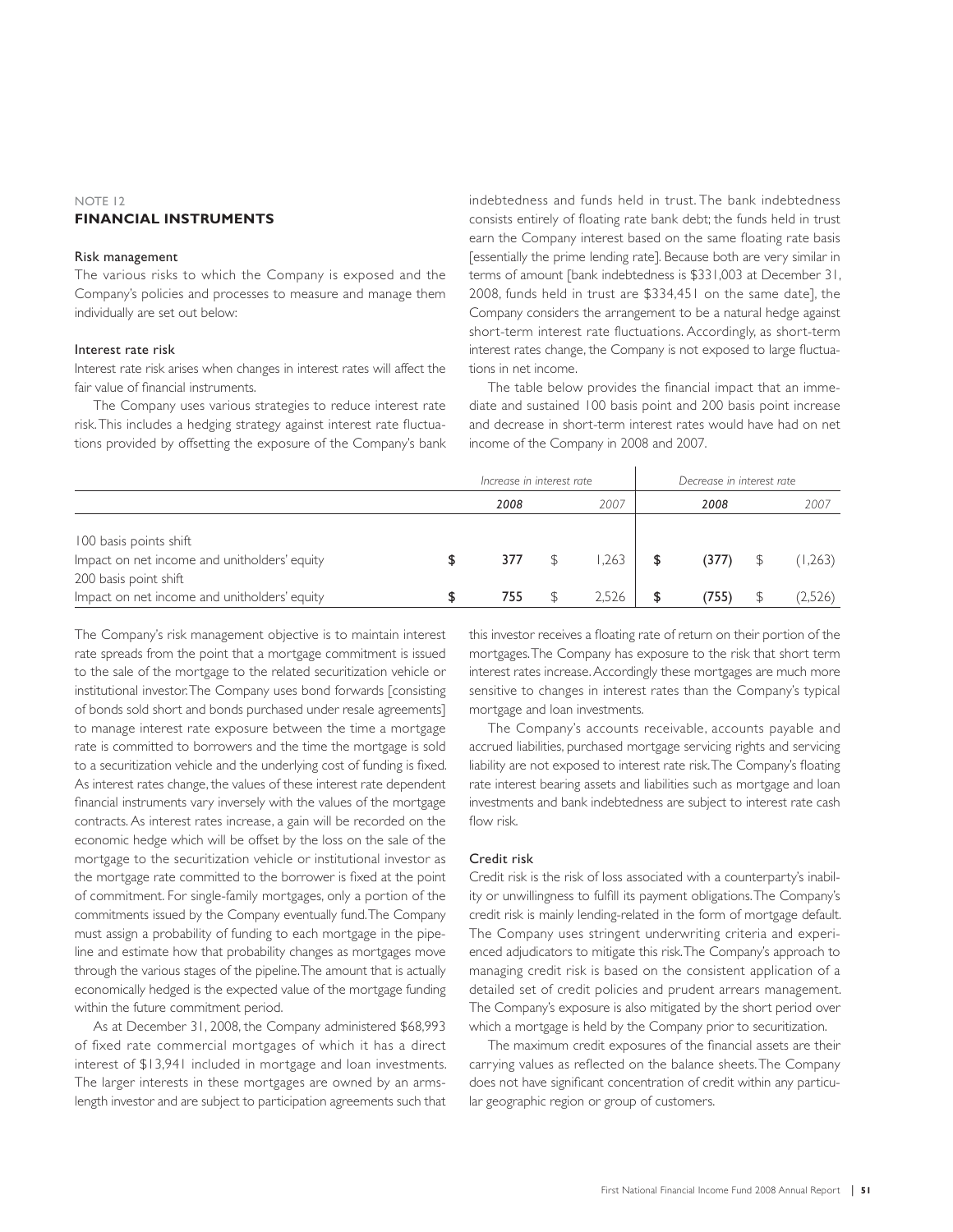### FIRST NATIONAL FINANCIAL LP NOTES TO FINANCIAL STATEMENTS

Mortgages accumulated for sale consist primarily of \$224,570 first mortgages of which 83% are insured, 12% are uninsured but sold on commitment to institutional investors, and the remainder is low loan-to-value conventional. Securitization receivables and cash collateral and short-term notes held by securitization trusts represent the Company's retained interest in various securitizations as described in note 3. Mortgage and loan investments are primarily first and second mortgage charges on commercial properties with an average loan to value of 65% and average yield of 7% as described in detail in note 4. These mortgages are primarily bridge financing for the Company's borrowers and have a higher exposure to credit risk than the Company's primary commercial mortgage products. The majority of purchased mortgage servicing rights are investments in the servicing component of CMBS securitizations. The Company is at risk that the underlying mortgages default and the servicing cash flows cease. The large portfolio of individual mortgages that underlies these assets is diverse in terms of geographical locations, borrower exposure and underlying type of real estate. This mitigates the potential size of any credit losses. Securities sold under resale agreements are transacted with large regulated Canadian institutions such that credit loss is very remote. Securities owned are all government of Canada bond, and, as such, have virtually no possibility of credit loss.

### Liquidity risk and capital resources

Liquidity risk is the risk that the Company will be unable to meet its financial obligations as they come due.

The Company's liquidity strategy has been to use bank credit to fund working capital requirements and to use cash flow from operations to fund longer-term assets, providing relatively low leveraged balance sheets. The Company's credit facilities are typically drawn to fund: [i] mortgages accumulated for sale, [ii] securitization receivables, and [iii] mortgage and loan investments. The Company has a credit facility with a syndicate of five banks which provides for a total of \$378,300 in financing. Bank indebtedness also includes borrowings obtained through securitization transactions, outstanding cheques, and overdraft facilities.

#### Market risk

Market risk is the risk of loss that may arise from changes in market factors such as interest rates and credit spreads. The level of market risk to which the Company is exposed varies depending on market conditions, expectations of future interest rates and credit spreads.

### Fair value measurement

The fair value of a financial instrument is the amount at which the instrument could be exchanged between arm's-length parties, in circumstances other than a forced or liquidation sale. The Company uses valuation techniques to estimate fair values, including reference to third-party valuation service providers using proprietary pricing

models and internal valuation models such as discounted cash flow analysis. The valuation methods for each financial asset and financial liability are described below.

In estimating the fair value of financial assets and financial liabilities using valuation techniques or pricing models, certain assumptions are used including those that are not fully supported by observable market prices or rates. The amount of the change in fair value recognized by the Company in net income for the year ended December 31, 2008 that was estimated using a valuation technique based on assumptions that are not fully supported by observable market prices or rates was approximately \$5,202. Although the Company's management believes that the estimated fair values are appropriate at the balance sheet dates, those fair values may differ if other reasonably possible alternative assumptions are used.

### Valuation methods and assumptions

The valuation methods and key assumptions used in determining fair values for the financial assets and financial liabilities are as follows:

### *[a] Cash collateral and short-term notes held by securitization trusts*

The fair value is determined by discounting the expected cash flows related to these assets at estimated market interest rates. These rates are determined based on the amount of variability, mitigated by the assumptions inherent in the calculation of the securitization receivable.

### *[b] Securitization receivable*

The fair value of securitization receivable is determined by internal valuation models consistent with industry practice using market data inputs, where possible. The fair value is determined by discounting the expected future cash flows related to the mortgages securitized at market interest rates. The expected future cash flows are estimated based on certain assumptions which are not supported by observable market data. Refer to securitization note 3 for the key assumptions used and sensitivity analysis.

### *[c] Mortgages accumulated for sale*

The fair value of these mortgages is determined by discounting projected cash flows using market industry pricing practices for discount rates at which similar loans made to borrowers with similar credit profiles and maturities would be discounted and, therefore, reflects changes in interest rates which have occurred since the mortgages were originated. Impaired mortgages are recorded at net realizable value.

### *[d] Mortgage commitments*

The fair value reflects changes in interest rates which have occurred since the mortgage commitments were issued and is determined using standard industry pricing practices.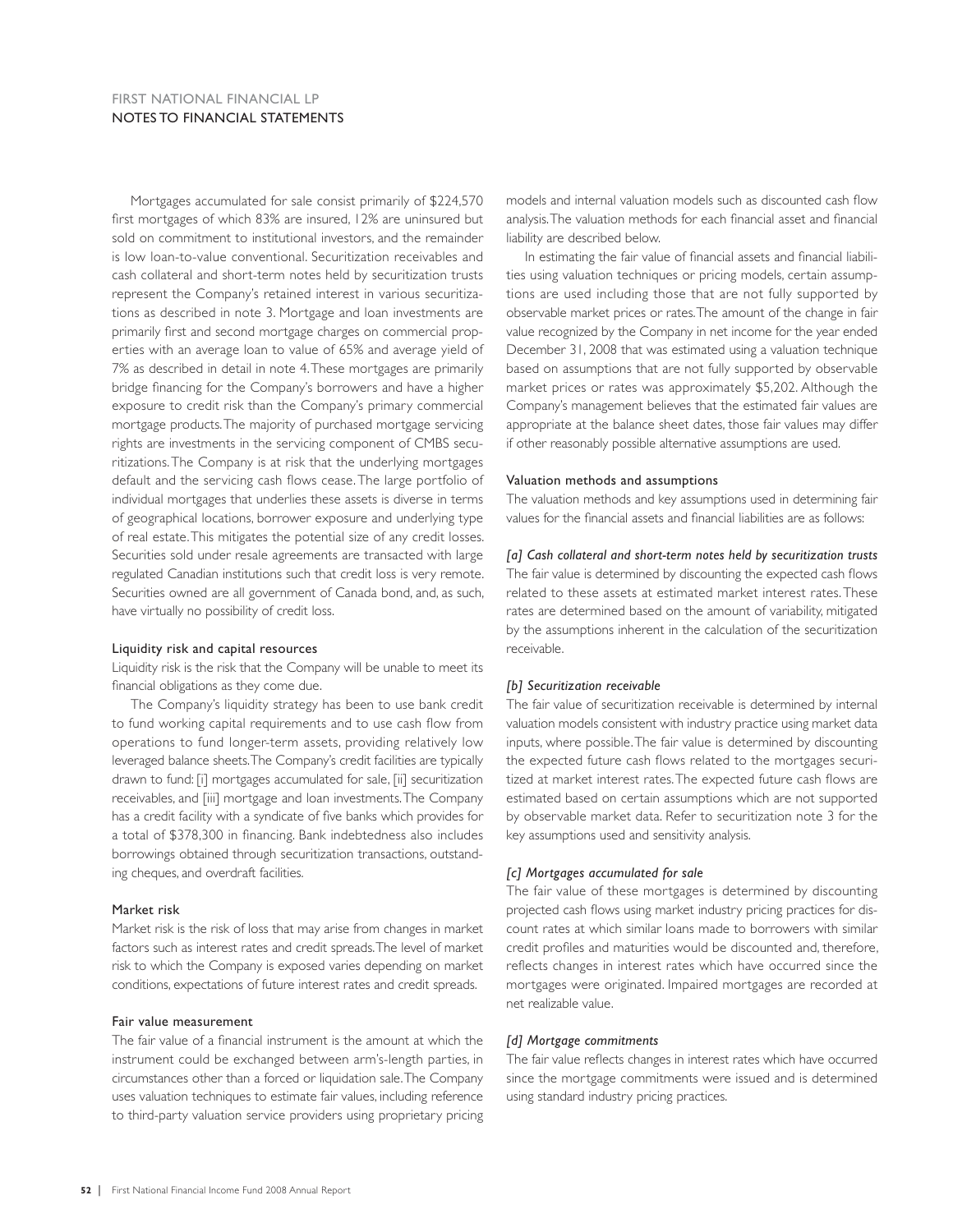### *[e] Bonds sold short or purchased*

The fair value of bonds sold short or purchased used by the Company to hedge its interest rate exposure is determined by independent third-party valuation providers using proprietary pricing models, incorporating prevailing market rates and prices on underlying instruments with similar maturities and characteristics.

### *[f] Other fi nancial assets and liabilities*

The fair value of mortgage and loan investments classified as loans and receivable and bank indebtedness corresponds to the respective outstanding amounts due to their short-term maturity profiles.

### *[g] Impact of changes in fair values*

The following table presents changes in the fair values of the Company's financial assets and financial liabilities for the year ended December 31, 2008, all of which have been designated as held-fortrading under the FVO except for the interest rate swaps which are required to be classified as held-for-trading:

|                                | 2008            | 2007           |
|--------------------------------|-----------------|----------------|
|                                |                 |                |
| Securitization receivable      | \$<br>(10, 032) | \$<br>(15,669) |
| Mortgages accumulated for sale | 3,528           | (2,972)        |
| Mortgage and loan investments  | 527             |                |
| Bonds sold short and owned     | (7,798)         | (2,892)        |
| Cash collateral and            |                 |                |
| short-term notes held          |                 |                |
| by securitization trusts       | (165)           | (3,011)        |
| Interest rate swaps            | 334             |                |
| Mortgage commitments           | 940             | 213            |
|                                | 12,666          |                |

The above \$12,666 include a realized loss of \$5,857.

The fair value of financial instruments not listed above approximates their carrying value. The interest rate swaps are included in accounts payable and accrued liabilities and have a carrying value of \$737 as at December 31, 2008. Mortgage commitments are also included in accounts payable and accrued liabilities and have a carrying value of \$940 as at December 31, 2008.

### Fee income

This revenue is interest earned on funds held in trust and is included in mortgage servicing income on the statements of income and retained earnings. These funds are administered by the Company and include borrowers' property tax escrow. For the year ended December 31, 2008, this revenue was \$9,577 [2007 – \$11,793].

### NOTE 13 **CAPITAL MANAGEMENT**

The Company's objective is to maintain a strong capital base so as to maintain investor, creditor and market confidence and sustain future development of the business. Management defines capital as the Company's equity and retained earnings. The Company does not have any long-term debt and therefore the net income generated from operations is available for reinvestment in the Company or distribution to the unitholders. The Board of Directors does not establish quantitative return on capital criteria for management; but rather promotes year-over-year sustainable profit growth. The Board of Directors also reviews on a monthly basis the level of distributions paid to the unitholders. There were no changes in the Company's approach to capital management during the year ended December 31, 2008. The Company has a minimum capital requirement as stipulated by its bank credit facility. The agreement requires a debt to equity ratio of 4:1. As at December 31, 2008, the ratio was 2.32:1. The Company was in compliance with the Bank agreement throughout the year.

### NOTE 14

### **INFORMATION ABOUT MAJOR CUSTOMERS**

Placement fees, mortgage servicing income and gains on securitization revenue from three Canadian financial institutions represent approximately 51% of the Company's total revenue. During the year ended December 31, 2008, the Company placed 87% [2007 – 55%] of all mortgages it originated with the same three institutional investors.

### NOTE 15

### **EARNINGS PER UNIT**

Earnings per unit are calculated as follows:

|                                                     | 2008    |    | 2007   |
|-----------------------------------------------------|---------|----|--------|
| Net income for the year<br>available to unitholders | 108.021 | ß. | 72.844 |
| Number of equivalent<br>unitholders [Class A and B] | 59,595  |    | 59,086 |
| Basic earnings per unit                             | 1.81    |    |        |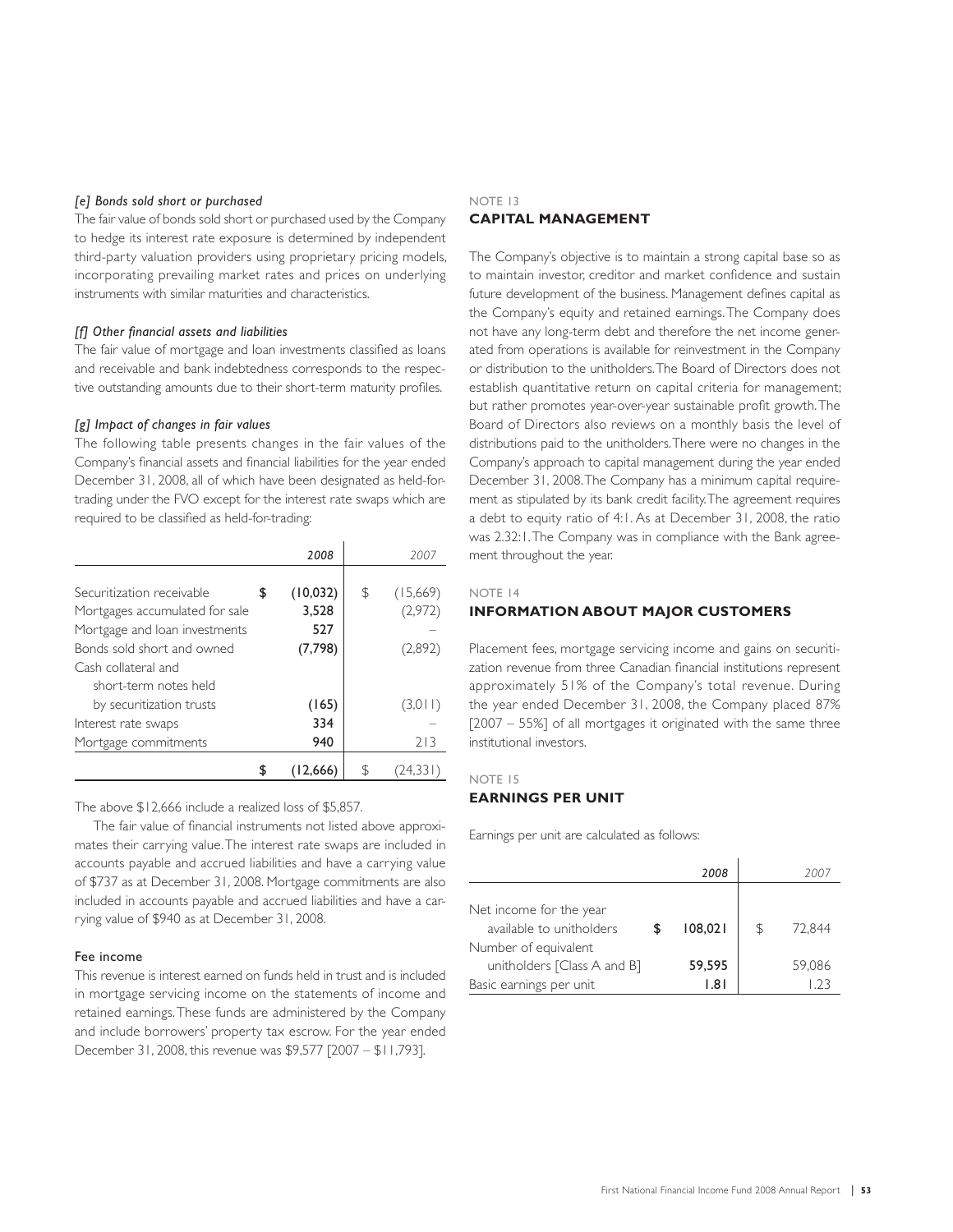### NOTE 16 **EARNINGS BY BUSINESS SEGMENT**

The Company operates principally in two segments, being Residential and Commercial. These segments are organized by mortgage type and contain revenue and expenses related to origination, underwriting, securitization and servicing activities. Expenses not allocated to segments relate to compensation paid to senior management. Identifiable assets are those used in the operations of the segments.

|                                                                       |                          |               | 2008                     |                         |
|-----------------------------------------------------------------------|--------------------------|---------------|--------------------------|-------------------------|
|                                                                       | <b>Residential</b>       |               | Commercial               | <b>Total</b>            |
| <b>REVENUE</b>                                                        |                          |               |                          |                         |
| Placement, securitization and servicing                               | 218,934<br>\$            | \$            | 52,877                   | \$<br>271,811           |
| Mortgage investment income                                            | 10,437                   |               | 11,711                   | 22,148                  |
|                                                                       | 229,371                  |               | 64,588                   | 293,959                 |
| <b>EXPENSES</b>                                                       |                          |               |                          |                         |
| Amortization                                                          | 1,310                    |               | 345                      | 1,655                   |
| Interest                                                              | 10,568                   |               | 5,095                    | 15,663                  |
| Other operating                                                       | 141,568                  |               | 25,552                   | 167, 120                |
| Corporate non-allocated expenses                                      | $\overline{\phantom{0}}$ |               | $\overline{\phantom{0}}$ | 1,500                   |
|                                                                       | 153,446                  |               | 30,992                   | 185,938                 |
| Net income for the year                                               | 75,925                   |               | 33,596                   | 108,021                 |
| Identifiable assets                                                   | 399,185                  |               | 337,880                  | 737,065                 |
| Capital expenditures                                                  | \$<br>1,393              | \$            | 599                      | \$<br>1,992             |
|                                                                       |                          |               | 2007                     |                         |
|                                                                       | Residential              |               | Commercial               | Total                   |
|                                                                       |                          |               |                          |                         |
| <b>REVENUE</b>                                                        | 185,271                  |               |                          |                         |
| Placement, securitization and servicing<br>Mortgage investment income | $\mathfrak{P}$<br>9,207  | \$            | 32,369<br>12, 124        | \$<br>217,640<br>21,331 |
|                                                                       |                          |               |                          |                         |
|                                                                       | 194,478                  |               | 44,493                   | 238,971                 |
| <b>EXPENSES</b>                                                       |                          |               |                          |                         |
| Amortization                                                          | 982                      |               | 260                      | 1,242                   |
| Interest                                                              | 8,116                    |               | 5,089                    | 13,205                  |
| Other operating                                                       | 132,723                  |               | 17,457                   | 150, 180                |
| Corporate non-allocated expenses                                      |                          |               |                          | 1,500                   |
|                                                                       | 141,821                  |               | 22,806                   | 166, 127                |
| Net income for the year                                               | 52,657                   |               | 21,687                   | 72,844                  |
| Identifiable assets                                                   | 235,770                  |               | 224,566                  | 460,336                 |
| Capital expenditures                                                  | $\frac{1}{2}$<br>1,726   | $\frac{1}{2}$ | 730                      | \$<br>2,456             |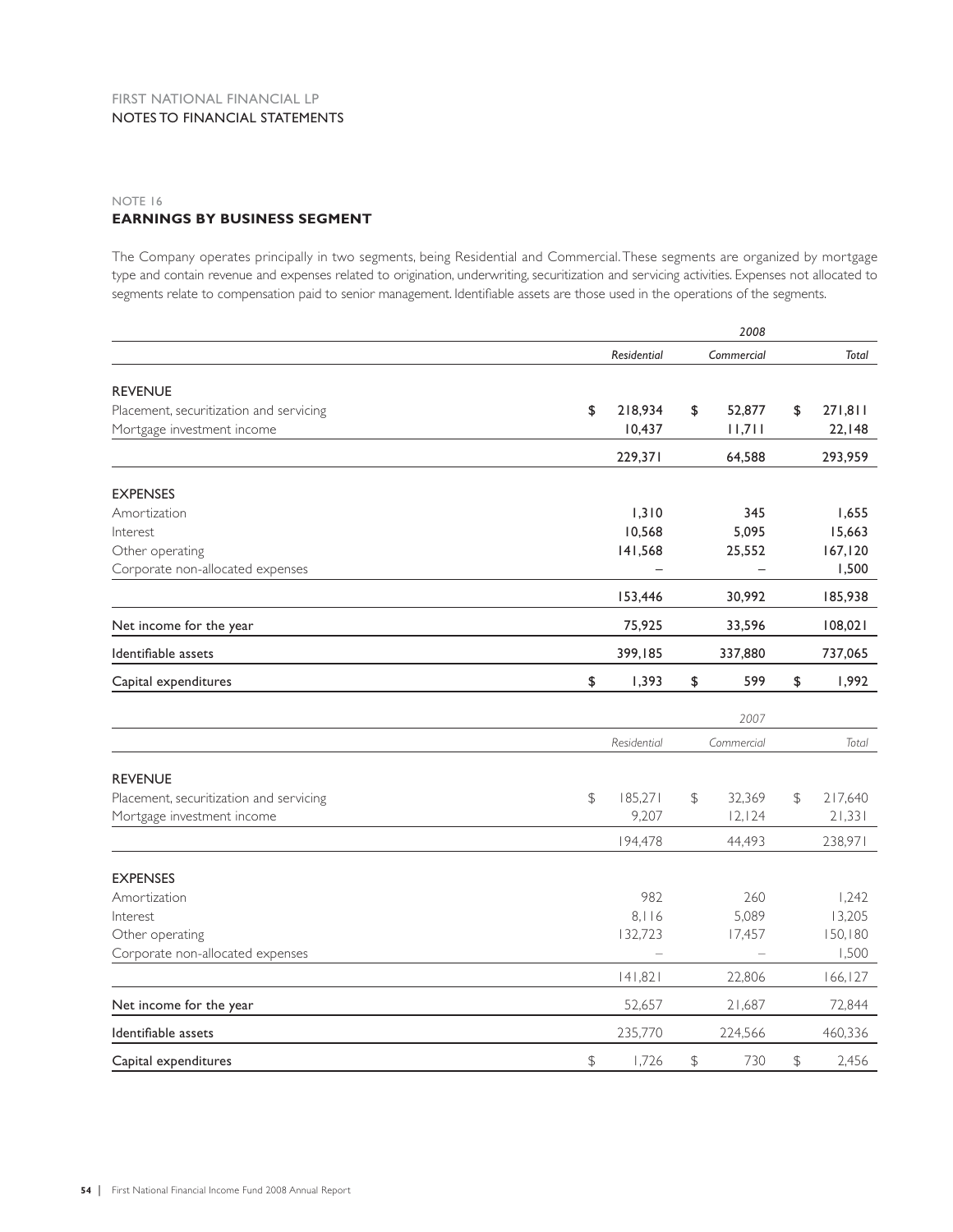### NOTE 17 **UNITHOLDERS' EQUITY**

Pursuant to the Fund Distribution Reinvestment Plan ["DRIP"] initiated in April 2008, eligible Canadian unitholders are allowed to elect to have their cash distributions from the Fund automatically reinvested in additional units. Unitholders who participate in the DRIP will receive a further bonus distribution of units equal in value to 5% of each distribution that was reinvested.

The price of such Plan Units shall be equal to the volume weighted average price of the Trust Units on the Toronto Stock Exchange for the ten business days immediately prior to the applicable Distribution Date.

The following units are issued and outstanding:

|                                                                                                                 | Number of units |              | Amount                                                                                                                                                                                                                                                                                                                             |
|-----------------------------------------------------------------------------------------------------------------|-----------------|--------------|------------------------------------------------------------------------------------------------------------------------------------------------------------------------------------------------------------------------------------------------------------------------------------------------------------------------------------|
| <b>GP</b> units<br>Units outstanding,<br>January 1, 2008 and 2007                                               |                 | \$           | 59                                                                                                                                                                                                                                                                                                                                 |
| Units outstanding,<br>December 31, 2008                                                                         | I               | \$           | 59                                                                                                                                                                                                                                                                                                                                 |
| Class A LP units<br>Units outstanding,                                                                          |                 |              |                                                                                                                                                                                                                                                                                                                                    |
| January 1, 2008 and 2007<br>Issued pursuant to the DRIP                                                         | 11,800,000      | $\mathbb{S}$ | 109,140                                                                                                                                                                                                                                                                                                                            |
| during the year                                                                                                 | 881,113         |              | 1,03                                                                                                                                                                                                                                                                                                                               |
| Units outstanding,<br>December 31, 2008                                                                         | 12,681,113      | \$           | 120, 171                                                                                                                                                                                                                                                                                                                           |
| Class B LP units<br>Units outstanding,<br>January 1, 2008 and 2007                                              | 47,286,316      | S            | (22,940)                                                                                                                                                                                                                                                                                                                           |
|                                                                                                                 |                 |              |                                                                                                                                                                                                                                                                                                                                    |
| Units outstanding,<br>December 31, 2008                                                                         | 47,286,316      | \$           | (22, 940)                                                                                                                                                                                                                                                                                                                          |
| the contract of the contract of the contract of the contract of the contract of the contract of the contract of |                 |              | $\mathbb{R}$ $\mathbb{R}$ $\mathbb{R}$ $\mathbb{R}$ $\mathbb{R}$ $\mathbb{R}$ $\mathbb{R}$ $\mathbb{R}$ $\mathbb{R}$ $\mathbb{R}$ $\mathbb{R}$ $\mathbb{R}$ $\mathbb{R}$ $\mathbb{R}$ $\mathbb{R}$ $\mathbb{R}$ $\mathbb{R}$ $\mathbb{R}$ $\mathbb{R}$ $\mathbb{R}$ $\mathbb{R}$ $\mathbb{R}$ $\mathbb{R}$ $\mathbb{R}$ $\mathbb{$ |

The Company is authorized to issue an unlimited number of GP units, Class A LP units and Class B LP units. The Class B LP units are exchangeable for units of the Fund at the option of the holder subject to certain conditions.

### NOTE 18 **RELATED PARTY**

During the year, one of the Company's borrowers tendered a large commercial mezzanine mortgage. The amount of the mortgage was in excess of the Company's internal investment policies for investments of that nature; however, a business controlled by a senior executive of the Company entered into an agreement with the borrower to fund the mortgage. The Company serviced this mortgage during its term at normal commercial servicing rates. The mortgage funded and was paid out in full in December 2008.

### NOTE 19

### **FUTURE ACCOUNTING CHANGES**

### International Financial Reporting Standards ["IFRS"]

In January 2006, the Canadian Accounting Standards Board announced its decision requiring all publicly accountable enterprises to report under IFRS. This decision establishes standards for financial reporting with increased clarity and consistency in the global marketplace. These standards are effective for interim and annual financial statements relating to fiscal years beginning on or after January 1, 2011 and will be applicable for the Company's first quarter of 2011. The Company is currently evaluating the impact of this changeover on its interim and annual financial statements.

### NOTE 20

### **COMPARATIVE FINANCIAL STATEMENTS**

The comparative financial statements have been reclassified from statements previously presented to conform to the presentation of the 2008 financial statements.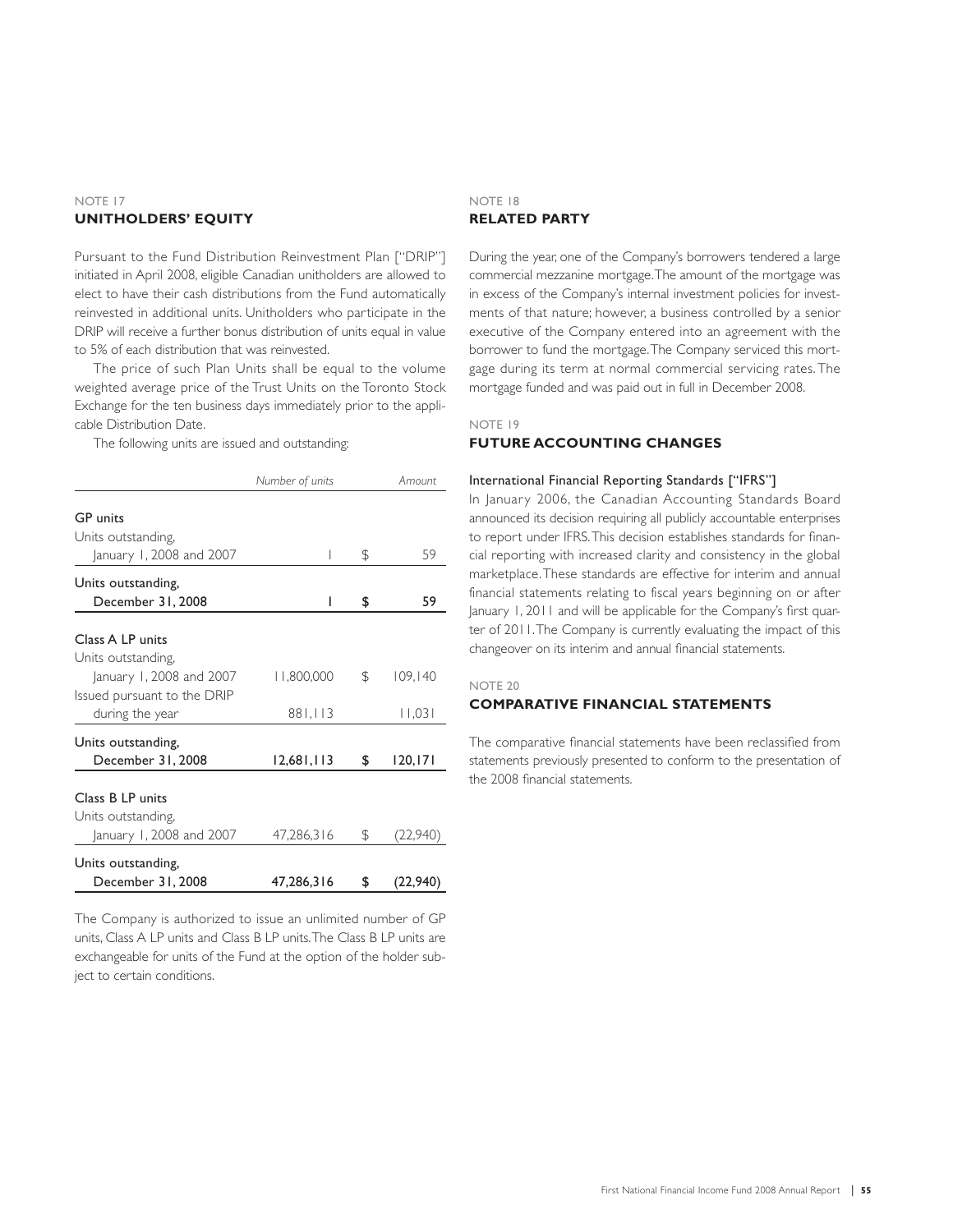# Investor Information

### **CORPORATE ADDRESS**

First National Financial Income Fund 100 University Avenue North Tower, Suite 700 Toronto, Ontario M5J 1V6 Phone: 416.593.1100 Fax: 416.593.1900

### **SENIOR EXECUTIVES OF FIRST NATIONAL FINANCIAL LP**

Stephen Smith *Co-Founder, Chairman & President*

Moray Tawse *Co-Founder & Vice President, Mortgage Investments*

Robert Inglis **Chief Financial Officer** 

Scott McKenzie *Vice President, Residential Mortgages*

Jeremy Wedgbury *Managing Director, Commercial Mortgage Origination*

Stephen Craine *Managing Director, Mortgage Services*

Jason Ellis *Managing Director, Capital Markets*

Susan Biggar *General Counsel*

### **LEGAL COUNSEL**

Stikeman Elliott LLP Toronto, Ontario

### **AUDITOR**

Ernst & Young LLP Toronto, Ontario

### **INVESTOR RELATIONS CONTACTS**

Robert Inglis *Chief Financial Officer* rob.inglis@firstnational.ca

Sheryl Joyce *Senior Consultant* BarnesMcInerney Inc. sjoyce@barnesmcinerney.com

**INVESTOR RELATIONS WEBSITE** www.firstnational.ca

### **REGISTRAR AND TRANSFER AGENT**

Computershare Investor Services Inc. Phone: 1.800.564.6253

### **EXCHANGE LISTING AND SYMBOL** TSX: FN.UN

### **ANNUAL MEETING**

May 5, 2009, 10 a.m. ET TSX Broadcast & Conference Centre The Gallery The Exchange Tower 130 King Street West Toronto, Ontario